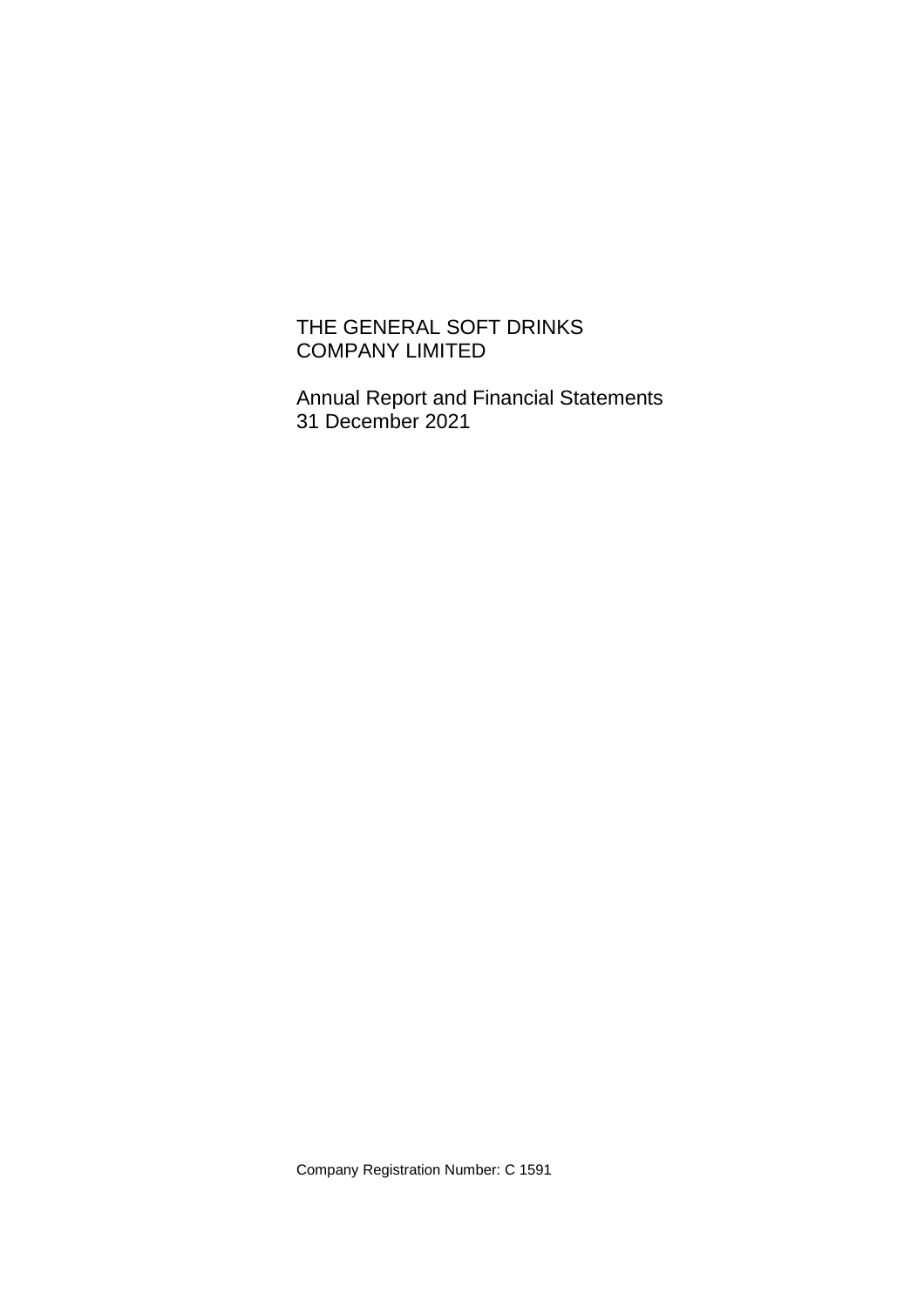|                                   | Pages     |
|-----------------------------------|-----------|
| Directors' report                 | $1 - 4$   |
| Independent auditor's report      | $5 - 9$   |
| Statement of financial position   | $10 - 11$ |
| Statement of comprehensive income | 12        |
| Statement of changes in equity    | 13        |
| Statement of cash flows           | 14        |
| Notes to the financial statements | $15 - 51$ |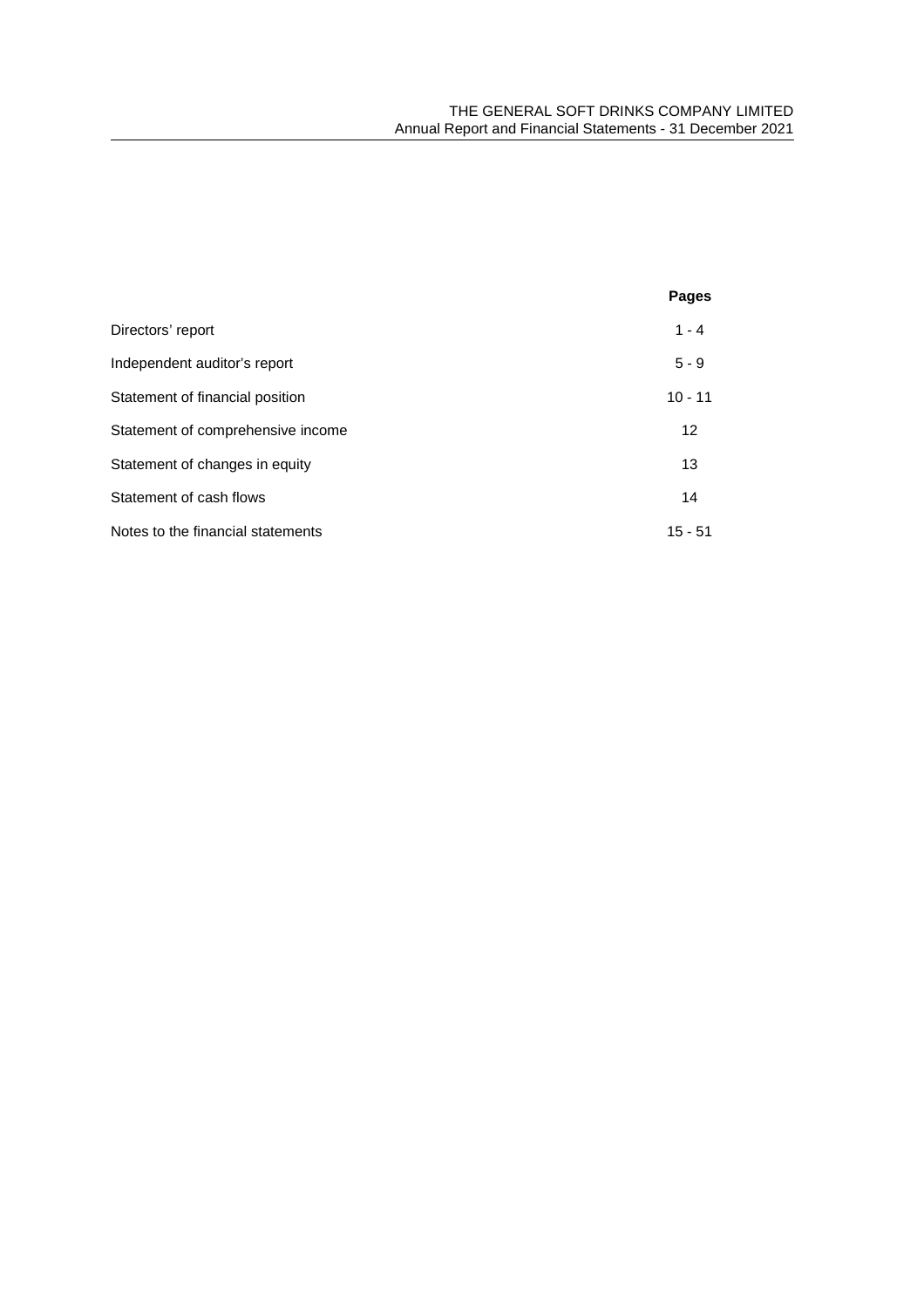## **Directors' report**

The directors present their report and the audited financial statements for the year ended 31 December 2021.

## **Principal activities**

The company's principal activity, which is unchanged since last year, is the bottling and sale of soft drinks, mineral water and other beverages.

## **Review of the business**

Similar to previous years, all the company's revenues derive from sales to a fellow related party forming part of Mizzi Organisation, which acts as the sole point of focus for all customers of the Organisation's beverage activities. During 2021 the company saw an increase in revenue to €28,954,903 from €27,986,420 in 2020. Gross profit decreased from €11,272,101 in 2020 to €10,962,301 in 2021. After deducting distribution and selling costs as well as administrative expenses, which decreased when compared to previous year, the company closed the year with an operating profit of €2,873,954 compared to €600,624 in 2020. Finance costs decreased from €395,871 in 2020 to €380,498 in 2021.

The company registered a profit for the financial year of €2,890,956 (2020: €204,753).

During 2021, the company acquired an MDB loan of €3,500,000 and made €1,819,894 (2020: €270,917) in loan repayments. The total borrowings as at 31 December 2021 increased to €10,643,892 from €9,379,369 as at 31 December 2020.

The main priority areas for the Public Affairs and Communications (PAC) Office in 2021 continued to be the Beverage Container Refund Scheme (BCRS), the Zero Waste Program, the Water Stewardship and the reduction of Sugar and Calories within beverages. In this regard the Company has worked with Government, various communities and organisations in Malta to support the development and introduction of BCRS; address packaging waste disposal through Zero Waste Program (funded through The Coca-Cola Foundation); promote and safeguard the sustainability of water through the Alter Aqua program (funded through The Coca-Cola Foundation), whilst also committing to help its consumers manage their sugar intake and to make the right decisions for them and their families.

In the beginning of 2018 the Government initiated a consultation process on the introduction of a national BCRS that would entail the compulsory introduction of deposits on single use PET, Glass and Metal beverage containers. GSD took a leading role in bringing all the stakeholders together to submit a proposal to Government and which resulted in the signing of an MOU with Government in December 2018 and subsequently the granting of a license from CE Malta to BCRS Malta Ltd to operate the Deposit Return System (DRS) in Malta. The DRS is expected to start operating in 2022.

The Zero Waste Future two-year program was launched in 2019 with the goal of creating a framework for Zero Waste Cities and Zero Waste Campuses in Malta and to address the serious issue of land and marine litter. This project forms part of the global Coca-Cola project – World Without Waste. The programme is led by Cypriot NGO ATKI Project & Research Centre and funded by the Coca-Cola Foundation. In 2021 another two-year phase was launched with a further grant by the Coca-Cola Foundation of \$100,000. This second phase will focus on Waste Categorization and the implementation of a Responsible Coastal Business Network.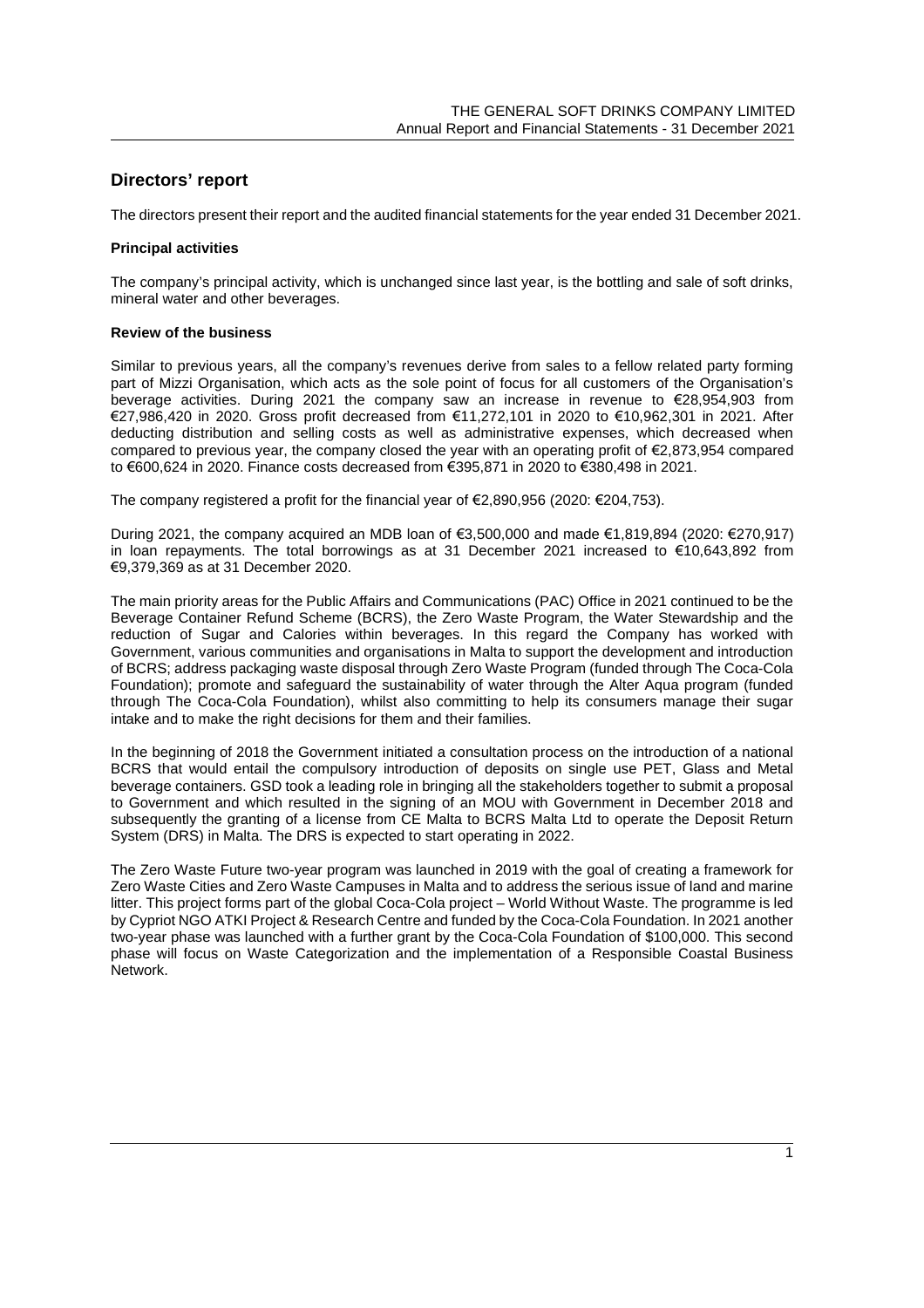## **Directors' report** - continued

In 2017 GSD had signed up to the Maltese Soft Drink Producer pledge to reduce added sugars by 10% by 2020 in the beverages we provide, which target has been achieved. To reach its ambitious target the Company has reformulated existing products including the use of low-calorie sweeteners; introduced new products with no or reduced sugar and low-calorie sweeteners; increased the availability of smaller pack sizes to allow portion control and moderation; invested in the promotion of drinks with reduced or no sugar to educate and actively encourage consumer choice towards low and no calorie products. The results were published in 2021 by the Malta Beverage Producers Association of which The General Soft Drinks Co Ltd is a founding member.

In 2021, the Alter Aqua program celebrated ten years of achievements and saw the continuation of phase 3 of the program covering years 2019 to 2021. This program has over the years made a significant impact in the Maltese Islands with 21 infrastructure projects, 19 million liters of water collected annually, 15k students educated and 1.4k teachers trained. The program was coordinated by the regional organisation Global Water Partnership - Mediterranean (GWP-Med) and was implemented in partnership with the Ministry for Energy and Water Management, the Sustainable Energy & Water Conservation Unit, the Ministry for Gozo, the Eco-Gozo Project and The Coca-Cola Foundation with the support of our Company.

Our Company also has a long-standing commitment to support the various activities held by the Malta Community Chest Fund Foundation under the patronage of the President of Malta.

## *Outlook for 2022*

The company is in a much better situation compared to FY2020 and FY2021, following the economic recovery and increased inbound tourism post COVID pandemic. The situation is expected to continue improving during FY2022.

The forecast for FY2022 contemplates that the company will grow compared FY2021 and even surpassing FY2019 levels (pre-COVID pandemic).

With the pandemic partially behind us, new challenges are being faced by every business both locally and overseas. The unrest in Ukraine, shortage in semiconductors and other parts, shortage of labour in all fields, substantial increases in the prices of goods and services, and a material increase in shipping costs are all challenges which Mizzi Organisation and all its subsidiaries must face in 2022.

Notwithstanding these challenges, the different business segments have started the year on a positive note.

The Boards of Directors of the companies constituting the Mizzi Organisation feel confident that with the measures taken, the refinancing made in 2021 and the diversity of the Organisation's business lines, the companies within the Organisation shall overcome the disruptions brought about by the pandemic, which have now been around for over 24 months. The directors consider the Organisation and all Mizzi Organisation companies to be a going concern. Hence the going concern assumption in the preparation of these financial statements is considered appropriate and there are no material uncertainties which may cast significant doubt about the ability of the Organisation and its companies to continue operating as a going concern.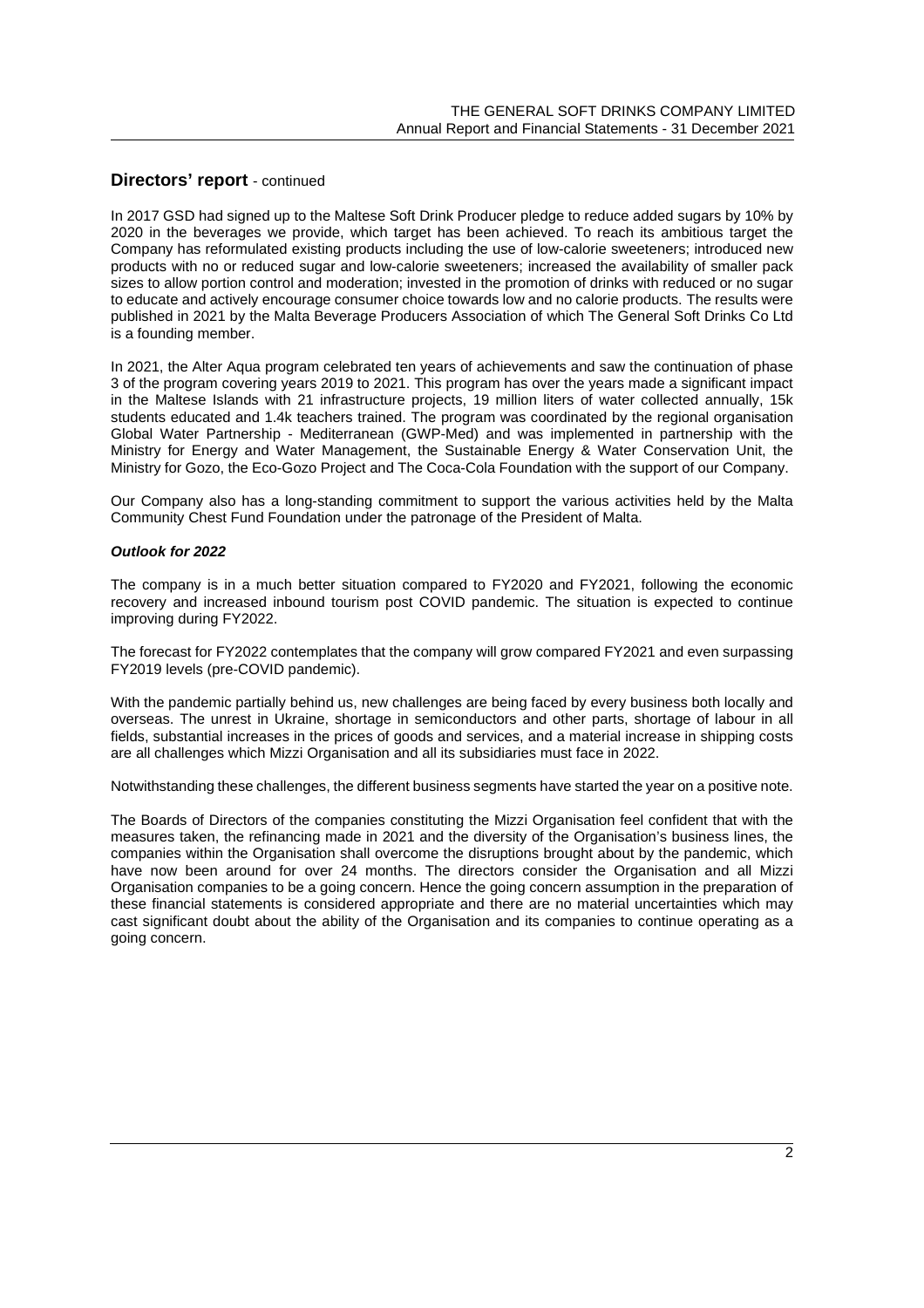## **Directors' report** - continued

### *Financial risk management*

In 2021, there has been no change in the company's financial risk management objectives and policies, details of which, together with further information on the company's risk exposures can be found in Note 2 to the financial statements.

## **Results and dividends**

The financial results are set out on page 12. The directors have proposed and paid a final net dividend of €1,800,000 (2020: €Nil).

The directors propose that the balance of retained earnings amounting to €32,065,375 (2020: €31,014,419) be carried forward to the next financial year.

## **Directors**

The directors of the company who held office during the year were:

Brian R. Mizzi Maurice F. Mizzi Kenneth C. Mizzi

The company's Articles of Association do not require any directors to retire.

## **Statement of directors' responsibilities for the financial statements**

The directors are required by the Maltese Companies Act (Cap. 386) to prepare financial statements, which give a true and fair view of the state of affairs of the company as at the end of each reporting period and of the profit or loss for that period.

In preparing the financial statements, the directors are responsible for:

- ensuring that the financial statements have been drawn up in accordance with International Financial Reporting Standards as adopted by the EU;
- selecting and applying appropriate accounting policies;
- making accounting estimates that are reasonable in the circumstances;
- ensuring that the financial statements are prepared on the going concern basis unless it is inappropriate to presume that the company will continue in business as a going concern.

The directors are also responsible for designing, implementing and maintaining internal control as the directors determine is necessary to enable the preparation of financial statements that are free from material misstatement, whether due to fraud or error, and that comply with the Maltese Companies Act, (Cap. 386). They are also responsible for safeguarding the assets of the company and hence for taking reasonable steps for the prevention and detection of fraud and other irregularities.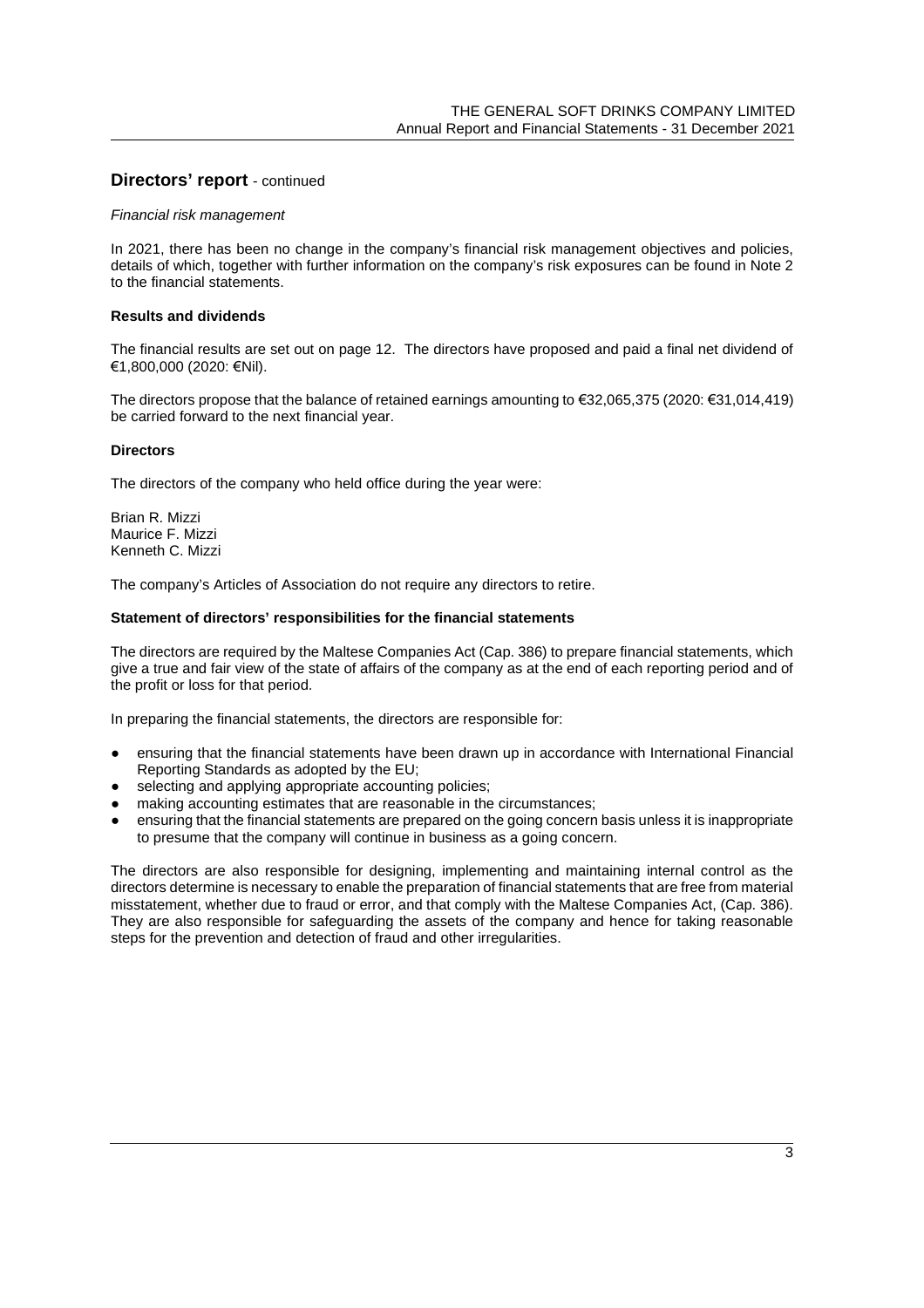## **Directors' report** - continued

The financial statements of The General Soft Drinks Company Limited for the year ended 31 December 2021 are included in the Annual Report and Financial Statements 2021, which is published in hard-copy printed form and made available on the Mizzi Organisation website (www.mizziorganisation.com). The directors of the entities constituting the Mizzi Organisation are responsible for the maintenance and integrity of the Annual Report on the website in view of their responsibility for the controls over, and the security of, the website. Access to information published on the Organisation's website is available in other countries and jurisdictions, where legislation governing the preparation and dissemination of financial statements may differ from requirements or practice in Malta.

## **Auditors**

PricewaterhouseCoopers have indicated their willingness to continue in office and a resolution for their reappointment will be proposed at the Annual General Meeting.

On behalf of the board

Brian R. Mizzi **Maurice F. Mizzi** Maurice F. Mizzi Director Director Director

Registered office: The General Soft Drinks Company Limited Marsa Industrial Estate Marsa Malta

30 April 2022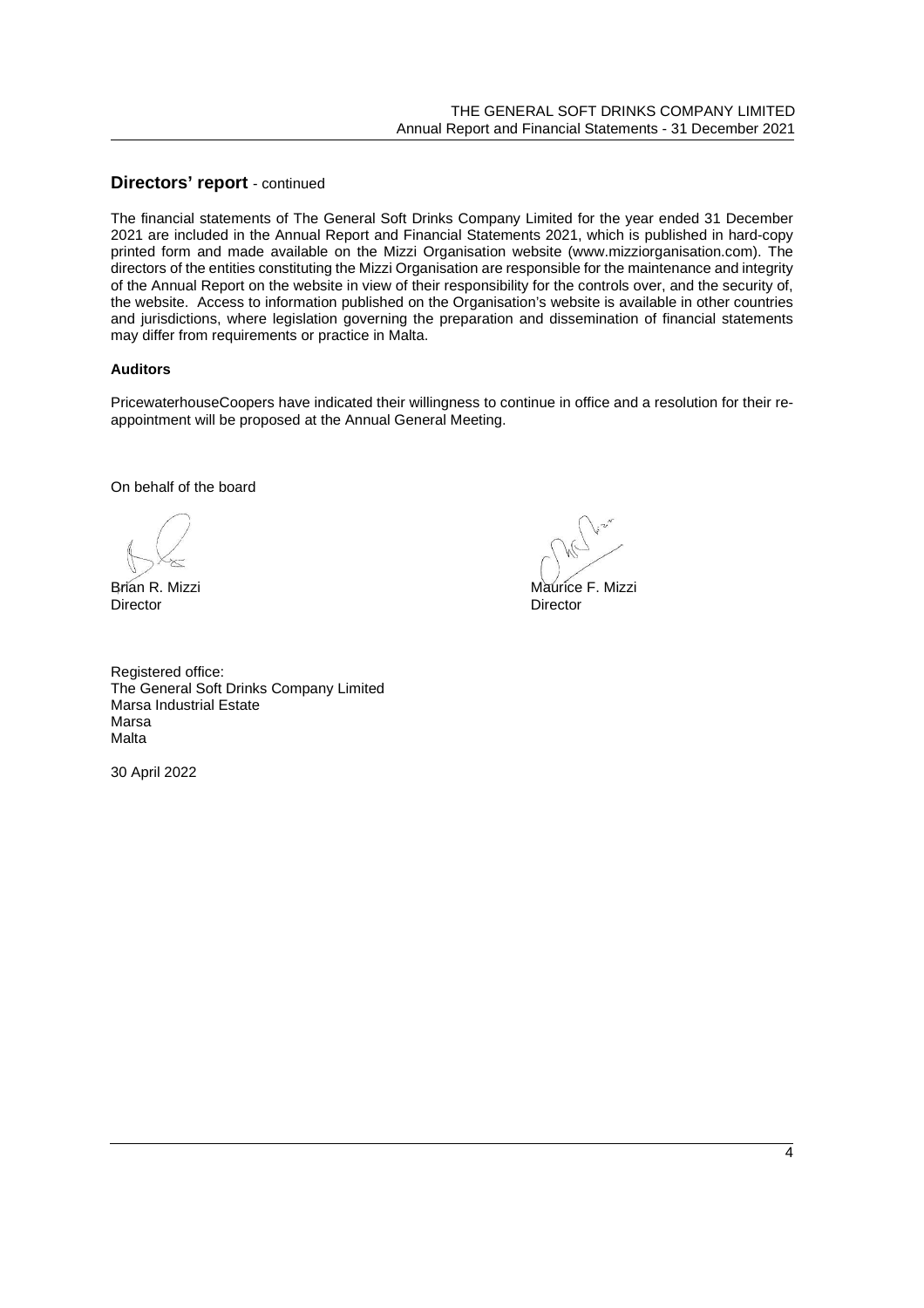

# *Independent auditor's report*

To the Shareholders of The General Soft Drinks Company Limited

## *Report on the audit of the financial statements*

## *Our opinion*

In our opinion:

- The financial statements give a true and fair view of the financial position of The General Soft Drinks Company Limited (the Company) as at 31 December 2021, and of the company's financial performance and cash flows for the year then ended in accordance with International Financial Reporting Standards ('IFRSs') as adopted by the EU; and
- The financial statements have been prepared in accordance with the requirements of the Maltese Companies Act (Cap. 386).

## **What we have audited**

The General Soft Drinks Company Limited's financial statements, set out on pages 10 to 51, comprise:

- the statement of financial position as at 31 December 2021;
- the statement of comprehensive income for the year then ended;
- the statement of changes in equity for the year then ended;
- the statement of cash flows for the year then ended; and
- the notes to the financial statements, which include significant accounting policies and other explanatory information.

## *Basis for opinion*

We conducted our audit in accordance with International Standards on Auditing (ISAs). Our responsibilities under those standards are further described in the *Auditor's Responsibilities for the Audit of the Financial Statements* section of our report.

We believe that the audit evidence we have obtained is sufficient and appropriate to provide a basis for our opinion.

### **Independence**

We are independent of the company in accordance with the International Code of Ethics for Professional Accountants (including International Independence Standards) issued by the International Ethics Standards Board for Accountants (IESBA Code) together with the ethical requirements of the Accountancy Profession (Code of Ethics for Warrant Holders) Directive issued in terms of the Accountancy Profession Act (Cap. 281) that are relevant to our audit of the financial statements in Malta. We have fulfilled our other ethical responsibilities in accordance with these Codes.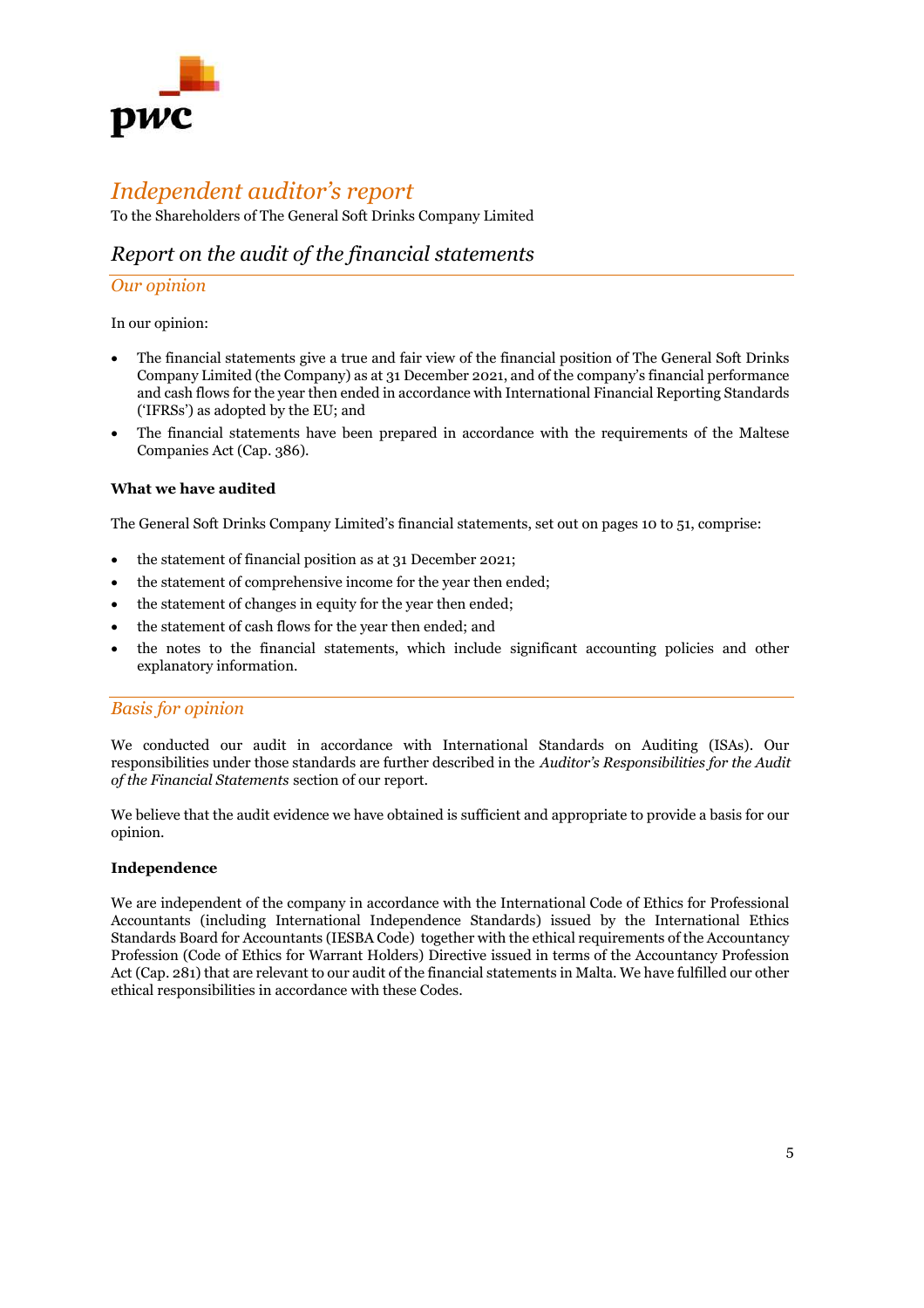

To the Shareholders of The General Soft Drinks Company Limited

## *Other information*

The directors are responsible for the other information. The other information comprises the *Directors' report* (but does not include the financial statements and our auditor's report thereon).

Our opinion on the financial statements does not cover the other information and we do not express any form of assurance conclusion thereon except as explicitly stated within the *Report on other legal and regulatory requirements*.

In connection with our audit of the financial statements, our responsibility is to read the other information identified above and, in doing so, consider whether the other information is materially inconsistent with the financial statements or our knowledge obtained in the audit, or otherwise appears to be materially misstated.

If, based on the work we have performed we conclude that there is a material misstatement of this other information, we are required to report that fact. We have nothing to report in this regard.

## *Responsibilities of the directors for the financial statements*

The directors are responsible for the preparation of financial statements that give a true and fair view in accordance with IFRSs as adopted by the EU and the requirements of the Maltese Companies Act (Cap. 386), and for such internal control as the directors determine is necessary to enable the preparation of financial statements that are free from material misstatement, whether due to fraud or error.

In preparing the financial statements, the directors are responsible for assessing the company's ability to continue as a going concern, disclosing, as applicable, matters related to going concern and using the going concern basis of accounting unless the directors either intend to liquidate the company or to cease operations, or have no realistic alternative but to do so.

## *Auditor's responsibilities for the audit of the financial statements*

Our objectives are to obtain reasonable assurance about whether the financial statements as a whole are free from material misstatement, whether due to fraud or error, and to issue an auditor's report that includes our opinion. Reasonable assurance is a high level of assurance, but is not a guarantee that an audit conducted in accordance with ISAs will always detect a material misstatement when it exists. Misstatements can arise from fraud or error and are considered material if, individually or in the aggregate, they could reasonably be expected to influence the economic decisions of users taken on the basis of these financial statements.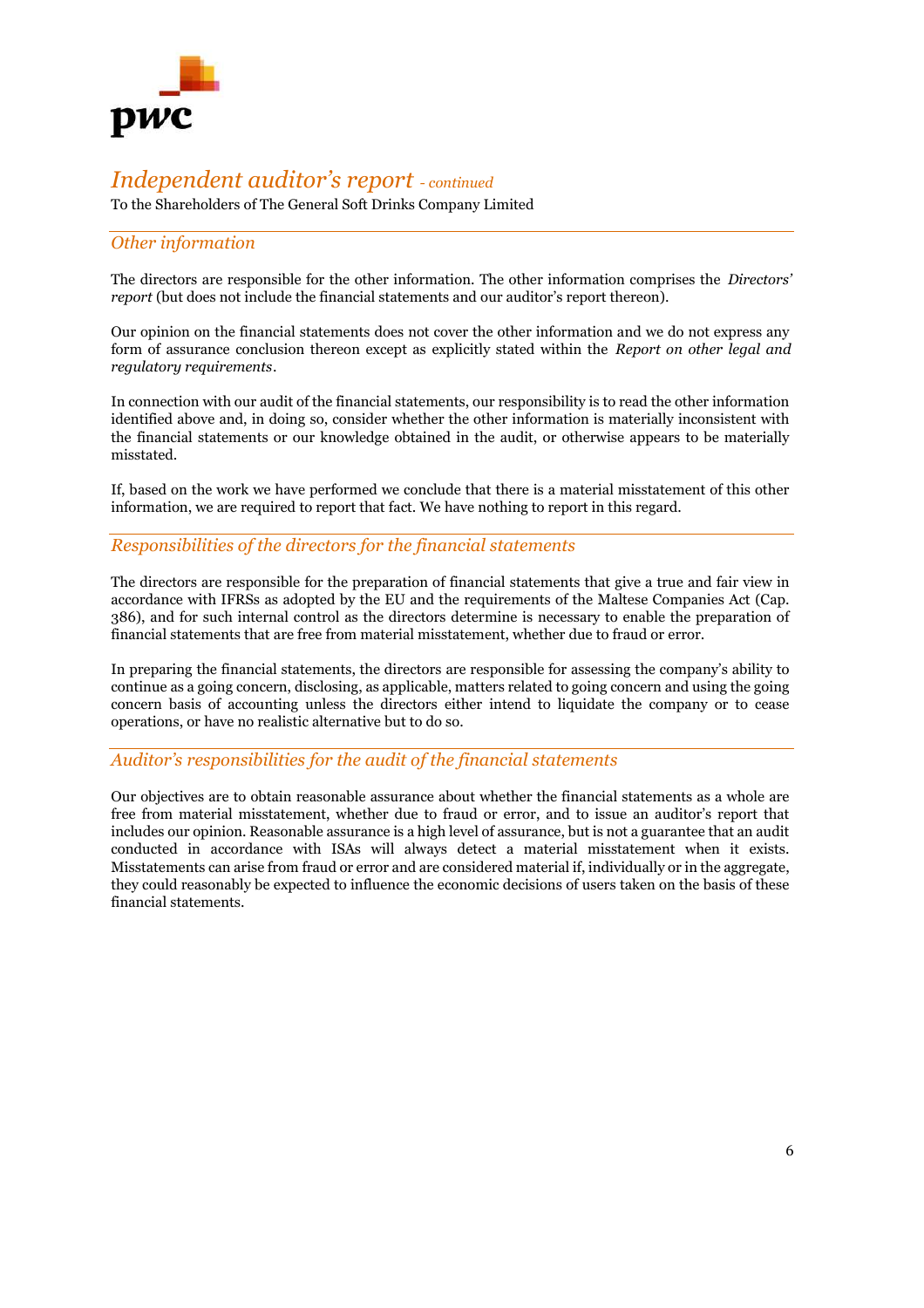

To the Shareholders of The General Soft Drinks Company Limited

As part of an audit in accordance with ISAs, we exercise professional judgement and maintain professional scepticism throughout the audit. We also:

- Identify and assess the risks of material misstatement of the financial statements, whether due to fraud or error, design and perform audit procedures responsive to those risks, and obtain audit evidence that is sufficient and appropriate to provide a basis for our opinion. The risk of not detecting a material misstatement resulting from fraud is higher than for one resulting from error, as fraud may involve collusion, forgery, intentional omissions, misrepresentations, or the override of internal control.
- Obtain an understanding of internal control relevant to the audit in order to design audit procedures that are appropriate in the circumstances, but not for the purpose of expressing an opinion on the effectiveness of the company's internal control.
- Evaluate the appropriateness of accounting policies used and the reasonableness of accounting estimates and related disclosures made by the directors.
- Conclude on the appropriateness of the directors' use of the going concern basis of accounting and, based on the audit evidence obtained, whether a material uncertainty exists related to events or conditions that may cast significant doubt on the company's ability to continue as a going concern. If we conclude that a material uncertainty exists, we are required to draw attention in our auditor's report to the related disclosures in the financial statements or, if such disclosures are inadequate, to modify our opinion. Our conclusions are based on the audit evidence obtained up to the date of our auditor's report. However, because not all future events or conditions can be predicted, this statement is not a gurantee as to the company's ability to continue as a going concern. In particular, it is difficlut to evaluate all the potential implications that COVID-19 will have on the company's trade, customers, suppliers and the disruption to its business and the overall economy.
- Evaluate the overall presentation, structure and content of the financial statements, including the disclosures, and whether the financial statements represent the underlying transactions and events in a manner that achieves fair presentation.

We communicate with those charged with governance regarding, among other matters, the planned scope and timing of the audit and significant audit findings, including any significant deficiencies in internal control that we identify during our audit.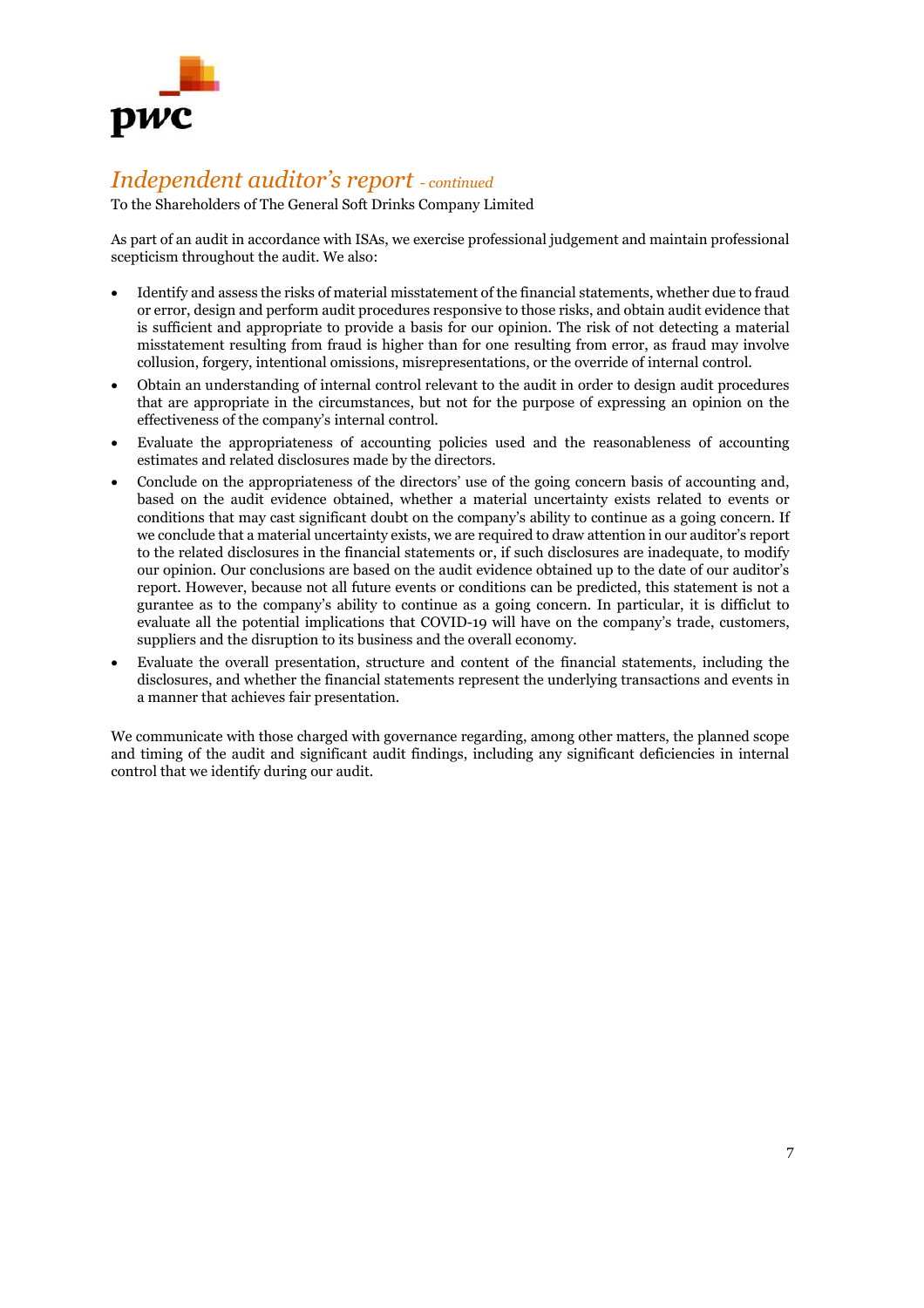

To the Shareholders of The General Soft Drinks Company Limited

## *Report on other legal and regulatory requirements*

The *Annual Report and Financial Statements 2021* contains other areas required by legislation or regulation on which we are required to report. The Directors are responsible for these other areas.

The table below sets out these areas presented within the Annual Report, our related responsibilities and reporting, in addition to our responsibilities and reporting reflected in the *Other information* section of our report. Except as outlined in the table, we have not provided an audit opinion or any form of assurance.

| Area of the <i>Annual</i><br><b>Report and Financial</b><br>Statements 2021 and<br>the related Directors'<br>responsibilities                                                                                                                                | <b>Our responsibilities</b>                                                                                                                                                                                                                                                                                                                                                                                                                                                                                                                                                                                                                                                                                                                             | <b>Our reporting</b>                                                                                                                                                                                                                                                                                                                                                                                                                                                             |
|--------------------------------------------------------------------------------------------------------------------------------------------------------------------------------------------------------------------------------------------------------------|---------------------------------------------------------------------------------------------------------------------------------------------------------------------------------------------------------------------------------------------------------------------------------------------------------------------------------------------------------------------------------------------------------------------------------------------------------------------------------------------------------------------------------------------------------------------------------------------------------------------------------------------------------------------------------------------------------------------------------------------------------|----------------------------------------------------------------------------------------------------------------------------------------------------------------------------------------------------------------------------------------------------------------------------------------------------------------------------------------------------------------------------------------------------------------------------------------------------------------------------------|
| Directors' report<br>(on pages 1 to 4)<br>The Maltese Companies<br>Act (Cap. 386) requires<br>the directors to prepare a<br>Directors' report, which<br>includes the contents<br>required by Article 177 of<br>the Act and the Sixth<br>Schedule to the Act. | We are required to consider<br>whether the information given in<br>the Directors' report for the<br>financial year for which the<br>financial statements are<br>prepared is consistent with the<br>financial statements.<br>We are also required to express<br>an opinion as to whether the<br>Directors' report has been<br>prepared in accordance with the<br>applicable legal requirements.<br>In addition, we are required to<br>state whether, in the light of the<br>knowledge and understanding of<br>the Company and its<br>environment obtained in the<br>course of our audit, we have<br>identified any material<br>misstatements in the Directors'<br>report, and if so to give an<br>indication of the nature of any<br>such misstatements. | In our opinion:<br>the information given in<br>the Directors' report for<br>the financial year for<br>which the financial<br>statements are prepared is<br>consistent with the<br>financial statements; and<br>the Directors' report has<br>been prepared in<br>accordance with the<br>Maltese Companies Act<br>(Cap. 386).<br>We have nothing to report to<br>you in respect of the other<br>responsibilities, as explicitly<br>stated within the Other<br>information section. |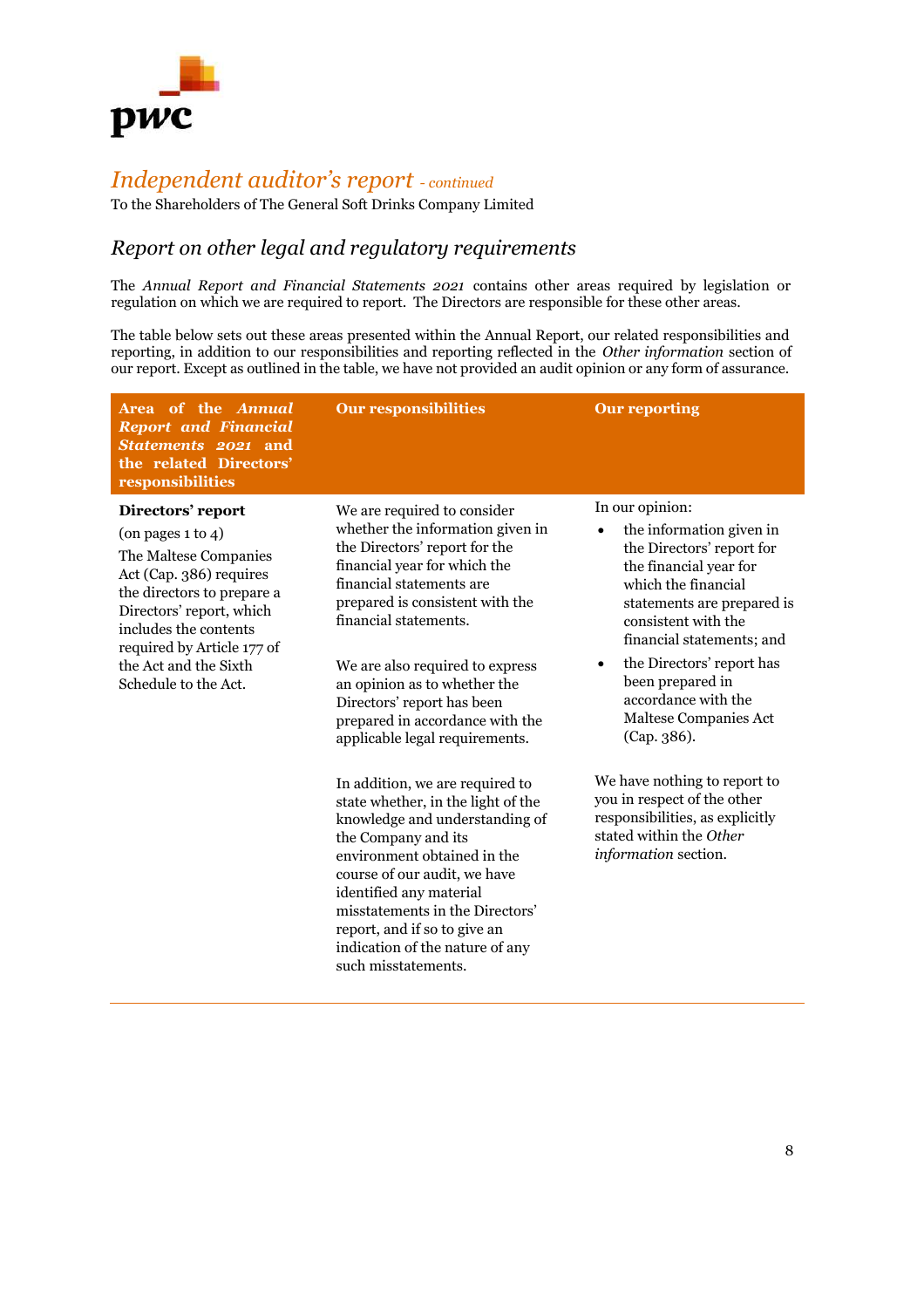

To the Shareholders of The General Soft Drinks Company Limited

| Area of the Annual<br><b>Report and Financial</b><br>Statements 2021 and<br>the related Directors'<br>responsibilities | <b>Our responsibilities</b>                                                                                                                                                                | <b>Our reporting</b>                                                         |
|------------------------------------------------------------------------------------------------------------------------|--------------------------------------------------------------------------------------------------------------------------------------------------------------------------------------------|------------------------------------------------------------------------------|
|                                                                                                                        | Other matters on which we are<br>required to report by exception<br>We also have responsibilities under<br>the Maltese Companies Act (Cap.<br>386) to report to you if, in our<br>opinion: | We have nothing to report<br>to you in respect of these<br>responsibilities. |
|                                                                                                                        | adequate accounting records have<br>$\bullet$<br>not been kept, or returns<br>adequate for our audit have not<br>been received from branches not<br>visited by us.                         |                                                                              |
|                                                                                                                        | the financial statements are not<br>$\bullet$<br>in agreement with the accounting<br>records and returns.                                                                                  |                                                                              |
|                                                                                                                        | we have not received all the<br>$\bullet$<br>information and explanations<br>which, to the best of our<br>knowledge and belief, we require<br>for our audit.                               |                                                                              |

# *Other matter – use of this report*

Our report, including the opinions, has been prepared for and only for the Company's shareholders as a body in accordance with Article 179 of the Maltese Companies Act (Cap. 386) and for no other purpose. We do not, in giving these opinions, accept or assume responsibility for any other purpose or to any other person to whom this report is shown or into whose hands it may come save where expressly agreed by our prior written consent.

## **PricewaterhouseCoopers**

78, Mill Street Zone 5, Central Business District Qormi Malta

Fabio Axisa Partner

30 April 2022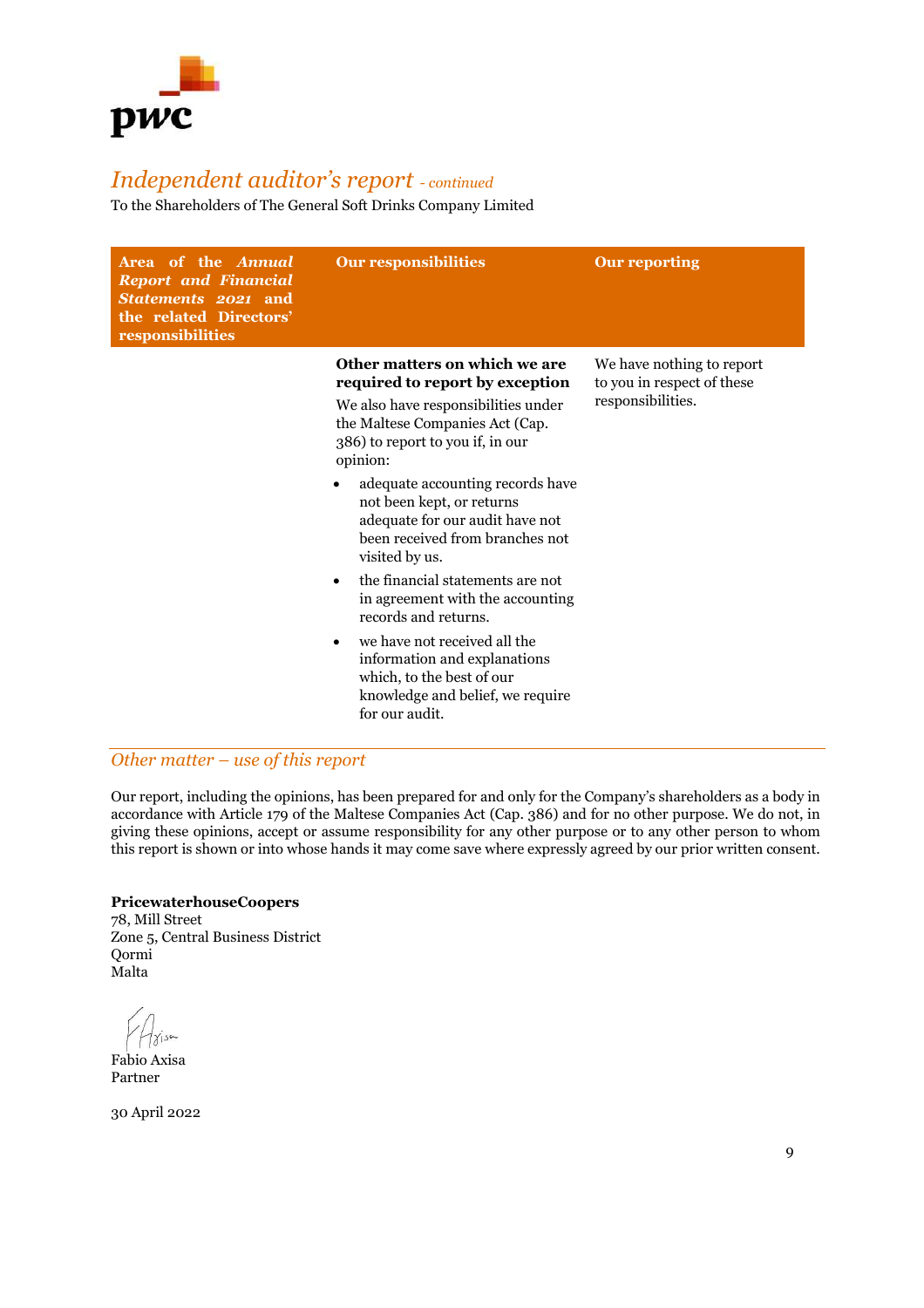## **Statement of financial position**

|                                                          |              | As at 31 December       |                       |
|----------------------------------------------------------|--------------|-------------------------|-----------------------|
|                                                          | <b>Notes</b> | 2021<br>€               | 2020<br>€             |
| <b>ASSETS</b><br>Non-current assets                      |              |                         |                       |
| Property, plant and equipment                            | 4            | 20,849,549              | 22,036,350            |
| Right-of-use assets                                      | 5            | 1,960,415               | 2,118,146             |
| Trade and other receivables                              | 6            | 5,311,123               | 6,043,626             |
| Total non-current assets                                 |              | 28,121,087              | 30,198,122            |
| <b>Current assets</b>                                    |              |                         |                       |
| Inventories                                              | 7            | 3,670,370               | 3,783,786             |
| Trade and other receivables<br>Cash and cash equivalents | 6<br>8       | 20,481,396<br>3,464,857 | 17,012,976<br>128,093 |
| Total current assets                                     |              | 27,616,623              | 20,924,855            |
| <b>Total assets</b>                                      |              | 55,737,710              | 51,122,977            |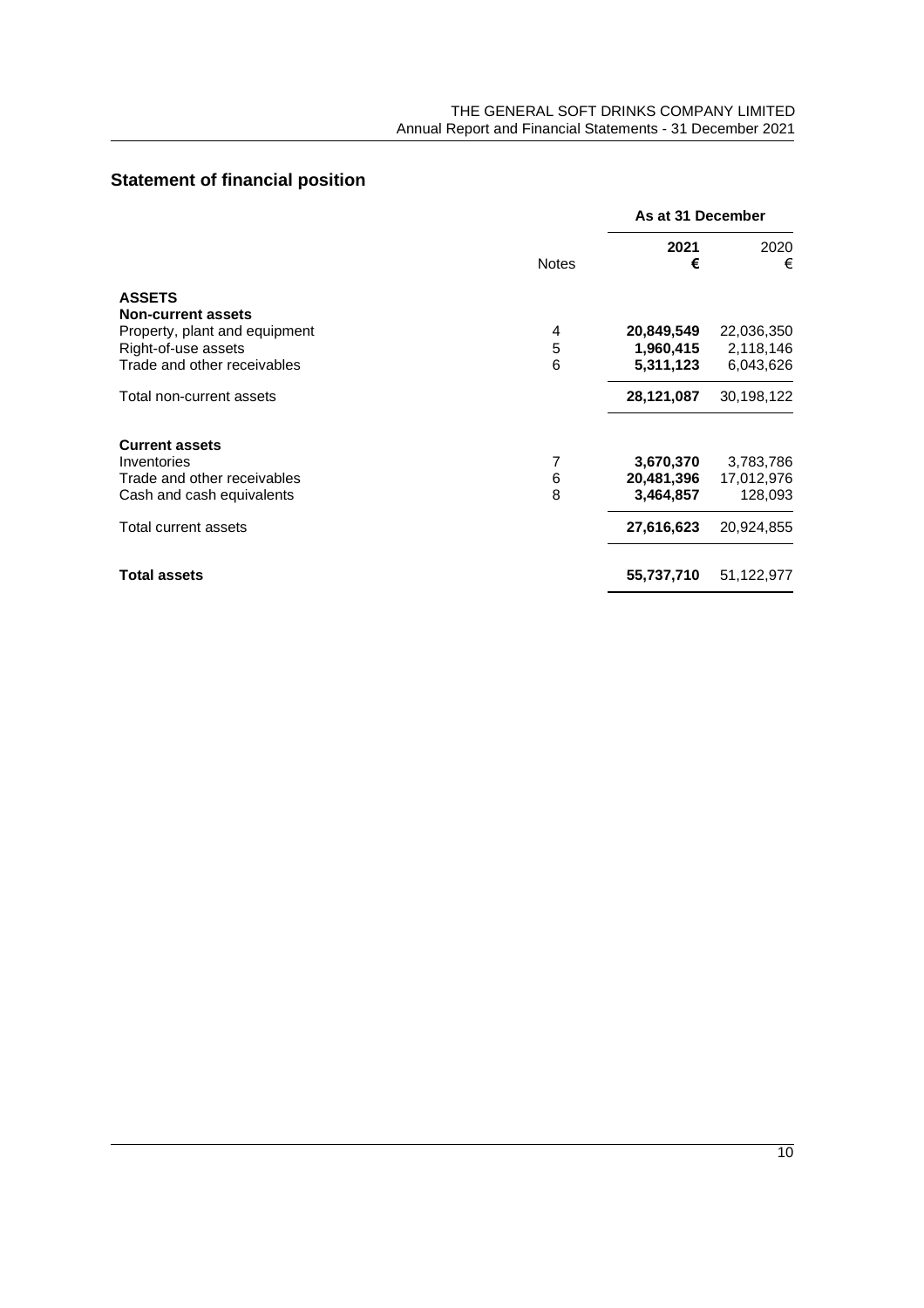## **Statement of financial position** - continued

|                                                                                                                                      |                      | As at 31 December                          |                                            |  |
|--------------------------------------------------------------------------------------------------------------------------------------|----------------------|--------------------------------------------|--------------------------------------------|--|
|                                                                                                                                      | <b>Notes</b>         | 2021<br>€                                  | 2020<br>€                                  |  |
| <b>EQUITY AND LIABILITIES</b><br><b>Capital and reserves</b><br>Share capital<br>Retained earnings                                   | 9                    | 116,469<br>32,065,375                      | 116,469<br>31,014,419                      |  |
| <b>Total equity</b>                                                                                                                  |                      | 32,181,844                                 | 31,130,888                                 |  |
| <b>Non-current liabilities</b><br>Trade and other payables<br><b>Borrowings</b><br>Lease liabilities<br>Employee benefit obligations | 12<br>14<br>11<br>13 | 6,250<br>8,300,225<br>1,932,052<br>754,000 | 7,142<br>7,503,776<br>2,005,427<br>700,000 |  |
| Total non-current liabilities                                                                                                        |                      | 10,992,527                                 | 10,216,345                                 |  |
| <b>Current liabilities</b><br>Trade and other payables<br><b>Borrowings</b><br>Lease liabilities                                     | 12<br>14<br>11       | 10,153,881<br>2,343,667<br>65,791          | 7,744,774<br>1,875,593<br>155,377          |  |
| <b>Total current liabilities</b>                                                                                                     |                      | 12,563,339                                 | 9,775,744                                  |  |
| <b>Total liabilities</b>                                                                                                             |                      | 23,555,866                                 | 19,992,089                                 |  |
| <b>Total equity and liabilities</b>                                                                                                  |                      | 55,737,710                                 | 51,122,977                                 |  |

The notes on pages 15 to 51 are an integral part of these financial statements.

The financial statements on pages 10 to 51 were authorised for issue by the Board on 30 April 2022 and were signed on its behalf by:

Brian R. Mizzi **Maurice F. Mizzi** Maurice F. Mizzi Director Director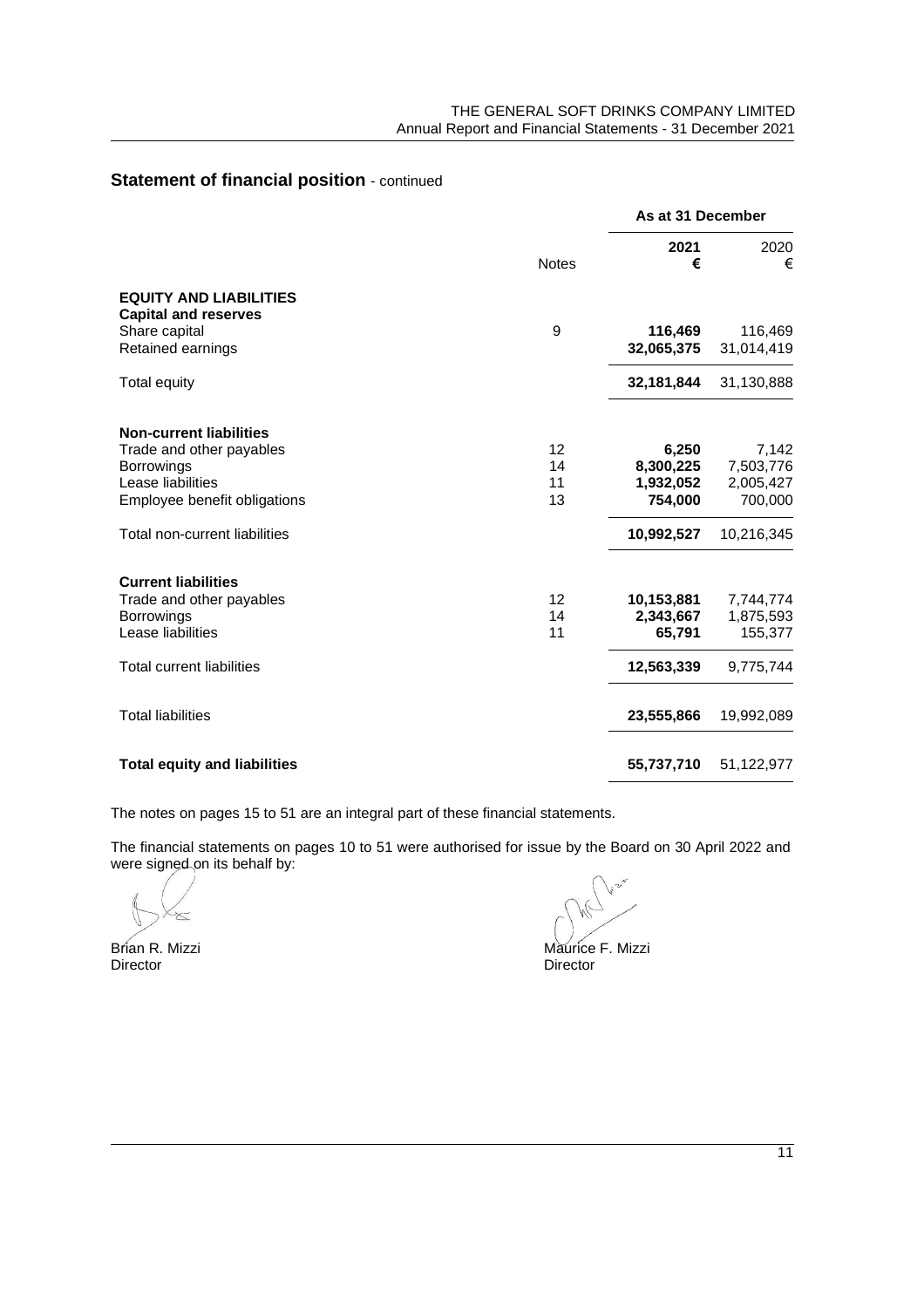## **Statement of comprehensive income**

|                                                  |              | Year ended 31 December |                |  |
|--------------------------------------------------|--------------|------------------------|----------------|--|
|                                                  | <b>Notes</b> | 2021<br>€              | 2020<br>€      |  |
| Revenue                                          | 15           | 28,954,903             | 27,986,420     |  |
| Cost of sales                                    | 16           | (17,992,602)           | (16, 714, 319) |  |
| <b>Gross profit</b>                              | 16           | 10,962,301             | 11,272,101     |  |
| Distribution and selling costs                   |              | (5,613,988)            | (7,519,703)    |  |
| Administrative expenses                          | 16           | (2,512,778)            | (3,203,923)    |  |
| Other operating income                           | 18           | 38,419                 | 52,149         |  |
| <b>Operating profit</b>                          | 19           | 2,873,954              | 600,624        |  |
| Finance costs                                    |              | (380, 498)             | (395,871)      |  |
| <b>Profit before tax</b><br>Tax income           | 20           | 2,493,456<br>357,500   | 204,753        |  |
| Profit for the year - total comprehensive income |              | 2,850,956              | 204,753        |  |

The notes on pages 15 to 51 are an integral part of these financial statements.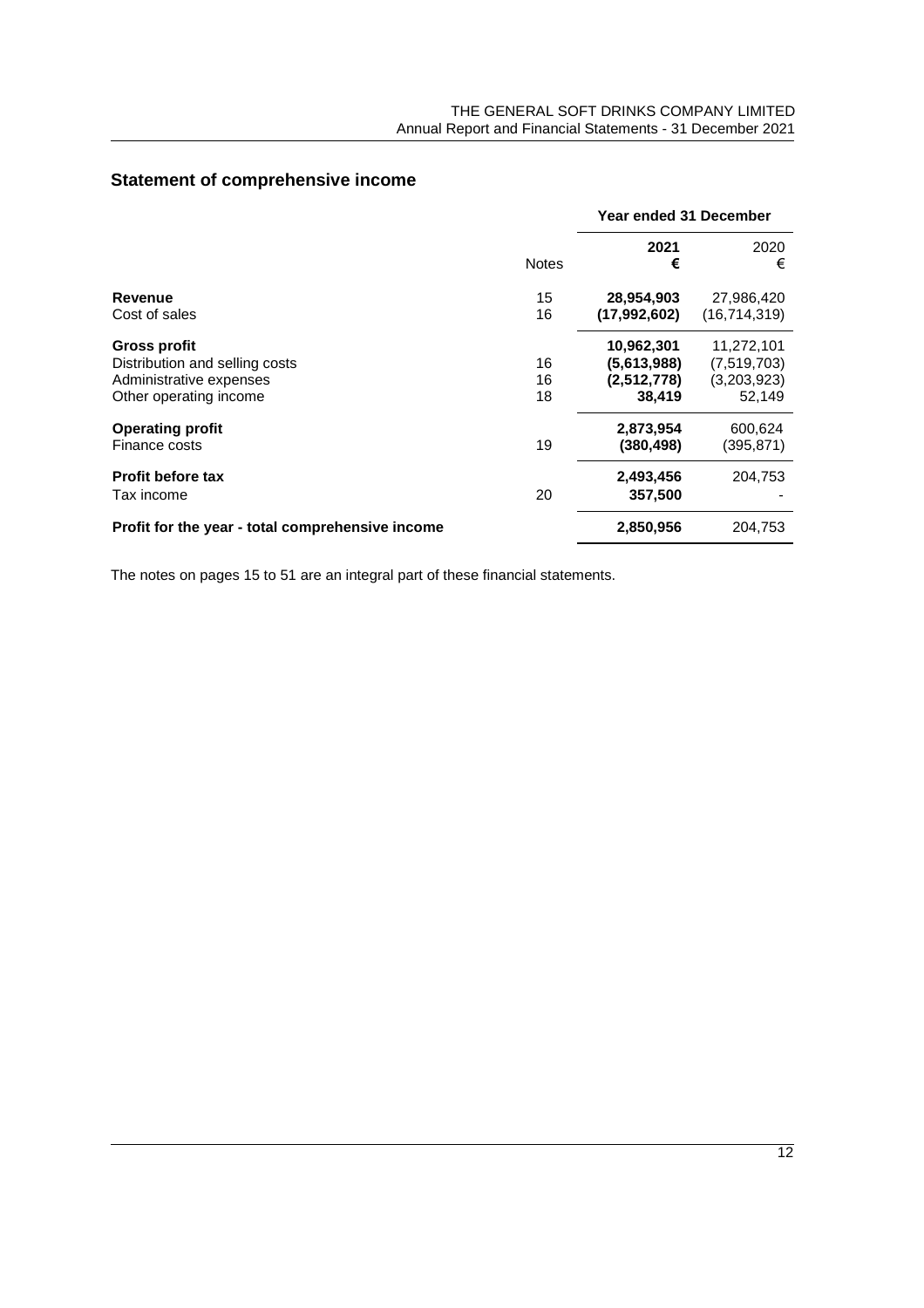## **Statement of changes in equity**

| <b>Note</b> | <b>Share</b><br>capital<br>€ | <b>Retained</b><br>earnings<br>€ | Total<br>€  |
|-------------|------------------------------|----------------------------------|-------------|
|             | 116,469                      | 30,809,666                       | 30,926,135  |
|             |                              |                                  |             |
|             |                              |                                  | 204,753     |
|             | 116,469                      | 31,014,419                       | 31,130,888  |
|             |                              |                                  |             |
|             |                              | 2,850,956                        | 2,850,956   |
| 22          |                              | (1,800,000)                      | (1,800,000) |
|             | 116,469                      | 32,065,375                       | 32,181,844  |
|             |                              |                                  | 204,753     |

The notes on pages 15 to 49 are an integral part of these financial statements.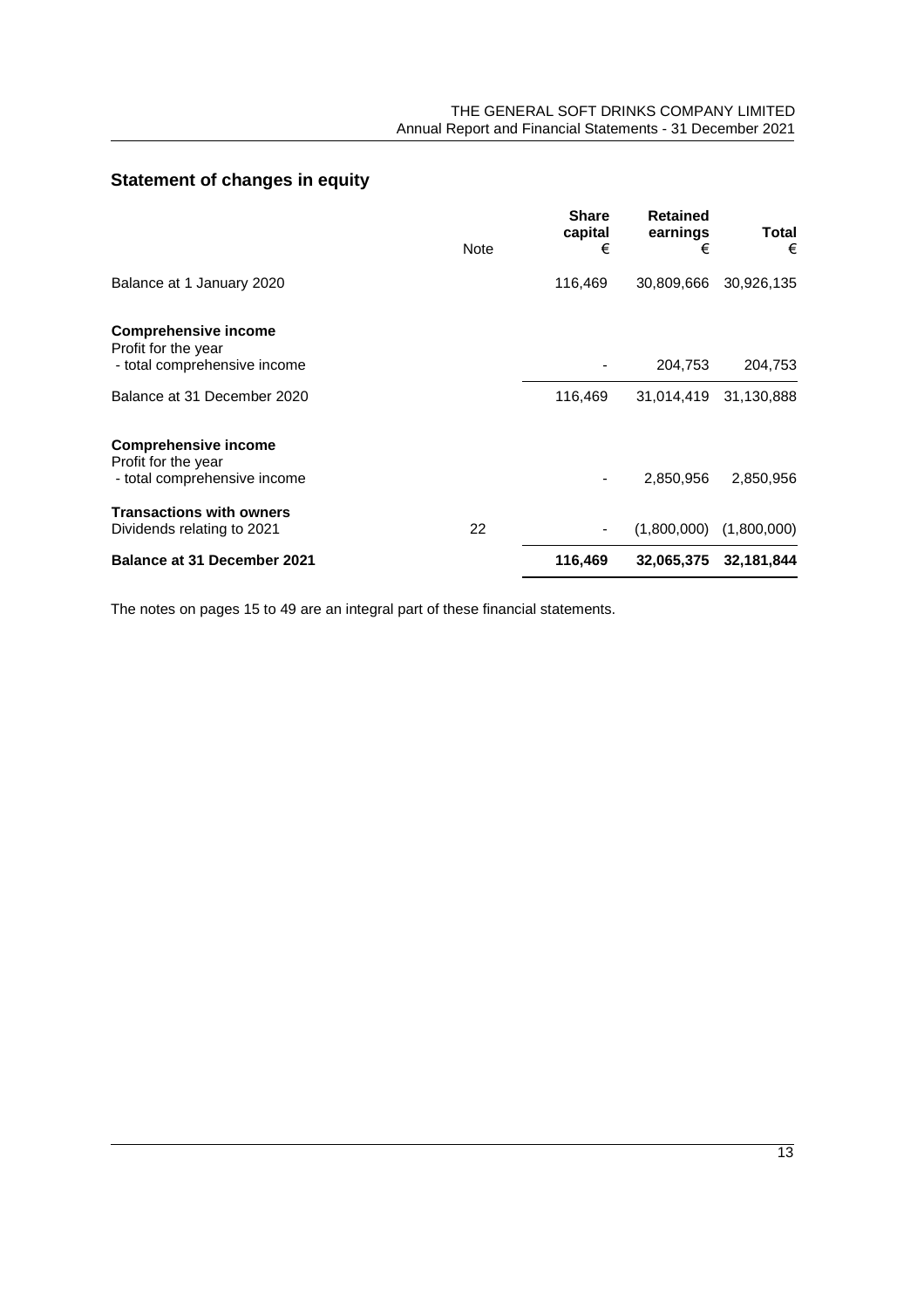## **Statement of cash flows**

|                                                                                             |              | Year ended 31 December |             |  |
|---------------------------------------------------------------------------------------------|--------------|------------------------|-------------|--|
|                                                                                             | <b>Notes</b> | 2021<br>€              | 2020<br>€   |  |
| Cash flows from operating activities                                                        |              |                        |             |  |
| Cash generated from operations                                                              | 23           | 5,777,940              | 7,513,137   |  |
| Interest paid                                                                               | 19           | (316, 665)             | (328, 714)  |  |
| Net cash generated from operating activities                                                |              | 5,461,275              | 7,184,423   |  |
| Cash flows from investing activities                                                        |              |                        |             |  |
| Purchase of property, plant and equipment                                                   | 4            | (1, 365, 640)          | (5,988,521) |  |
| Proceeds from disposal of property, plant and equipment                                     |              | 3,400                  | 8,201       |  |
| Net cash used in investing activities                                                       |              | (1,362,240)            | (5,980,320) |  |
| Cash flows from financing activities                                                        |              |                        |             |  |
| Proceeds from bank borrowings                                                               | 14           | 3,500,000              |             |  |
| Repayment of bank borrowings<br>Proceeds from borrowings from related party forming part of | 14           | (344, 122)             |             |  |
| Mizzi Organisation                                                                          | 14           |                        | 1,400,000   |  |
| Repayment of borrowings from related party forming part                                     |              |                        |             |  |
| of Mizzi Organisation                                                                       | 14           | (1, 475, 772)          | (270, 917)  |  |
| Dividends paid                                                                              | 22           | (1,800,000)            |             |  |
| Principal elements of lease payments                                                        | 11           | (226, 794)             | (185, 826)  |  |
| Net cash (used in)/generated from financing activities                                      |              | (346, 688)             | 943,257     |  |
| Net movement in cash and cash equivalents                                                   |              | 3,752,347              | 2,147,360   |  |
| Cash and cash equivalents at beginning of year                                              |              | (287, 490)             | (2,434,850) |  |
| Cash and cash equivalents at end of year                                                    | 8            | 3,464,857              | (287, 490)  |  |

The notes on pages 15 to 51 are an integral part of these financial statements.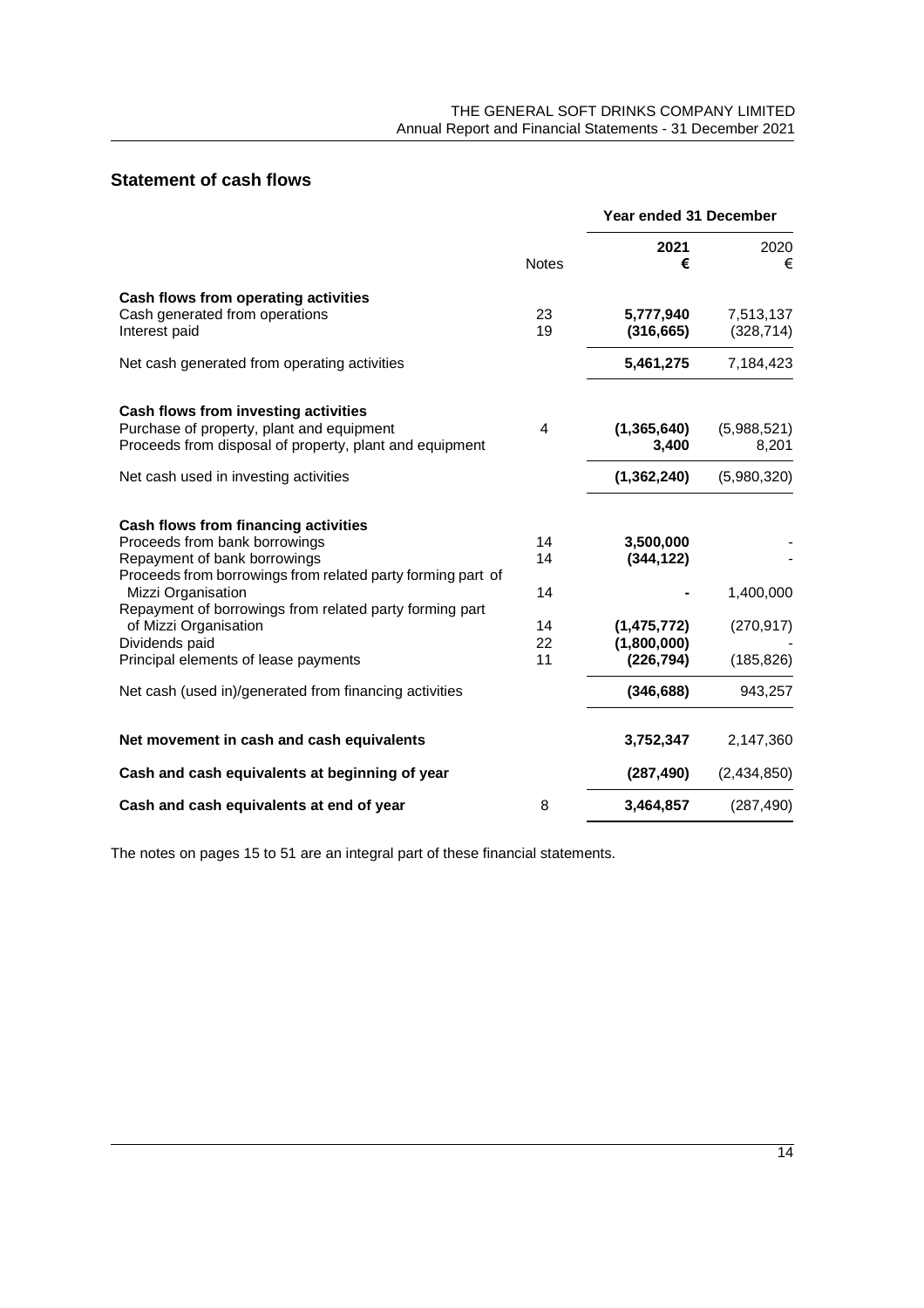## **Notes to the financial statements**

## **1. Summary of significant accounting policies**

The principal accounting policies applied in the preparation of these financial statements are set out below. These policies have been consistently applied to all the years presented, unless otherwise stated.

## **1.1 Basis of preparation**

The financial statements include the financial statements of The General Soft Drinks Company Limited. These financial statements are prepared in accordance with International Financial Reporting Standards (IFRSs) as adopted by the EU and the requirements of the Maltese Companies Act (Cap. 386). They have been prepared under the historical cost convention.

The preparation of financial statements in conformity with IFRSs as adopted by the EU requires the use of certain accounting estimates. It also requires the directors to exercise their judgement in the process of applying the company's accounting policies (see Note 3 - Critical accounting estimates and judgements).

### *Appropriateness of the going concern assumption in the preparation of the financial statements*

In view of the current situation brought about by the COVID-19 pandemic, the Mizzi Organisation is constantly monitoring the situation and has assessed its financial projections, including different scenarios in respect of the recovery from the pandemic. In this respect detailed financial and cash flow projections covering all business lines have been prepared. These projections are based on 2022 historical financial information registered to date and are compiled as part of the preparation of a revised business plan. The projected 2022 financial results for the core businesses within the Organisation were cautiously projected to be somewhat lower when compared to 2019 financial results. The projections also contemplate a stressed case scenario with severe business conditions prevailing throughout 2022 and with a number of years for recovery. These projections demonstrate the resilience of the Organisation, even under stressed business conditions, with a healthy liquidity buffer to withstand sudden shocks.

Even though not yet near 2019 levels, the financial results achieved during 2021 and in the first part of 2022 already demonstrate an overall significant improvement when compared to 2020 levels. The actual results for the year ended 31 December 2021 are significantly better than those forecasted. Business is picking up and business sentiment is improving. Assuming the country remains focused on the manner in which it handles the pandemic, the targets underlying the 3 year recovery envisaged by the Organisation are being attained. The Organisation is also experiencing significant cash generation and considering various investment options. The Organisation's funding requirements are predominantly already in place.

The Boards of Directors of the General Soft Drinks Limited and of the companies constituting the Mizzi Organisation feel confident that with the measures taken, the current and future financing arrangements, the solid capital base and the diversity of the Organisation's business lines, the companies within the Organisation shall overcome the disruptions brought about by this pandemic, which have now been around for two years. The directors consider the Organisation and its separate components to be a going concern. Hence the going concern assumption in the preparation of these financial statements is considered appropriate and there are no material uncertainties which may cast significant doubt about the ability of the Organisation and its components to continue operating as a going concern.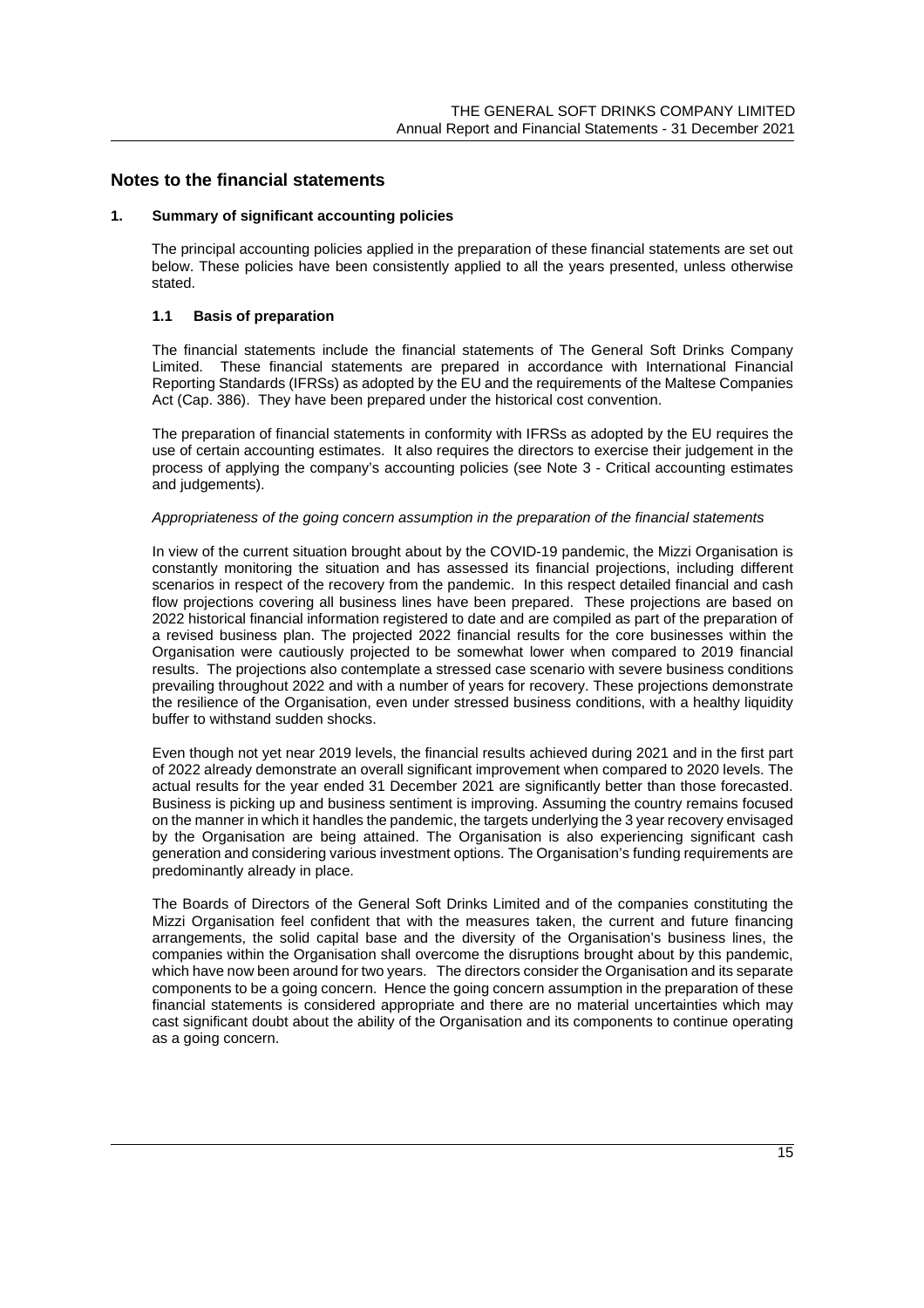## **1.1 Basis of preparation** - continued

### *Standards, interpretations and amendments to published standards effective in 2021*

In 2021, the company adopted new standards, amendments and interpretations to existing standards that are mandatory for the company's accounting period beginning on 1 January 2021. The adoption of these revisions to the requirements of IFRSs as adopted by the EU did not result in substantial changes to the company's accounting policies.

### *Standards, interpretations and amendments to published standards that are not yet effective*

Certain new standards, amendments and interpretations to existing standards have been published by the date of authorisation for issue of these financial statements but are mandatory for the company's accounting periods beginning after 1 January 2021. The company has not early adopted these revisions to the requirements of IFRSs as adopted by the EU and the company's directors are of the opinion that there are no requirements that will have a possible significant impact on the company's financial statements in the period of initial application.

## **1.2 Foreign currencies**

## *(a) Functional and presentation currency*

Items included in these financial statements are measured using the currency of the primary economic environment in which the entity operates ('the functional currency'). The financial statements are presented in euro, which is the company's functional currency and the presentation currency.

## *(b) Transactions and balances*

Foreign currency transactions are translated into the functional currency using the exchange rates prevailing at the dates of the transactions. Foreign exchange gains and losses resulting from the settlement of such transactions and from the translation at year-end exchange rates of monetary assets and liabilities denominated in foreign currencies are recognised in profit or loss.

## **1.3 Property, plant and equipment**

All property, plant and equipment is initially recorded at historical cost. Buildings are subsequently shown at fair value, based on periodic valuations by professional valuers, less subsequent depreciation for buildings. Valuations are carried out on a regular basis such that the carrying amount of property does not differ materially from that which would be determined using fair values at the end of the reporting period. Any accumulated depreciation at the date of revaluation is eliminated against the gross carrying amount of the asset, and the net amount is restated to the revalued amount of the asset. All property, plant and equipment is subsequently stated at historical cost less depreciation and impairment losses. Historical cost includes expenditure that is directly attributable to the acquisition of the items. Borrowing costs which are incurred for the purpose of acquiring or constructing a qualifying asset are capitalised as part of its cost. Borrowing costs are capitalised while acquisition or construction is actively underway. Capitalisation of borrowing costs is ceased once the asset is substantially complete and is suspended if the development of the asset is suspended.

Subsequent costs are included in the asset's carrying amount or recognised as a separate asset, as appropriate, only when it is probable that future economic benefits associated with the item will flow to the company and the cost of the item can be measured reliably. All other repairs and maintenance are charged to profit or loss during the financial period in which they are incurred.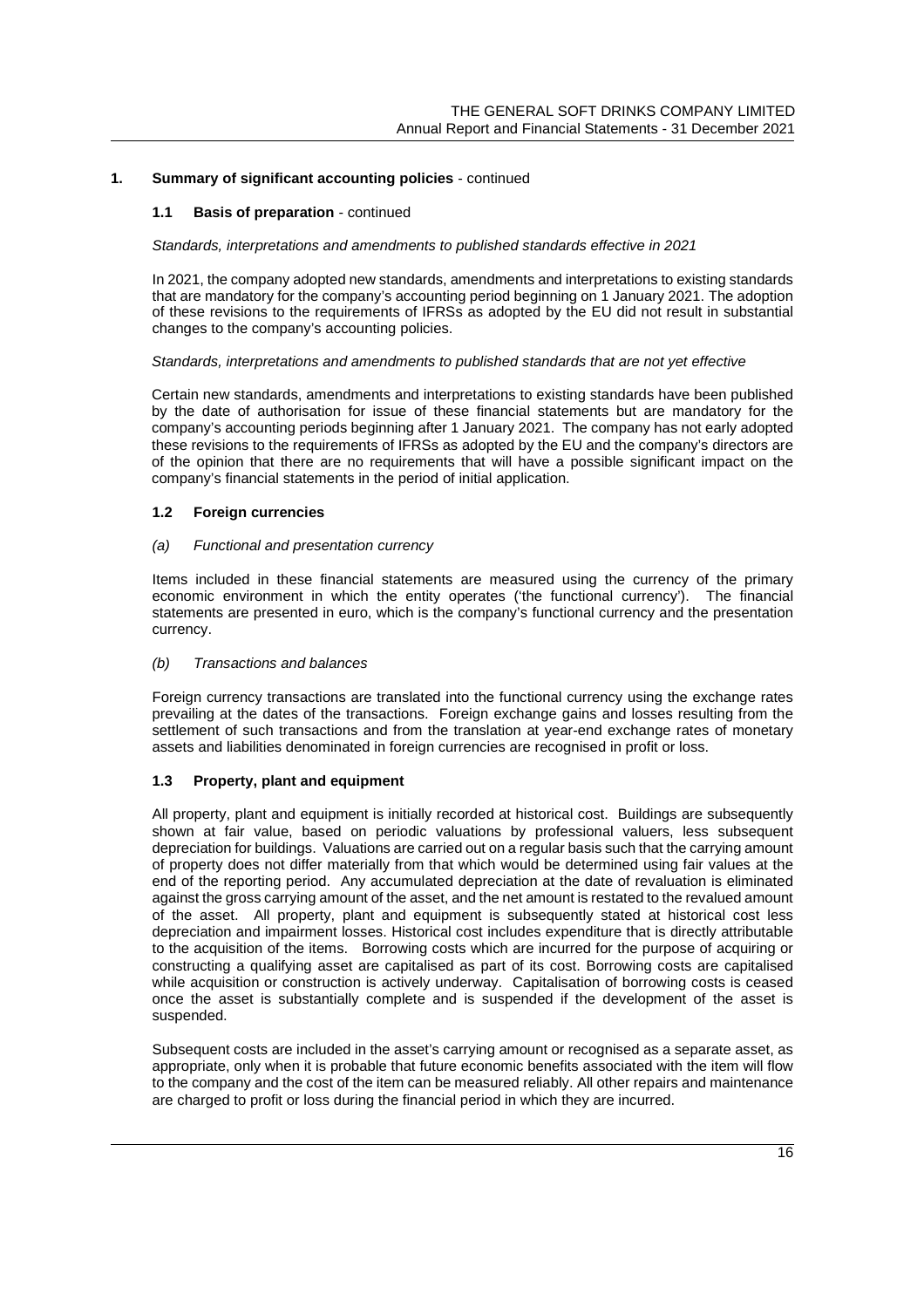### **1.3 Property, plant and equipment** - continued

Depreciation is calculated using the straight-line method to allocate the cost of the assets to their residual values over their estimated useful lives, as follows:

|                                | %           |
|--------------------------------|-------------|
| Buildings and integral assets  | $1\% - 10$  |
| Plant and machinery            | $10 - 25$   |
| Office furniture and equipment | $10 - 33\%$ |
| Motor vehicles                 | $10 - 25$   |

Assets in the course of construction and payments on account are not depreciated. Buildings and integral assets are depreciated over the term of the lease arrangement or over the estimated useful life of the assets if shorter than the lease term. The estimated useful life of the integral assets ranges from ten to twenty years.

The assets' residual values and useful lives are reviewed, and adjusted if appropriate, at the end of each reporting period.

Property, plant and equipment is reviewed for impairment whenever events or changes in circumstances indicate that the carrying amount may not be recoverable. An asset's carrying amount is written down immediately to its recoverable amount if the asset's carrying amount is greater than its estimated recoverable amount. An impairment loss is recognised for the amount by which the asset's carrying amount exceeds its recoverable amount. The recoverable amount is the higher of an asset's fair value less costs to sell and value in use. For the purposes of assessing impairment, assets are grouped at the lowest levels for which there are separately identifiable cash flows (cashgenerating units). Property, plant and equipment that suffered an impairment is reviewed for possible reversal of the impairment at the end of each reporting period.

Gains and losses on disposals of property, plant and equipment are determined by comparing proceeds with carrying amount and are recognised in profit or loss.

## **1.4 Financial assets**

## **Classification**

The company classifies its financial assets in the following measurement categories:

- those to be measured subsequently at fair value (either through other comprehensive income, or through profit or loss), and
- those to be measured at amortised cost.

The classification depends on the entity's business model for managing the financial assets and the contractual terms of the cash flows. For assets measured at fair value, gains and losses will either be recorded in profit or loss or other comprehensive income (OCI). For investments in equity instruments that are not held for trading, this will depend on whether the company has made an irrevocable election at the time of initial recognition to account for the equity investment at fair value through other comprehensive income (FVOCI).

The company reclassifies debt investments when and only when its business model for managing those assets changes.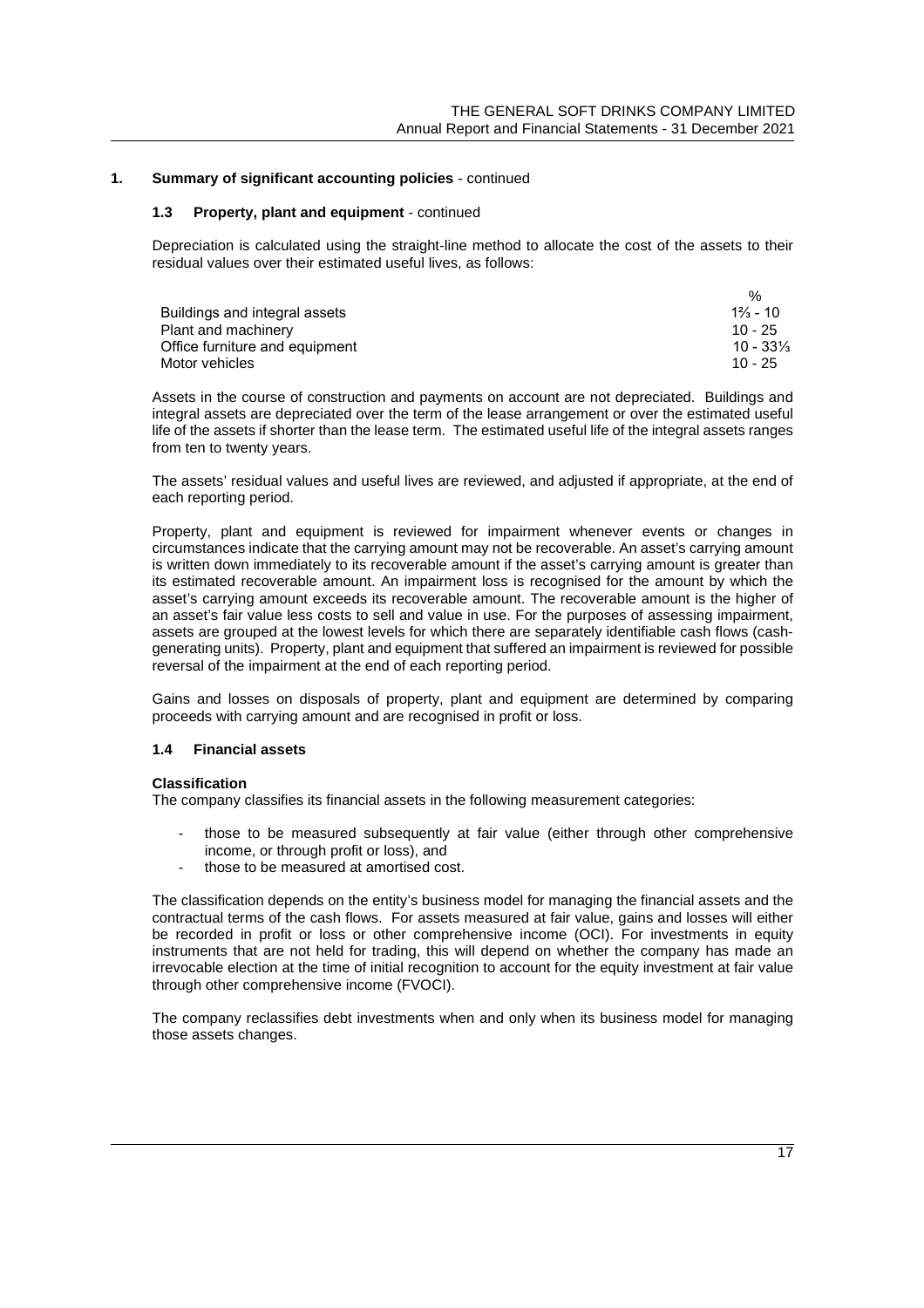## **1.4 Financial assets** - continued

## **Recognition and derecognition**

The company recognises a financial asset in its statement of financial position when it becomes a party to the contractual provisions of the instrument.

Regular way purchases and sales of financial assets are recognised on settlement date, the date on which an asset is delivered to or by the company. Financial assets are derecognised when the rights to receive cash flows from the financial assets have expired or have been transferred and the company has transferred substantially all the risks and rewards of ownership or has not retained control of the asset.

#### **Measurement**

At initial recognition, the company measures a financial asset at its fair value plus, in the case of a financial asset not at fair value through profit or loss (FVPL), transaction costs that are directly attributable to the acquisition of the financial asset. Transaction costs of financial assets carried at FVPL are expensed in profit or loss.

Financial assets with embedded derivatives are considered in their entirety when determining whether their cash flows are solely payments of principal and interest.

## *(a) Debt instruments*

Subsequent measurement of debt instruments depends on the company's business model for managing the asset and the cash flow characteristics of the asset. There are three measurement categories into which the company may classify its debt instruments:

- Amortised cost: Assets that are held for collection of contractual cash flows where those cash flows represent solely payments of principal and interest are measured at amortised cost. Interest income from these financial assets is included in finance income using the effective interest rate method. Any gain or loss arising on derecognition is recognised directly in profit or loss. Impairment losses are presented in the statement of profit or loss.
- FVOCI: Assets that are held for collection of contractual cash flows and for selling the financial assets, where the assets' cash flows represent solely payments of principal and interest, are measured at FVOCI. Movements in the carrying amount are taken through OCI, except for the recognition of impairment gains or losses, interest income and foreign exchange gains and losses which are recognised in profit or loss. When the financial asset is derecognised, the cumulative gain or loss previously recognised in OCI is reclassified from equity to profit or loss. Interest income from these financial assets is included in finance income using the effective interest rate method. Impairment losses are presented in the statement of profit or loss.
- FVPL: Assets that do not meet the criteria for amortised cost or FVOCI are measured at FVPL. A gain or loss on a debt investment that is subsequently measured at FVPL is recognised in profit or loss in the period in which it arises.

#### *(b) Equity instruments*

The company subsequently measures all equity investments at fair value. Where the company's management has elected to present fair value gains and losses on equity investments in OCI, there is no subsequent reclassification of fair value gains and losses to profit or loss following the derecognition of the investment. Dividends from such investments continue to be recognised in profit or loss when the company's right to receive payments is established.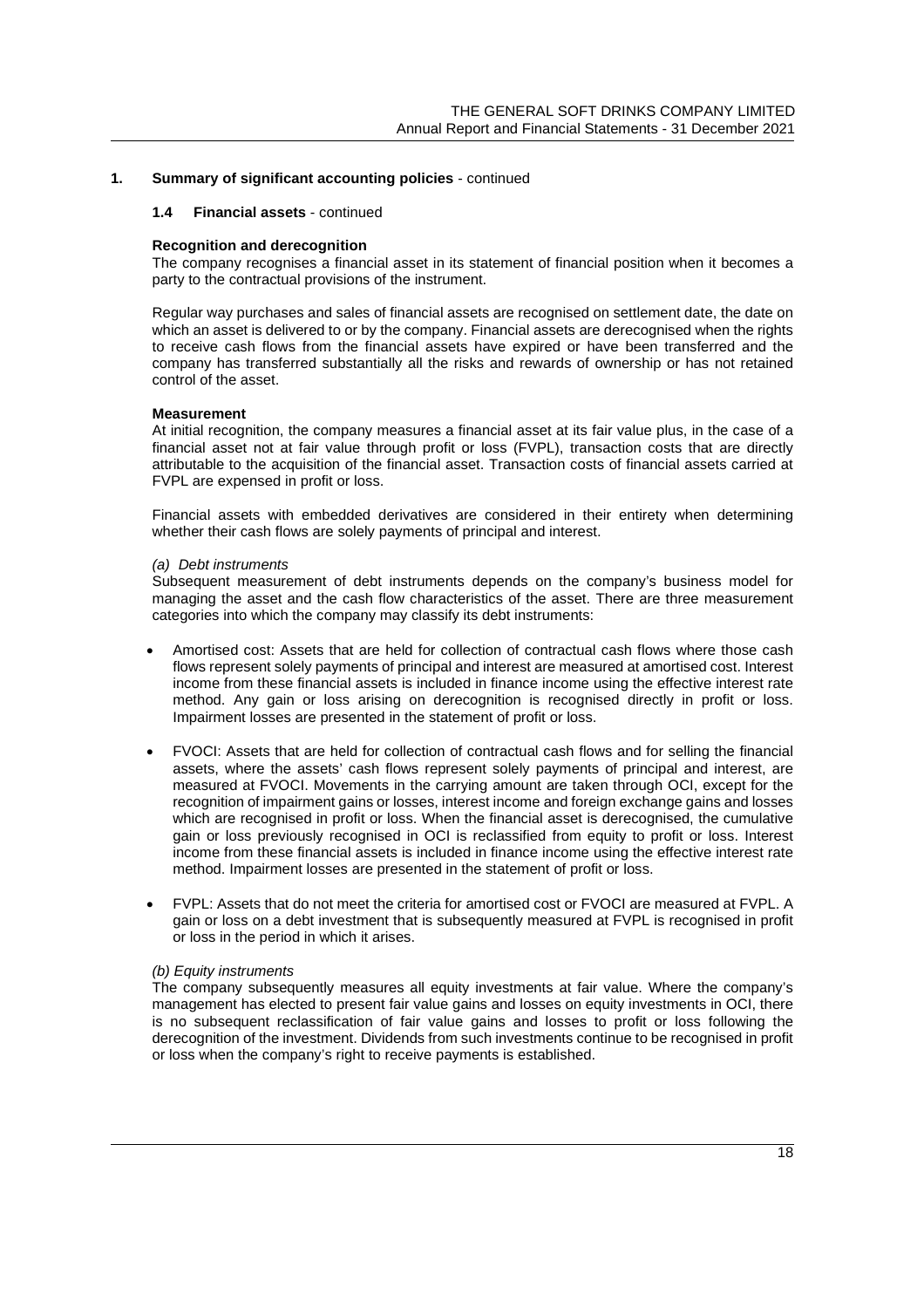## **1.4 Financial assets** - continued

## *(b) Equity instruments - continued*

Changes in the fair value of financial assets at FVPL are recognised in the income statement as applicable. Impairment losses (and reversal of impairment losses) on equity investments measured at FVOCI are not reported separately from other changes in fair value.

## **Impairment**

The company assesses on a forward-looking basis the expected credit losses associated with its debt instruments carried at amortised cost and FVOCI. The impairment methodology applied depends on whether there has been a significant increase in credit risk.

For trade receivables and contract assets, the company applies the simplified approach permitted by IFRS 9, which requires expected lifetime losses to be recognised from initial recognition of the receivables (see Note 2 for further details).

## **1.5 Inventories**

Inventories are stated at the lower of cost and net realisable value. Cost is determined using the firstin, first-out method. The cost of raw materials comprises the invoiced value of materials, and, in general, includes transport and handling costs. The cost of finished goods comprises raw materials, direct labour, other direct costs and related production overheads. Net realisable value is the estimated selling price in the ordinary course of business, less applicable variable selling expenses. In respect of container stocks, net realisable value is estimated by writing down the cost of these stocks to estimated residual values over their estimated useful life.

### **1.6 Trade and other receivables**

Trade receivables comprise amounts due from customers for merchandise sold or services performed in the ordinary course of business. If collection is expected in one year or less (or in the normal operating cycle of the business if longer), they are classified as current assets. If not, they are presented as non-current assets.

Trade receivables are recognised initially at fair value and subsequently measured at amortised cost using the effective interest method, less expected credit loss allowances.

Trade receivables are recognised initially at the amount of consideration that is unconditional unless they contain significant financing components, when they are recognised at fair value. The company holds the trade receivables with the objective to collect the contractual cash flows and therefore measures them subsequently at amortised cost using the effective interest method.

## **1.7 Cash and cash equivalents**

In the statement of cash flows, cash and cash equivalents include cash in hand, deposits held at call with banks and bank overdrafts. Bank overdrafts are shown within borrowings in current liabilities in the statement of financial position.

## **1.8 Share capital**

Ordinary shares are classified as equity. Incremental costs directly attributable to the issue of new shares are shown in equity as a deduction, net of tax, from the proceeds.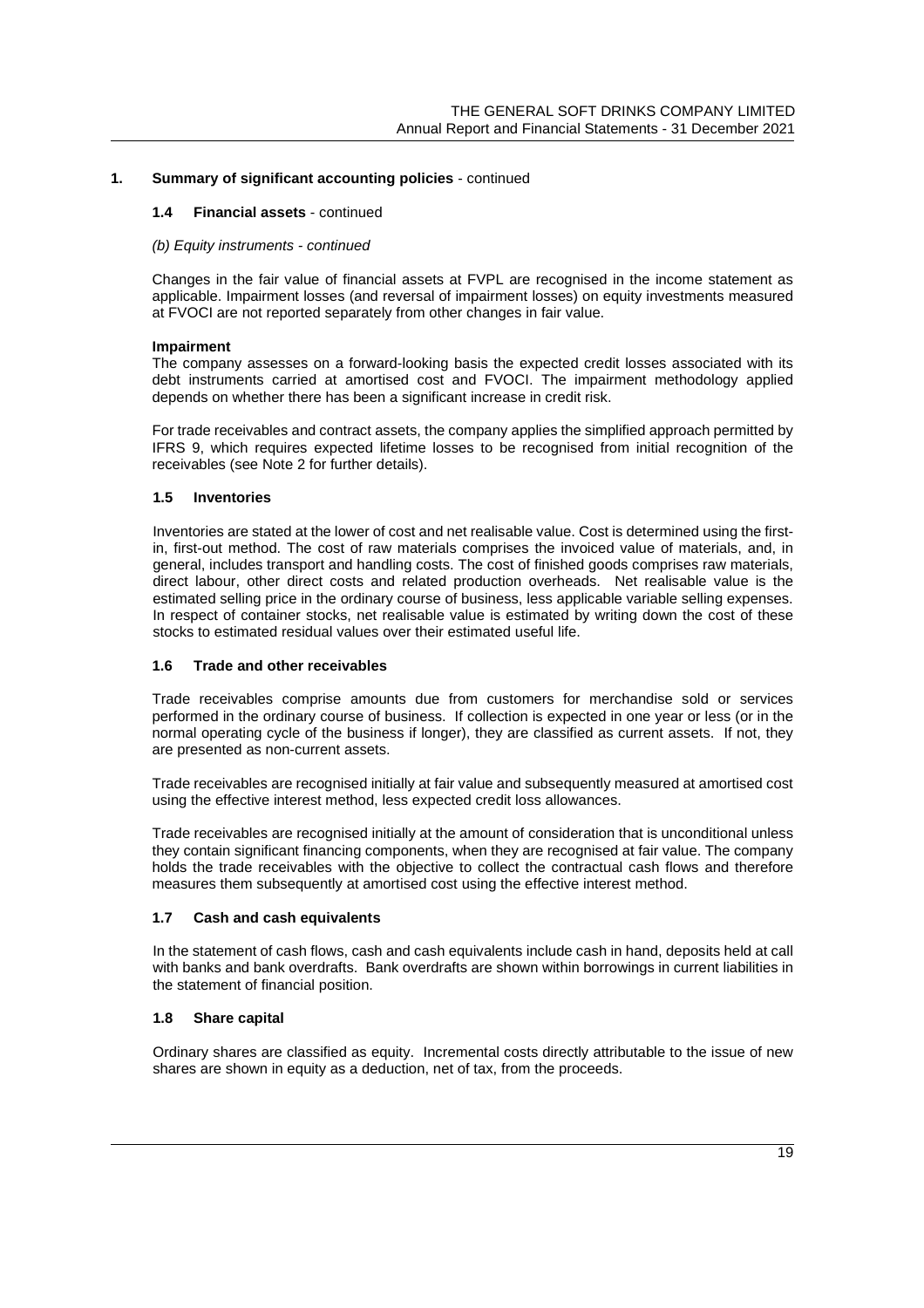## **1.9 Financial liabilities**

The company recognises a financial liability in its statement of financial position when it becomes a party to the contractual provisions of the instrument. The company's financial liabilities, other than derivative financial instruments are classified as financial liabilities measured at amortised cost, i.e. not at fair value through profit or loss under IFRS 9. Financial liabilities not at fair value through profit or loss are recognised initially at fair value, being the fair value of consideration received, net of transaction costs that are directly attributable to the acquisition or the issue of the financial liability. These liabilities are subsequently measured at amortised cost. The company derecognises a financial liability from its statement of financial position when the obligation specified in the contract or arrangement is discharged, is cancelled or expires.

## **1.10 Trade and other payables**

Trade payables comprise obligations to pay for goods or services that have been acquired in the ordinary course of business from suppliers. Accounts payable are classified as current liabilities if payment is due within one year or less (or in the normal operating cycle of the business if longer). If not, they are presented as non-current liabilities.

Trade and other payables are recognised initially at fair value and subsequently measured at amortised cost using the effective interest method.

## **1.11 Borrowings**

Borrowings are recognised initially at the fair value of proceeds received, net of transaction costs incurred. Borrowings are subsequently carried at amortised cost; any difference between the proceeds (net of transaction costs) and the redemption value is recognised in profit or loss over the period of the borrowings using the effective interest method. Borrowings are classified as current liabilities unless the company has an unconditional right to defer settlement of the liability for at least twelve months after the end of the reporting period.

### **1.12 Provisions**

Provisions are recognised when the company has a present legal or constructive obligation as a result of past events, it is probable that an outflow of resources embodying economic benefits will be required to settle the obligation, and a reliable estimate of the amount of the obligation can be made.

Provisions are measured at the present value of the expenditures expected to be required to settle the obligation using a pre-tax rate that reflects current market assessments of the time value of money and the risks specific to the obligation. The increase in the provision due to passage of time is recognised as finance cost.

## **1.13 Employee benefits**

The company has set up a post-employment scheme in the form of a defined benefit plan. A defined benefit plan defines an amount of post-employment benefit that an employee will receive on retirement. In the case of the company, this amount is dependent on an employee's final compensation upon resignation/end of contract, as well as completed months/years of service. The liability recognised in the statement of financial position in respect of a defined benefit plan is the present value of the defined benefit obligation at the end of the reporting period, together with adjustments for unrecognised past-service costs. A defined benefit obligation is calculated annually using the projected unit credit method. The present value of a defined benefit obligation is determined by discounting the estimated future cash outflows using interest rate yields of government or highquality corporate bonds that are denominated in the currency in which the benefits will be paid, and that have terms to maturity approximating to the terms of the related post-employment benefit liability.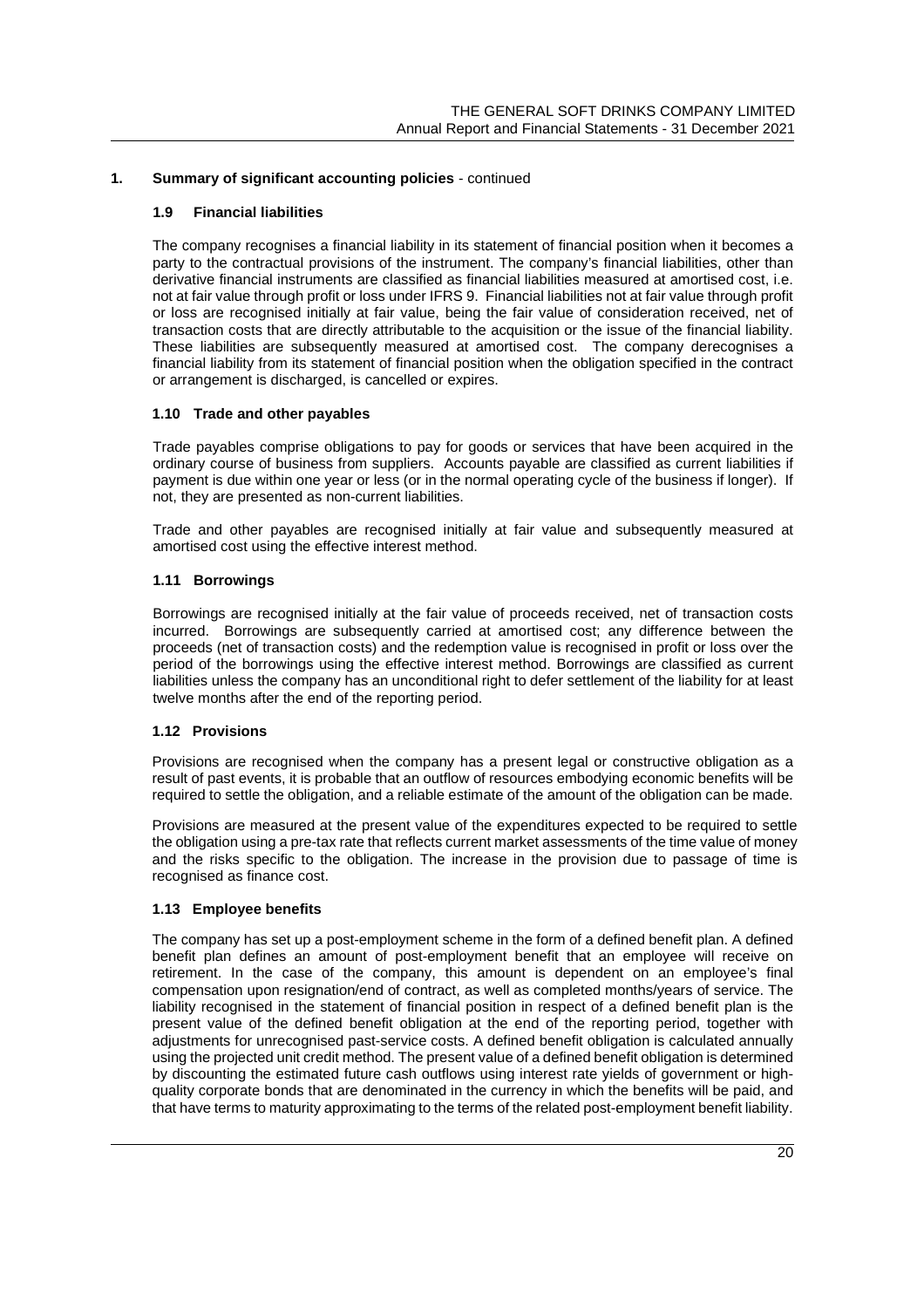## **1.13 Employee benefits** - continued

Actuarial gains and losses arising from experience adjustments and changes in actuarial assumptions are charged or credited to equity in other comprehensive income in the period in which they arise. Past-service costs are recognised immediately in profit or loss.

## **1.14 Offsetting financial instruments**

Financial assets and liabilities are offset and the net amount reported in the statement of financial position when there is a legally enforceable right to set off the recognised amounts and there is an intention to settle on a net basis, or realise the asset and settle the liability simultaneously.

## **1.15 Current and deferred tax**

The tax expense for the period comprises current and deferred tax. Tax is recognised in profit or loss, except to the extent that it relates to items recognised in other comprehensive income or directly in equity. In this case, the tax is also recognised in other comprehensive income or directly in equity respectively.

Deferred tax is recognised in full, using the liability method, on temporary differences arising between the tax bases of assets and liabilities and their carrying amounts in the financial statements. However, deferred tax is not accounted for if it arises from initial recognition of an asset or liability in a transaction other than a business combination that at the time of the transaction affects neither accounting nor taxable profit or loss. Deferred tax is determined using tax rates (and laws) that have been enacted or substantially enacted by the end of the reporting period and are expected to apply when the related deferred income tax asset is realised or the deferred tax liability is settled.

The principal temporary differences arise from the depreciation on property, plant and equipment and provisions for impairment of trade and other receivables.

Deferred tax assets are recognised to the extent that it is probable that future taxable profit will be available against which the temporary differences can be utilised.

Deferred tax assets and liabilities are offset when there is a legally enforceable right to offset current tax assets against current tax liabilities and when the deferred tax assets and liabilities relate to income taxes levied by the same taxation authority on either the same taxable entity or different taxable entities where there is an intention to settle the balances on a net basis.

### **1.16 Revenue recognition**

Revenues include all revenues from the ordinary business activities of the company. Ordinary activities do not only refer to the core business but also to other recurring sales of goods or rendering of services. Revenues are recorded net of value added tax. The company's business includes various activities as disclosed in Note 15 'Revenue'.

(a) Sale of goods and services

Revenues are recognised in accordance with the provision of goods or services, provided that collectability of the consideration is probable.

IFRS 15 requires that at contract inception the goods or services promised in a contract with a customer are assessed and each promise to transfer to the customer the good or service is identified as a performance obligation. Promises in a contract can be explicit or implicit if the promises create a valid expectation to provide a good or service based on the customary business practices, published policies, or specific statements.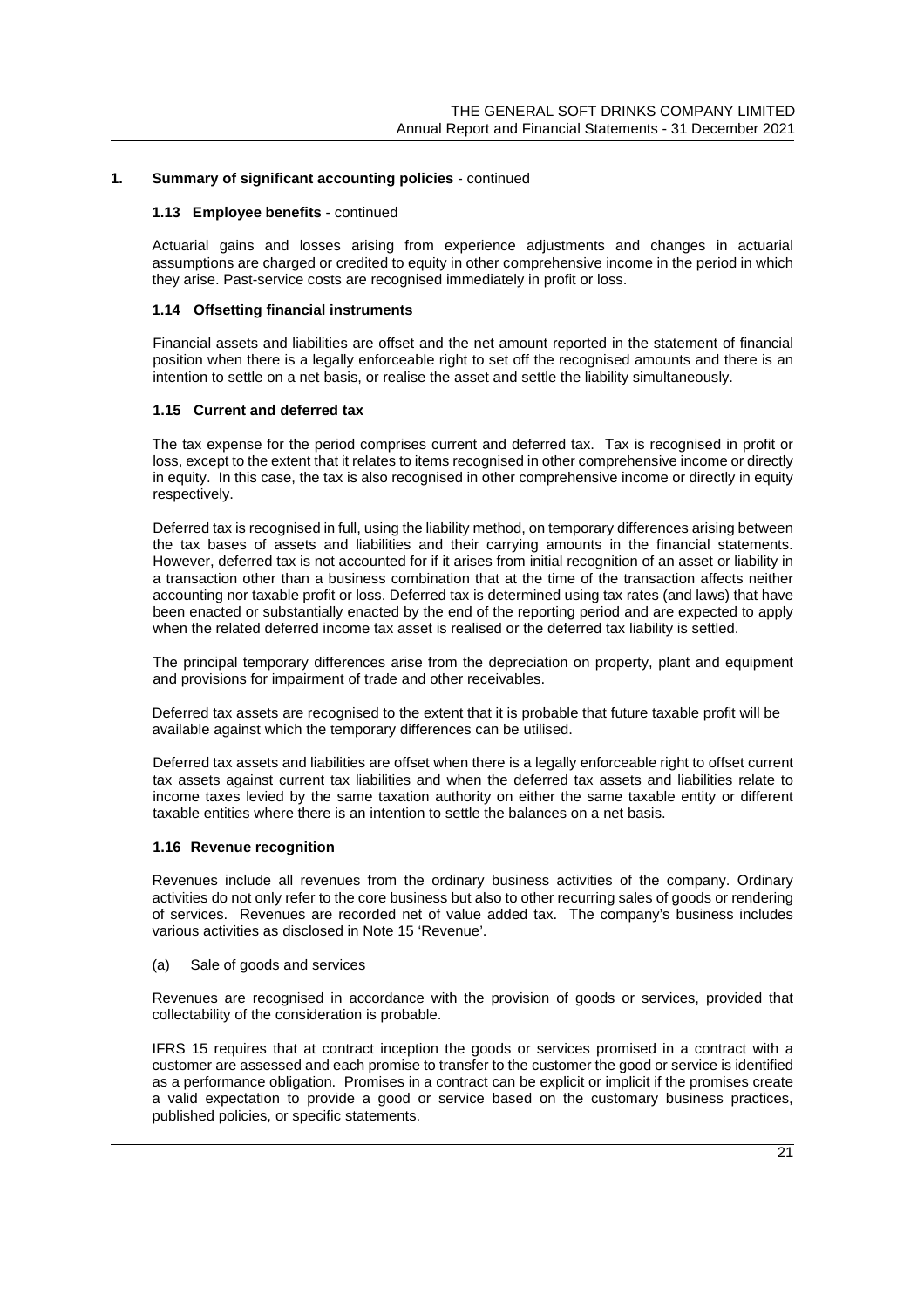### **1.16 Revenue recognition** - continued

(a) Sale of goods and services - continued

A contract asset must be recognised if an entity forming part of the company recorded revenue for fulfilment of a contractual performance obligation before the customer paid consideration or before irrespective of when payment is due - the requirements for billing and thus the recognition of a receivable exist.

A contract liability must be recognised when the customer paid consideration or a receivable from the customer is due before the company fulfilled a contractual performance obligation and thus recognised revenue.

Multiple-element arrangements involving the delivery or provision of multiple products or services must be separated into distinct performance obligations, each with its own separate revenue contribution that is recognised as revenue on fulfilment of the obligation to the customer. The total transaction price of a bundled contract is allocated among the individual performance obligations based on their relative - possibly estimated - standalone selling prices, i.e., based on a ratio of the standalone selling price of each separate element to the aggregated standalone selling prices of the contractual performance obligations.

#### *Sales of beverages - wholesale*

The company manufactures and sells a range of beverage products in the wholesale market (including imported finished goods). Sales are recognised when control of the products has transferred, being when the products are delivered to the wholesaler, the wholesaler has full discretion over the channel and price to sell the products, and there is no unfulfilled obligation that could affect the wholesaler's acceptance of the products. Delivery occurs when the products have been delivered to the specific location, the risks of obsolescence and loss have been transferred to the wholesaler, and either the wholesaler has accepted the products in accordance with the sales contract, the acceptance provisions have lapsed, or the company has objective evidence that all criteria for acceptance have been satisfied.

The beverage goods are also sold with retrospective volume discounts based on aggregate sales over a 12 months period. Revenue from these sales is recognised based on the price specified in the contract, net of the estimated volume discounts. Accumulated experience is used to estimate and provide for the discounts, using the expected value method, and revenue is only recognised to the extent that it is highly probable that a significant reversal will not occur. A refund liability (within trade and other payables) would be recognised for expected volume discounts payable to customers in relation to sales made until the end of the reporting period. No element of financing is deemed present.

A receivable is recognised when the goods are delivered as this is the point in time that the consideration is unconditional because only the passage of time is required before the payment is due.

## *Contracts - where revenue is recognised over time*

When the outcome of a contract cannot be estimated reliably, contract revenue is recognised only to the extent of contract costs incurred that it is probable will be recoverable; and contract costs are recognised when incurred.

When the outcome of a contract can be estimated reliably and it is probable that the contract will be profitable, contract revenue and contract costs are recognised over the period of the contract, respectively, as revenue and expenses. When it is probable that total contract costs will exceed total contract revenue, the expected loss is recognised as an expense immediately.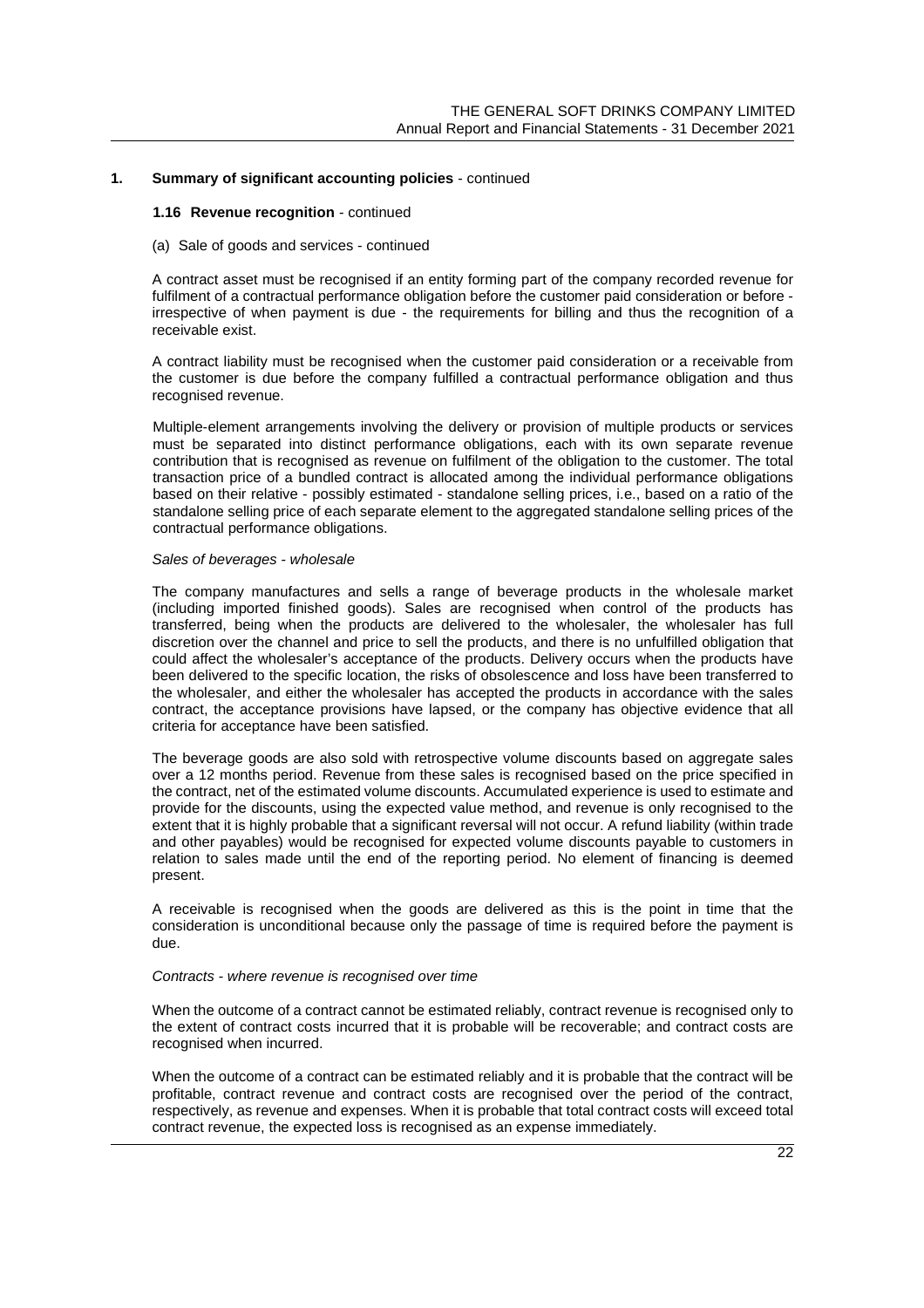### **1.16 Revenue recognition** - continued

The company uses the 'percentage of completion method' to determine the appropriate amount of revenue and costs to recognise in a given period. The stage of completion is measured by reference to the proportion of contract costs incurred for work performed up to the end of the reporting period in relation to the estimated total costs for the contract. Costs incurred during the year that relate to future activity on a contract are excluded from contract costs in determining the stage of completion and are shown as contract work in progress within inventories.

The aggregate of the costs incurred and the profit or loss recognised on each contract is compared against the progress billings up to the end of the reporting period. The company presents as a contract asset the gross amount due from customers for contract work for all contracts in progress for which costs incurred plus recognised profits (less recognised losses) exceed progress billings, within trade and other receivables. The company presents as a contract liability the gross amount due to customers for contract work for all contracts in progress for which progress billings exceed costs incurred plus recognised profits (less recognised losses), within trade and other payables.

IFRS 15 provides more detailed guidance on how to account for contract modifications. Changes must be accounted for either as a retrospective change (creating either a catch up or deferral of previously recorded revenues), prospectively with a reallocation of revenues amongst identified performance obligations, or prospectively as separate contracts which will not require any reallocation.

#### *Financing*

The company does not expect to have any contracts where the period between the transfer of the promised goods or services to the customer and payment by the customer exceeds one year. As a consequence, the company does not adjust any of the transaction prices for the time value of money.

### (b) Interest income

Interest income is recognised in profit or loss for all interest-bearing instruments as it accrues using the effective interest method.

- (c) Dividend income is recognised when the right to receive payment is established.
- (d) Other operating income is recognised on an accrual basis unless collectibility is in doubt.

#### **1.17 Customer contract assets and liabilities**

The timing of revenue recognition may differ from customer invoicing. Trade receivables presented in the statement of financial position represent an unconditional right to receive consideration (primarily cash), i.e. the services and goods promised to the customer have been transferred.

By contrast, contract assets mainly refer to amounts allocated per IFRS 15 as compensation for goods or services provided to customers for which the right to collect payment is subject to providing other services or goods under that same contract. Contract assets, like trade receivables, are subject to impairment for credit risk. The recoverability of contract assets is also verified, especially to cover the risk of impairment should the contract be interrupted.

Contract liabilities represent amounts paid by customers before receiving the goods and/or services promised in the contract. This is typically the case for advances received from customers or amounts invoiced and paid for goods or services not transferred yet (previously recognised in deferred income).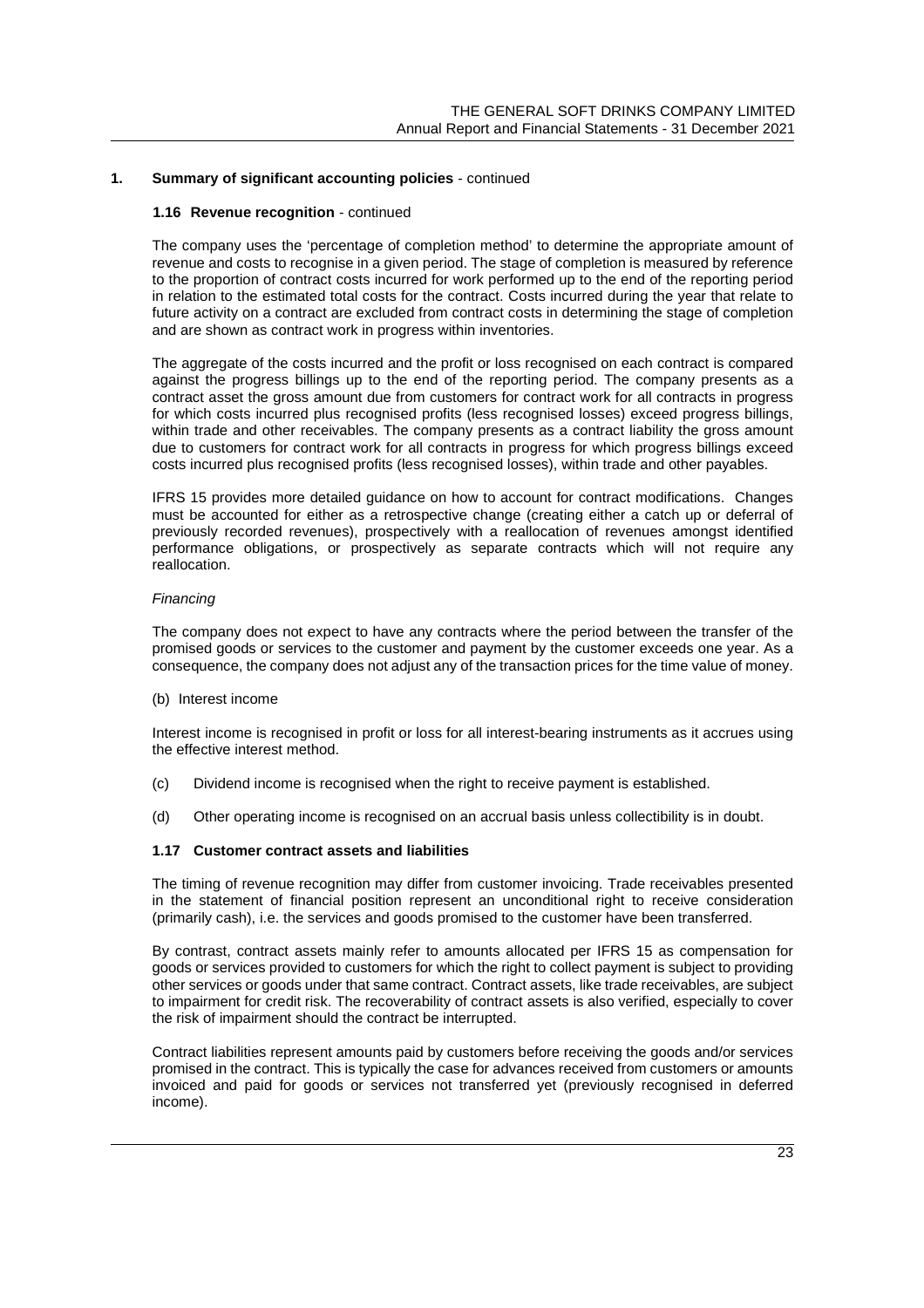## **1.18 Government grants**

Grants from the government are recognised at their fair value where there is a reasonable assurance that the grant will be received and the company will comply with all attached conditions. Government grants related to costs are deferred and recognised in profit or loss over the period necessary to match them with the costs they are intended to compensate.

Government grants related to assets, i.e. in respect of the purchase of property, plant and equipment, are included in liabilities as deferred government grants, and are credited to profit or loss on a straight-line basis over the expected lives of the related assets, presented under 'Other operating income'.

Grants related to income are presented as a deduction in reporting the related expense.

## **1.19 Operating leases**

A lease is an agreement whereby the lessor conveys to the lessee in return for a payment, or a series of payment, the right to use an asset for an agreed period of time.

## *The company is the lessee*

At inception of a contract, an entity shall assess whether the contract is, or contains, a lease. A contract is, or contains, a lease if the contract conveys the right to control the use of an identified asset for a period of time in exchange for consideration.

Leases are recognised as a right-of-use asset and a corresponding liability at the date at which the leased asset is available for use by the company.

Assets and liabilities arising from a lease are initially measured on a present value basis. Lease liabilities include the net present value of the following lease payments:

- fixed payments (including in-substance fixed payments), less any lease incentives receivable;
- variable lease payments that are based on an index or a rate, initially measured using the index or rate as at the commencement date;
- amounts expected to be payable by the company under residual value guarantees;
- the exercise price of a purchase option if the company is reasonably certain to exercise that option; and
- payments of penalties for terminating the lease, if the lease term reflects the company exercising that option.

Where property leases contain variable payment terms that are linked to sales generated from respective outlets, the related variable lease payments that depend on sales are recognised in profit or loss in the period in which the condition that triggers those payments occurs.

Lease payments to be made under reasonably certain extension options are also included in the measurement of the liability.

The lease payments are discounted using the interest rate implicit in the lease. If that rate cannot be readily determined, which is generally the case for leases in the company, the lessee's incremental borrowing rate is used, being the rate that the individual lessee would have to pay to borrow the funds necessary to obtain an asset of similar value to the right-of-use asset in a similar economic environment with similar terms, security and conditions.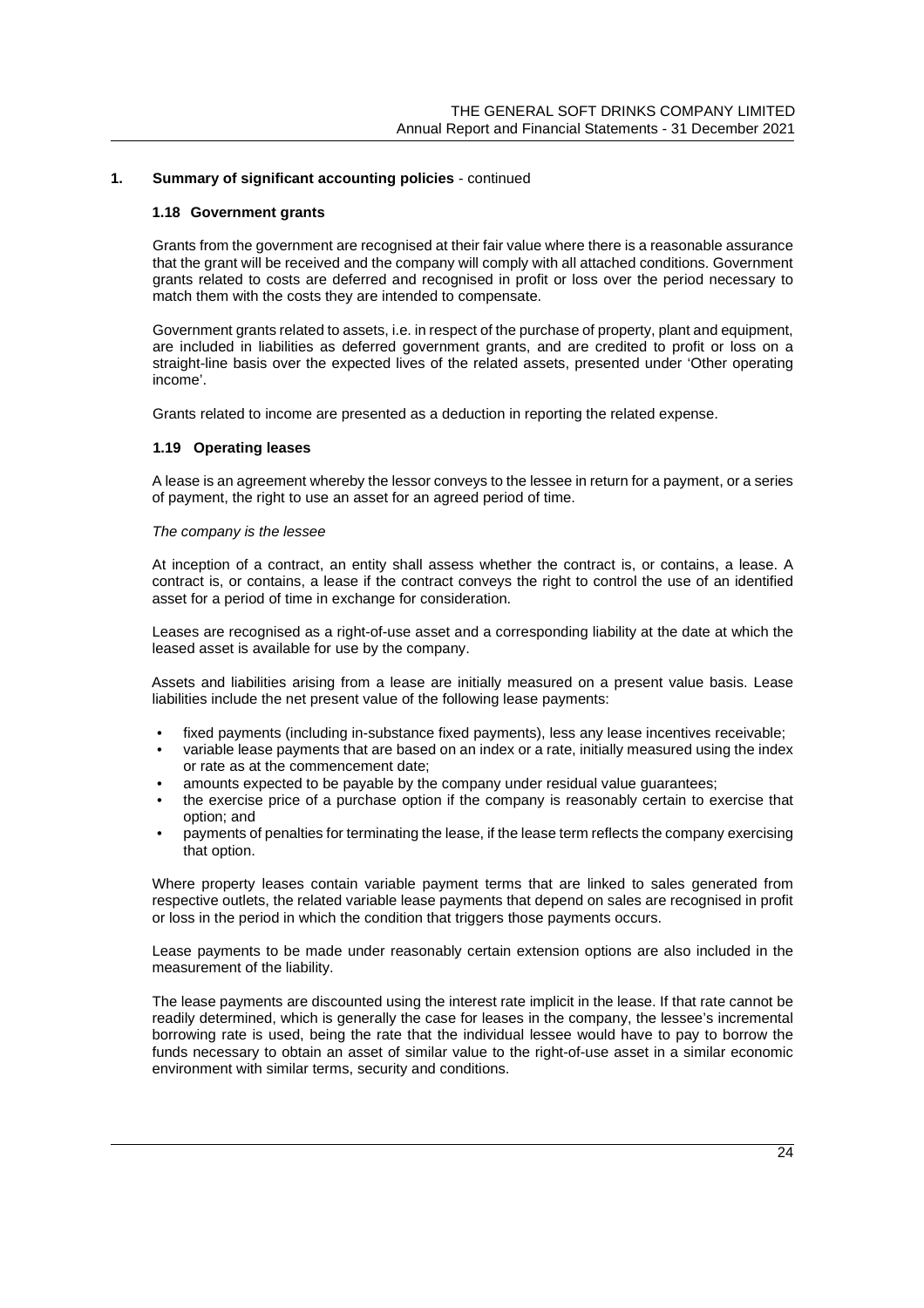### **1.19 Operating leases** - continued

To determine the incremental borrowing rate, the company:

- where possible, uses recent third-party financing received by the lessee as a starting point, adjusted to reflect changes in financing conditions since third party financing was received;
- uses a build-up approach that starts with a risk-free interest rate adjusted for credit risk for leases held by the company, where there is no third party financing; and
- makes adjustments specific to the lease, eg term, country, currency and security.

Lease payments are allocated between principal and finance cost. The finance cost is charged to profit or loss over the lease period so as to produce a constant periodic rate of interest on the remaining balance of the liability for each period.

Right-of-use assets are measured at cost comprising the following:

- the amount of the initial measurement of lease liability;
- any lease payments made at or before the commencement date less any lease incentives received; and
- any initial direct costs.

Right-of-use assets are generally depreciated over the shorter of the asset's useful life and the lease term on a straight-line basis. If the company is reasonably certain to exercise a purchase option, the right-of-use asset is depreciated over the underlying asset's useful life.

Payments associated with short-term leases of equipment and vehicles and all leases of low-value assets are recognised on a straight-line basis as an expense in profit or loss. Short-term leases are leases with a lease term of 12 months or less. In determining the lease term, management considers all facts and circumstances that create an economic incentive to exercise an extension option, or not exercise a termination option. Extension options (or periods after termination options) are only included in the lease term if the lease is reasonably certain to be extended (or not terminated).

For leases of properties, the following factors are normally the most relevant in considering to extend (or not terminate):

- if there are significant penalties to terminate (or not extend), the group undertaking is typically reasonably certain to extend (or not terminate); and
- if any leasehold improvement are expected to have a significant remaining value, the group undertaking is typically reasonably certain to extend (or not terminate).
- Otherwise, the group undertaking considers other factors including historical lease durations and the costs and business disruption required to replace the leased assets.

The lease term is reassessed if an option is actually exercised (or not exercised) or the Group becomes obliged to exercise (or not exercise) it. The assessment of reasonable certainty is only revised if a significant event or a significant change in circumstances occurs, which affects this assessment, and that is within the control of the lessee.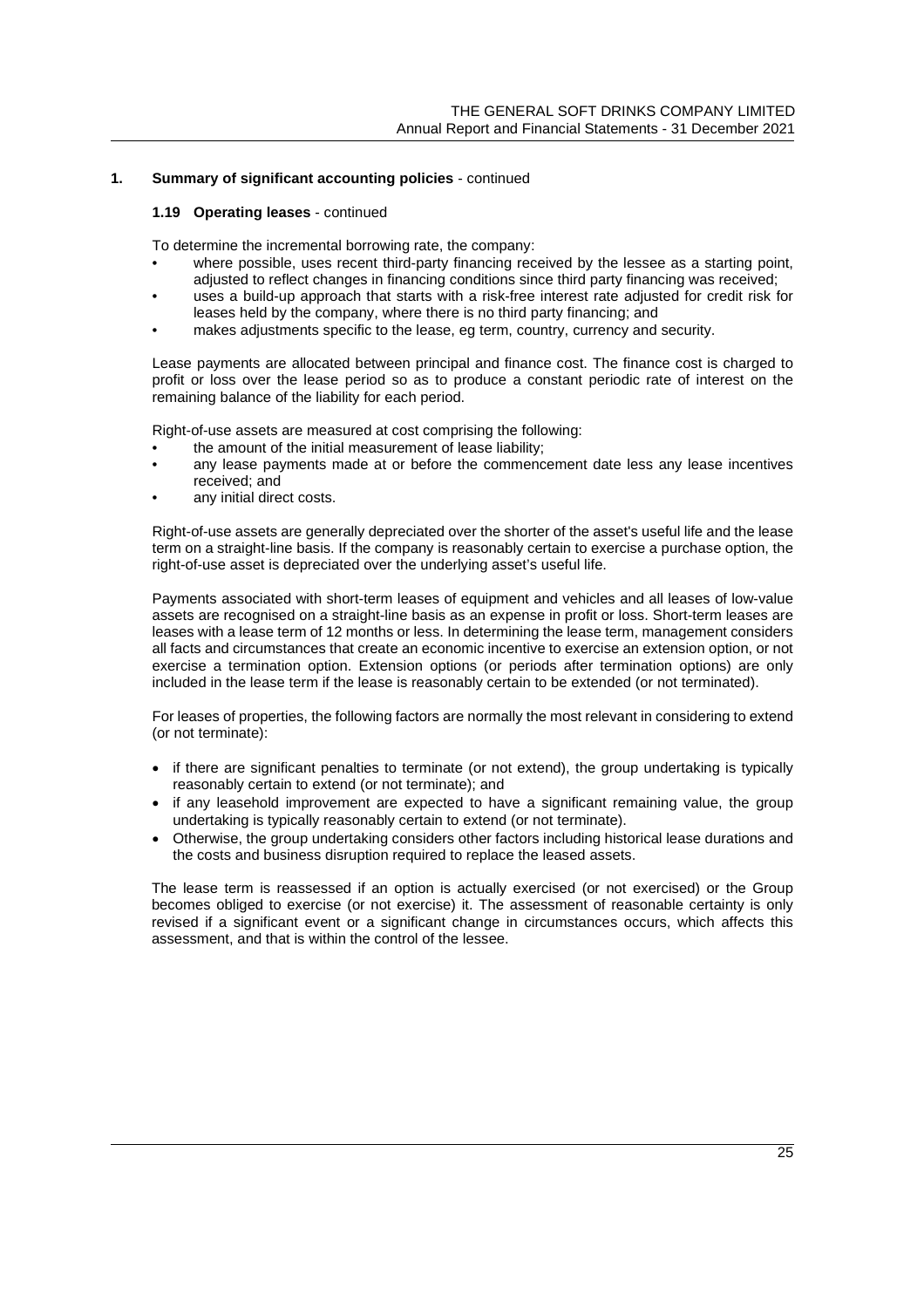## **1.20 Borrowing costs**

Borrowing costs which are incurred for the purpose of acquiring or constructing qualifying property, plant and equipment are capitalised as part of its cost. Borrowing costs are capitalised while acquisition or construction is actively underway, during the period of time that is required to complete and prepare the asset for its intended use. Capitalisation of borrowing costs is ceased once the asset is substantially complete and is suspended if the development of the asset is suspended. All other borrowing costs are expensed. Borrowing costs are recognised for all interest-bearing instruments on an accrual basis using the effective interest method. Interest costs include the effect of amortising any difference between initial net proceeds and redemption value in respect of interestbearing borrowings.

## **1.21 Dividend distribution**

Dividend distribution to the company's shareholders is recognised as a liability in the financial statements in the period in which the dividends are approved by the shareholders.

## **2. Financial risk management**

## **2.1 Financial risk factors**

The company's activities potentially expose it to a variety of financial risks: market risk (including foreign exchange risk, cash flow and fair value interest rate risk and price risk), credit risk and liquidity risk. The company's overall risk management, focuses on the unpredictability of financial markets and seeks to minimise potential adverse effects on the company's financial performance. The company's board of directors provides principles for overall company risk management, as well as policies covering risks referred to above and specific areas such as investment of excess liquidity. The company did not make use of derivative financial instruments to hedge certain risk exposures during the current and preceding financial year.

- *(a) Market risk*
- (i) Foreign exchange risk

Foreign exchange risk arises from future commercial transactions and recognised assets and liabilities, which are denominated in a currency that is not the respective entity's functional currency. The company is exposed to foreign exchange risk arising from the company's purchases denominated in US dollar and sterling, which purchases are not considered material. The company's risk exposures reflecting the carrying amount of payables denominated in foreign currencies at the end of the reporting period were not significant.

The company's revenues, purchases and other expenditure, financial assets and liabilities, including financing, are mainly denominated in euro except as outlined above. As outlined previously, management does not consider foreign exchange risk attributable to recognised liabilities arising from purchase transactions denominated in US dollar and sterling to be significant since the volume of such purchases and outstanding balances at end of the reporting period are not significant in relative terms. Balances are settled within very short periods in accordance with the negotiated credit terms. Also, foreign exchange risk attributable to future transactions is not deemed to be material since the company manages the risk by reflecting, as far as is practicable, the impact of exchange rate movements registered with respect to purchases in the respective sales prices.

Accordingly, the company is not significantly exposed to foreign exchange risk and a sensitivity analysis for foreign exchange risk disclosing how profit or loss and equity would have been affected by changes in foreign exchange rates that were reasonably possible at the end of the reporting period is not deemed necessary.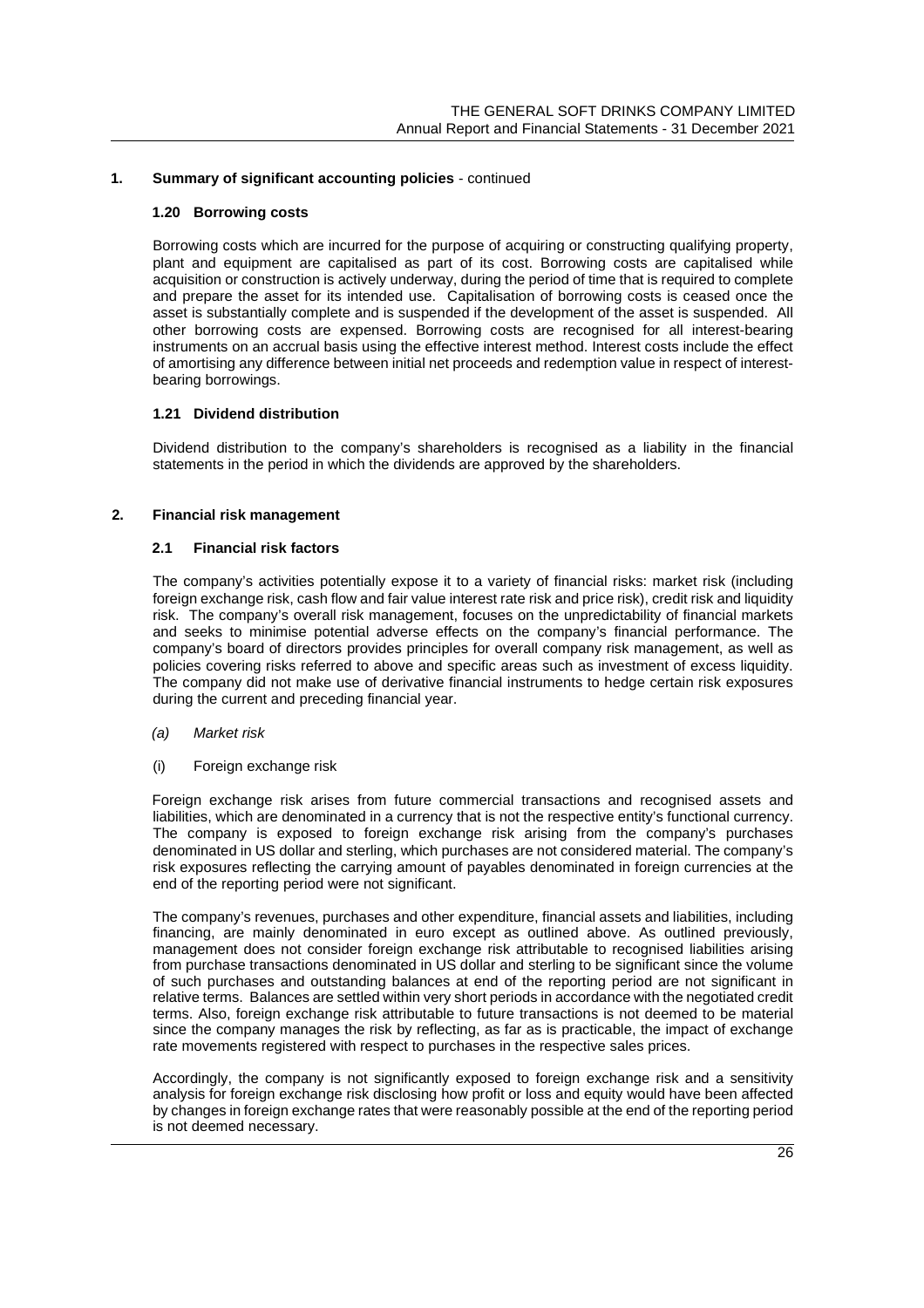### **2.1 Financial risk factors** - continued

## (ii) Cash flow and fair value interest rate risk

The company has no significant interest-bearing assets. The company's interest rate risk principally arises from bank borrowings issued at variable rates (Note 14) and the loan from related party forming part of Mizzi Organisation subject to floating interest rates (Note 14) which expose the company to cash flow interest rate risk. Management monitors the impact of changes in market interest rates on borrowing costs in respect of these liabilities. Based on this analysis, management considers the potential impact on profit or loss of a defined interest rate shift that is reasonably possible at the end of the reporting period to be immaterial and accordingly the level of interest rate risk is contained. The company's operating cash flows are substantially independent of changes in market interest rates.

## (iii) Price risk

The company is exposed to commodity price risk in relation to purchases of certain raw materials. The company enters into contractual arrangements for the procurement of these raw materials at variable market prices but at the end of the reporting period there were no outstanding contractual commitments in this respect. Management does not consider the potential impact of a defined shift in commodity prices on profit or loss to be significant, particularly in view of the weighting of purchases of such raw materials in relation to the company's total purchases.

## (b) *Credit risk*

Credit risk arises from cash and cash equivalents and credit exposures to customers, including outstanding debtors and committed transactions. The company's exposures to credit risk at the end of the reporting period are analysed as follows:

|                                                                                                                            | 2021      | 2020<br>€                        |
|----------------------------------------------------------------------------------------------------------------------------|-----------|----------------------------------|
| Financial assets measured at amortised cost:<br>Trade and other receivables (Note 6)<br>Cash and cash equivalents (Note 8) | 3.464.857 | 25,514,755 22,706,787<br>128.093 |
|                                                                                                                            |           | 28,979,612 22,834,880            |

The maximum exposure to credit risk at the end of the reporting period in respect of the financial assets mentioned above is equivalent to their carrying amount as disclosed in the respective notes to the financial statements. The company does not hold significant collateral as security in this respect. The figures disclosed above in respect of trade and other receivables exclude prepayments.

### Cash and cash equivalents

The company principally banks with local financial institutions with high-quality standing or rating. While cash and cash equivalents are also subject to the impairment requirements of IFRS 9, the identified expected credit loss is insignificant.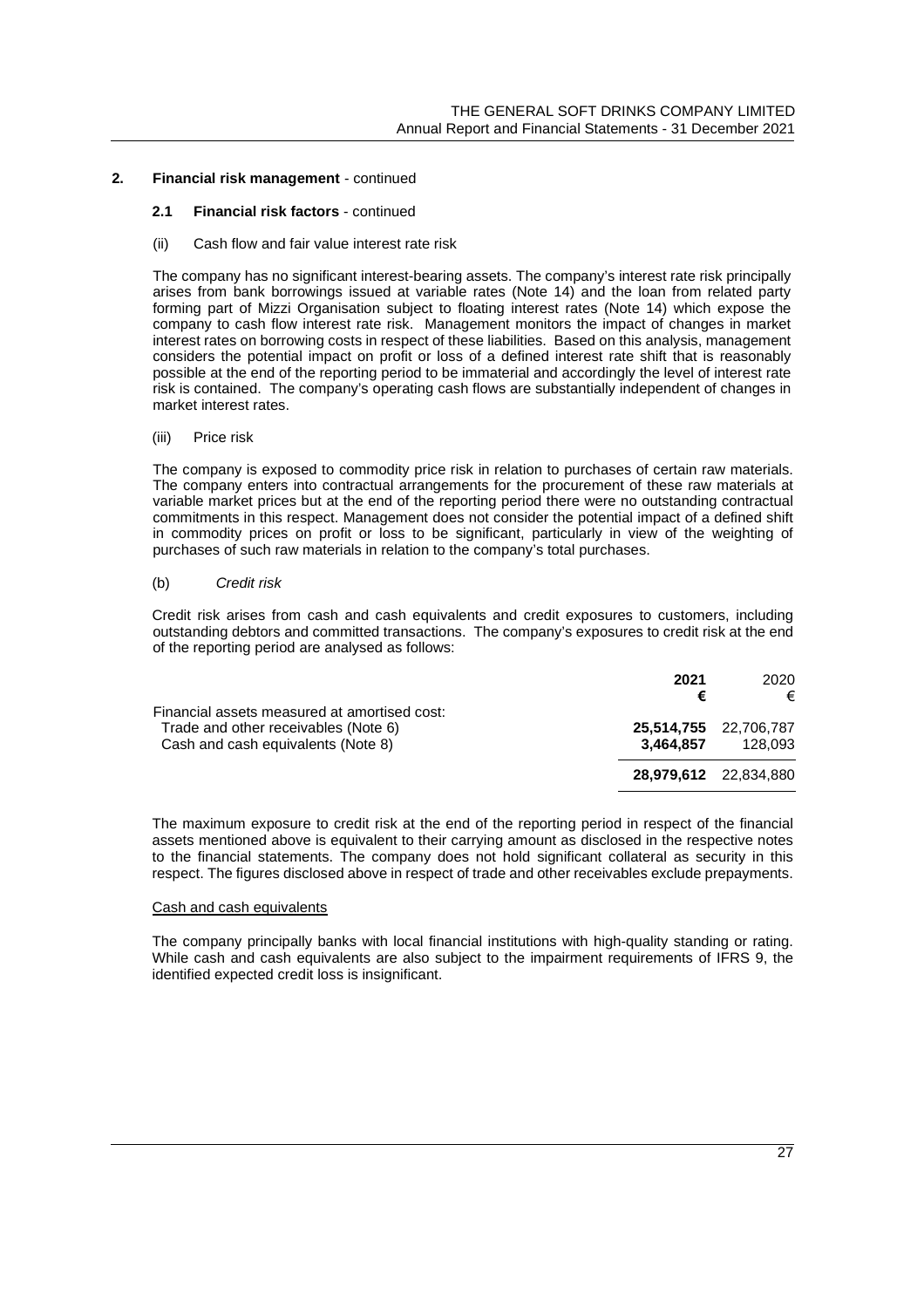### **2.1 Financial risk factors** - continued

## Trade and other receivables (including contract assets)

A significant amount of the company's goods for resale are purchased from a related party forming part of Mizzi Organisation (Note 25). In turn the company sells the goods to third parties with the objective that the company acts as the sole customer facing entity for the Organisation's beverage activities. In this respect, both the company and the related party reflect expected credit loss allowances, involving provisions for credit impaired receivables, as further explained below. These financial assets are considered as trade receivables within this note, for the purpose of credit risk management disclosures, even though they are presented as amounts receivable from related parties forming part of Mizzi Organisation.

The company assesses the credit quality of its trade customers taking into account financial position, past experience and other factors. It has policies in place to ensure that sales of products are effected to customers with an appropriate credit history. The company monitors the performance of its trade and other receivables on a regular basis to identify incurred and expected collection losses, which are inherent in the company's debtors, taking into account historical experience in collection of accounts receivable.

In view of the nature of the company's activities and the market in which it operates, a limited number of customers account for a certain percentage of the company's trade and other receivables. Whilst no individual customer or group of dependent customers is considered by management as a significant concentration of credit risk with respect to contractual debts, these exposures are monitored and reported more frequently and rigorously. Generally, these customers trade frequently with the company and are deemed by management to have positive credit standing, usually taking cognisance of the performance history without defaults.

The company manages credit limits and exposures actively in a practicable manner such that past due amounts receivable from customers are within controlled parameters. The company's trade and other receivables, which are not credit impaired financial assets, are principally debts in respect of transactions with customers for whom there is no recent history of default. Management does not expect any losses from non-performance by these customers.

### *Impairment of trade receivables (including contract assets)*

The company applies the IFRS 9 simplified approach to measuring expected credit losses which uses a lifetime expected loss allowance for all trade receivables and contract assets.

To measure the expected credit losses, trade receivables and contract assets have been grouped based on shared credit risk characteristics and the days past due. Contract assets have substantially the same risk characteristics as the trade receivables for the same types of contracts. The company has therefore concluded that the expected loss rates for trade receivables are a reasonable approximation of the loss rates for contract assets.

The expected loss rates are based on the payment profiles of sales over a period of time before the reporting date and the corresponding historical credit losses experienced within this period. The historical loss rates are adjusted to reflect current and forward-looking information on macroeconomic factors affecting the ability of the customers to settle the receivables. The company uses judgement in making these assumptions and selecting the inputs to the impairment calculation and adjusts the historical loss rates based on expected changes in these factors. Credit loss allowances include specific provisions against credit impaired individual exposures with the amount of the provisions being equivalent to the balances attributable to credit impaired receivables.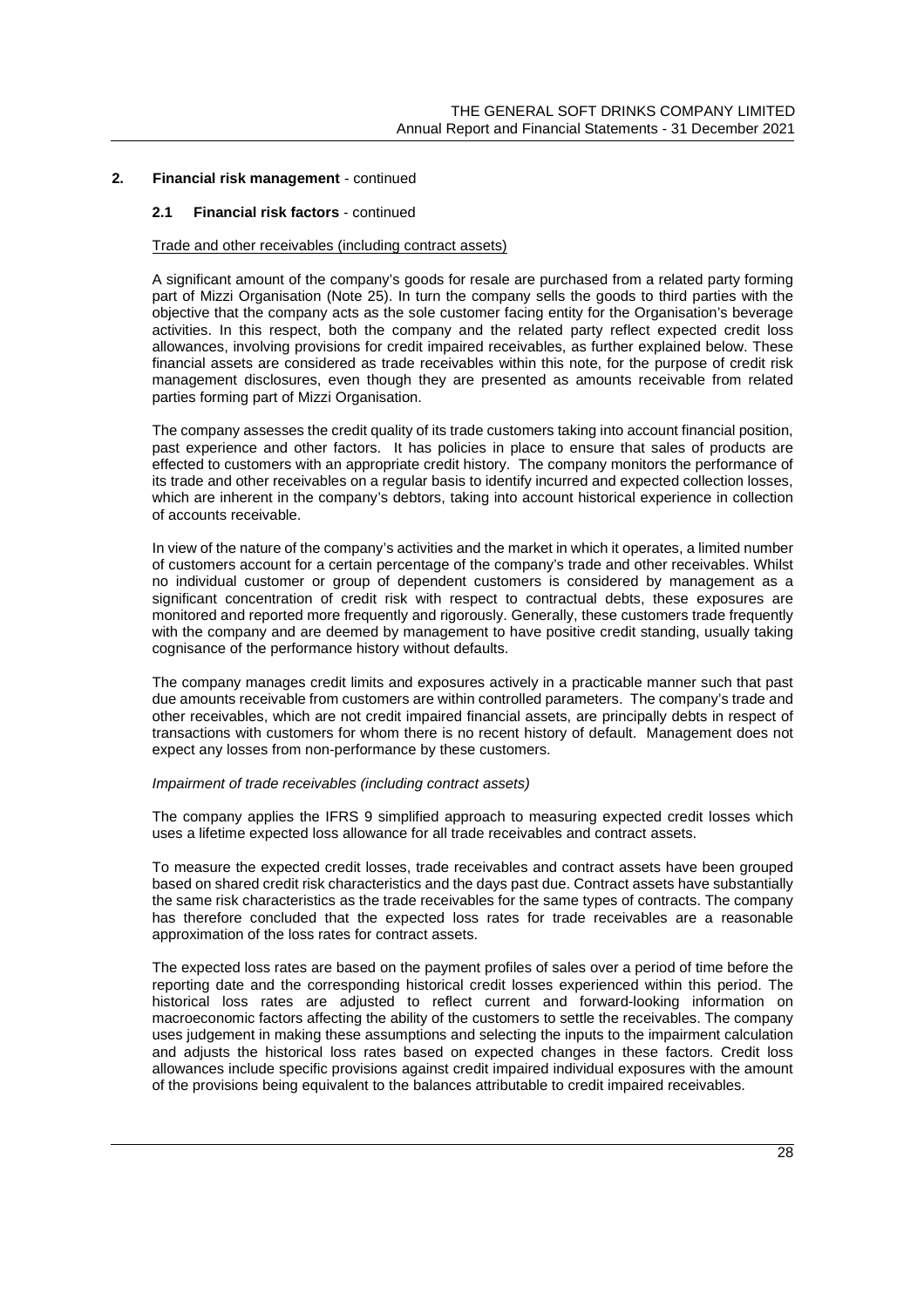#### **2.1 Financial risk factors** - continued

On that basis, the loss allowance for trade receivables, for both the company and the related party referred to previously, as at 31 December 2021 and 2020 was determined as follows:

|                                    |               |              |            | 273 to                      |           |            |
|------------------------------------|---------------|--------------|------------|-----------------------------|-----------|------------|
|                                    | Up to 60      | 61 to 120    | 121 to 272 | 365                         | +365      |            |
|                                    | days          | days         | days       | days                        | days      |            |
| 31 December 2021                   | past due      | past due     | past due   | past due                    | past due  | Total      |
| Expected loss rate                 | $0.5 - 3.8\%$ | $1.9 - 7.9%$ |            | $4.3 - 13\%$ $8.4 - 25.1\%$ | 100%      |            |
| Gross carrying amount $(\epsilon)$ | 6,784,915     | 659,419      | 198,179    | 134,181                     | 2,154,019 | 9,930,713  |
| Loss allowance $(\epsilon)$        | 80,263        | 32,196       | 19,115     | 22.801                      | 2,154,019 | 2,308,394  |
|                                    |               |              |            | 273 to                      |           |            |
|                                    | Up to 60      | 61 to 120    | 121 to 272 | 365                         | +365      |            |
|                                    | days          | days         | days       | days                        | days      |            |
| 31 December 2020                   | past due      | past due     | past due   | past due                    | past due  | Total      |
| Expected loss rate                 | $0.5 - 3.8%$  | 1.9-7.9%     | 4.3-13%    | 8.4-25.1%                   | 100%      |            |
| Gross carrying amount $(\epsilon)$ | 6,417,895     | 701,753      | 518,665    | 491,865                     | 1,919,138 | 10,049,316 |
| Loss allowance $(\epsilon)$        | 64,331        | 32,485       | 57,584     | 105,701                     | 1,919,138 | 2,179,239  |

The loss allowance for trade receivables for an amount of  $\epsilon$ 1,693,647 (2020:  $\epsilon$ 1,599,032) is recognised by the company and the remaining amounts by the related party referred to previously.

As a result of the outbreak of COVID-19, the company engaged in routine monitoring of the account activity and repayment patterns of its trade receivables. For this purpose, customers were segmented based on shared credit risk characteristics predominantly by economic sector, and accordingly receivables pertaining to those segments which have been impacted by COVID-19 were subjected to more rigorous monitoring. With respect to customers in particular economic sectors, the company has experienced significant shifts in repayment patterns post the COVID-19 outbreak and accordingly a significant deterioration in collection rates was experienced. The company also engaged in monitoring information available on macro-economic factors affecting customer repayment ability, with a view to also assess the actual and projected impact of the pandemic on the business models of the customers serviced by the company and accordingly on their repayment ability. As a result of these assessments and taking cognisance of the projected impact on the repayment ability of the company's customers, the repayment pattern actually experienced, and the estimated life of trade receivables, as at 31 December 2020, the company changed the level of certain expected credit loss rates from prior years in view of changes in the relative weighting of specific asset categories within the respective buckets. As at 31 December 2021, the company retained the same expected loss rates as those applied as at 31 December 2020.

The company established an allowance for impairment that represented its estimate of expected credit losses in respect of trade receivables. The individually credit impaired trade receivables mainly relate to a number of independent customers which are in unexpectedly difficult economic situations and which are accordingly not meeting repayment obligations. Hence, provisions for impairment in respect of credit impaired balances with corporate trade customers relate to entities which are in adverse trading and operational circumstances. Reversals of provisions for impairment of credit impaired receivables arise in those situations where customers recover from unfavourable circumstances and accordingly start meeting repayment obligations. The company does not hold any significant collateral as security in respect of the credit impaired assets.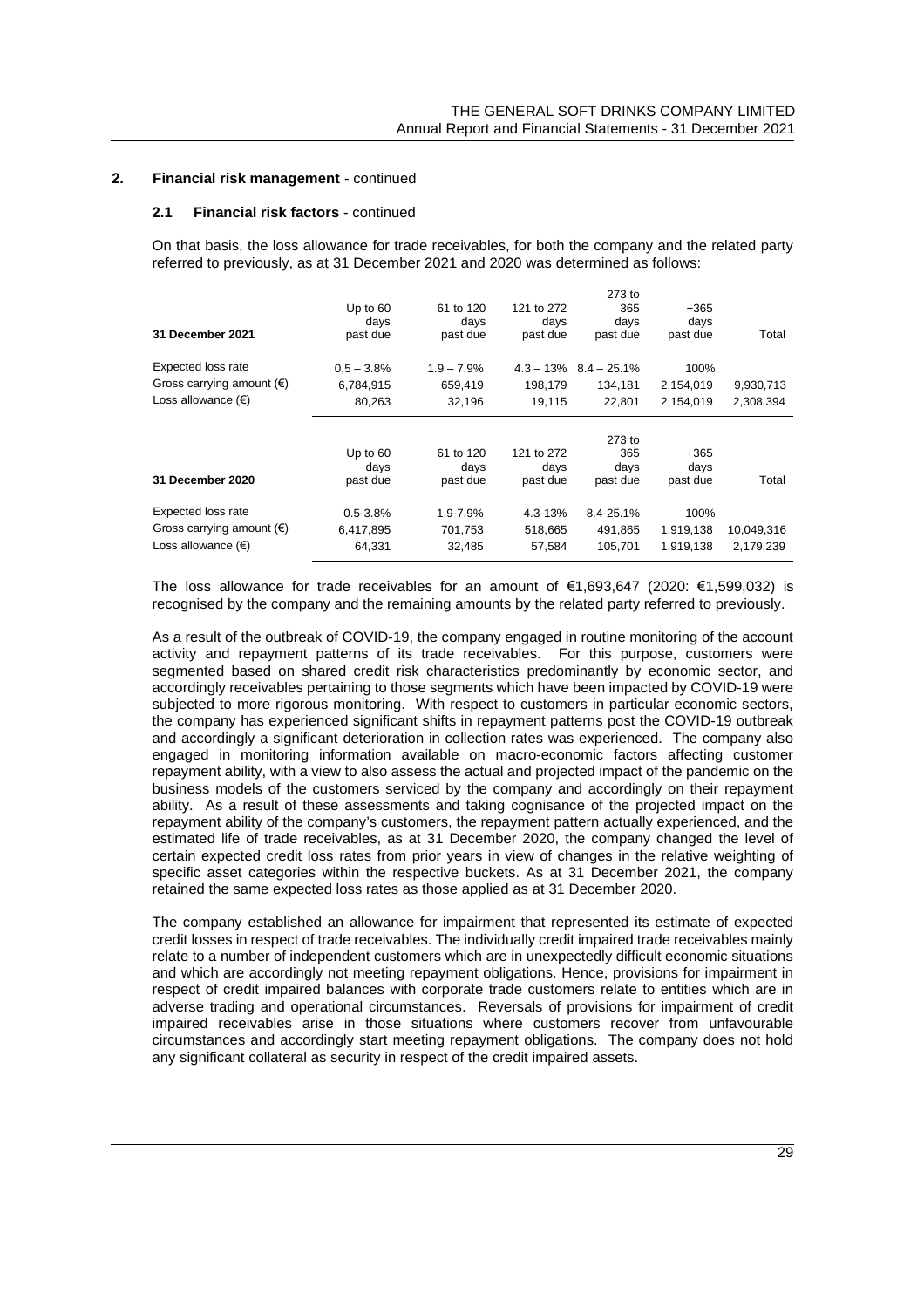### **2.1 Financial risk factors** - continued

Trade receivables and contract assets are written off when there is no reasonable expectation of recovery. Indicators that there is no reasonable expectation of recovery include, amongst others, the failure of a debtor to engage in a repayment plan with the company, and a failure to make contractual payments for a period of greater than a year past due.

Credit losses on trade receivables and contract assets are presented as net expected credit losses and other impairment charges within operating profit. Subsequent recoveries of amounts written off are credited against the same line item.

Categorisation of receivables as past due is determined by the company on the basis of the nature of the credit terms in place and credit arrangements actually utilised in managing exposures with customers. At 31 December 2021 and 2020, the company's past due but not impaired receivables and the carrying amount of trade receivables that would otherwise be past due or credit impaired whose terms have been renegotiated, were not deemed material in the context of the company's trade receivables figures.

### *Impairment of other receivables*

The arrangement between the company and the related party referred to previously also includes receivables from customers in relation to contractual arrangements with such debtors. These financial assets are deemed other contractual receivables within this note, for the purposes of credit risk management disclosures, even though they are presented as amounts receivable from related parties forming part of Mizzi Organisation. In this respect, management assesses on a forwardlooking basis the expected credit losses ('ECL') on the basis of the 'three-stage' model for impairment outlined by IFRS 9, based on changes in credit quality since initial recognition as summarised below:

- Other receivables that are not credit impaired on initial recognition are classified in 'Stage 1' and their credit risk is continuously monitored by the company. Their ECL is measured at an amount equal to the portion of lifetime expected credit losses that result from default events possible within the next 12 months.
- If a significant increase in credit risk ('SICR') since initial recognition is identified, the receivables are moved to 'Stage 2' but are not yet deemed to be credit impaired.
- If the receivables are credit impaired, they are then moved to 'Stage 3'.
- Instruments in 'Stage 2' or 'Stage 3' have their ECL measured based on expected credit losses on a lifetime basis. A description of inputs and assumptions used in measuring the ECL are outlined below.

The assessment of SICR incorporates forward-looking information and is reviewed on a periodic basis. As required by IFRS 9, management presumptively considers that a SICR generally occurs when an asset is more than 30 days past due. The entity determines days past due by counting the number of days since the earliest elapsed due date in respect of which full payment has not been received. The probability of default (PD) is also derived from internally compiled statistics and other historical data, adjusted to reflect forward-looking information.

The assessment to determine the extent of increase in credit risk attributable to other receivables since initial recognition is performed by considering the change in the risk of default occurring over the remaining life of the receivable. As a result, the definition of default is important and considers qualitative (such as non-adherence to terms and conditions of agreement and overdue status) and quantitative (such as overdue status) factors where appropriate.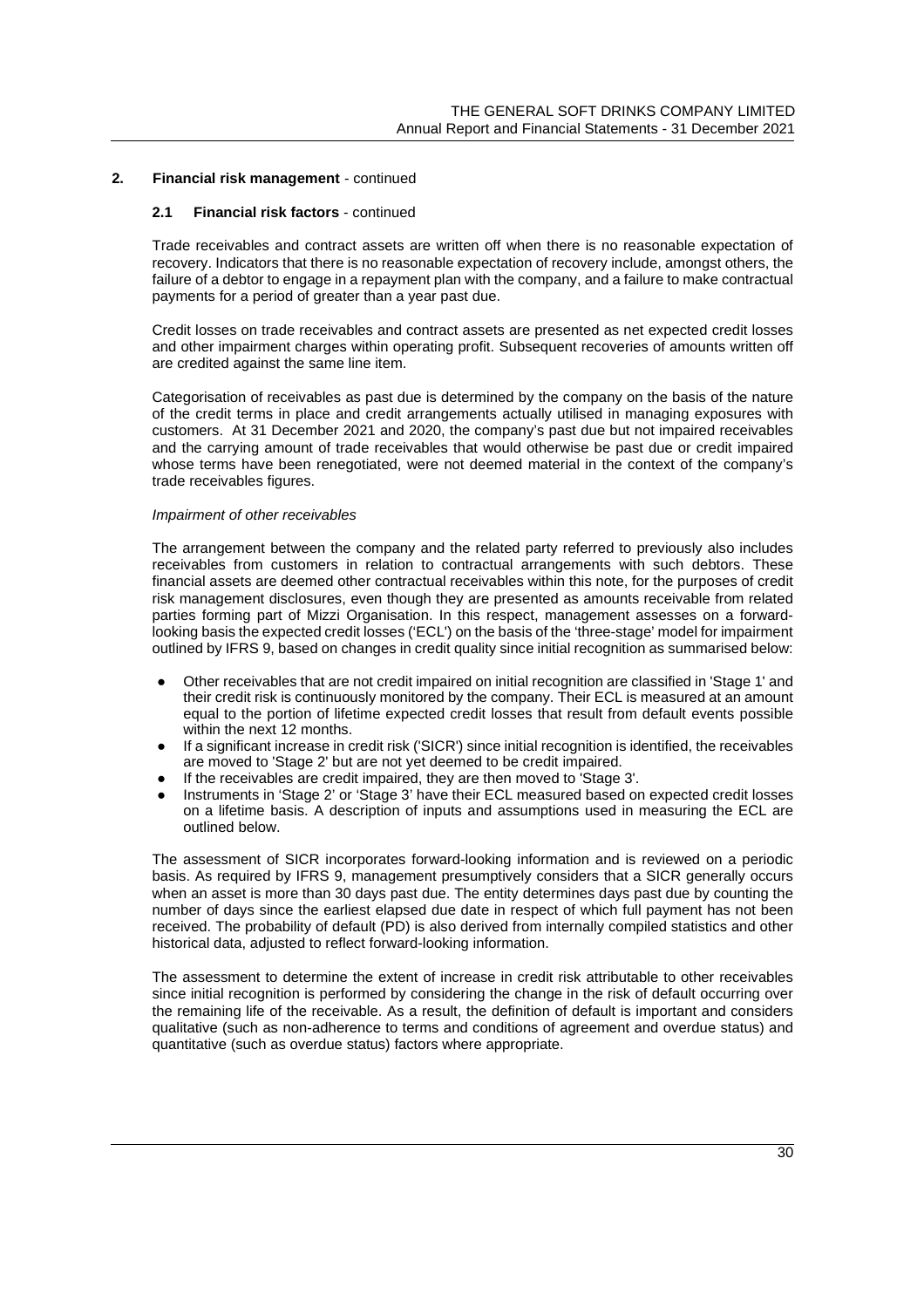## **2.1 Financial risk factors** - continued

As a result of the outbreak of COVID-19, the company engaged in routine monitoring of the account activity and repayment patterns of its other receivables. For this purpose, customers were segmented based on shared credit risk characteristics predominantly by economic sector, and accordingly receivables pertaining to those segments which have been impacted by COVID-19 were subjected to more rigorous monitoring. The company has experienced significant shifts in repayment patterns post the COVID-19 outbreak and accordingly a significant deterioration in collection rates was experienced. The company also engaged in monitoring information available on macroeconomic factors affecting customer repayment ability, with a view to also assess the actual and projected impact of the pandemic on the business models of the customers serviced by the company and accordingly on their repayment ability. As a result of these assessments and taking cognisance of the projected impact on the repayment ability of the company's other receivables, the repayment pattern actually experienced, and the estimated life of these receivables, as at 31 December 2020, the company modified the level of the probability of default rates from prior years. As at 31 December 2021, the company retained the same probability of default level as those utilised as at 31 December 2020.

Management determines that a receivable is in default (or credit impaired and accordingly stage 3 for IFRS 9 purposes) by considering relevant objective evidence, primarily whether contractual payments of either principal or interest are past due for more than 60 days for any material credit obligations and there are other indicators that the debtor is unlikely to pay.

The default definition has been applied consistently to model the probability of default (PD), exposure at default (EAD) and Loss Given Default (LGD) throughout the company's expected loss calculations.

### *Impairment of other receivables: Explanation of inputs*

The ECL is measured on either a 12-month or on a lifetime basis depending on whether a significant increase in credit risk has occurred since initial recognition or whether an asset is considered to be credit impaired. Expected credit losses are the product of the PD, EAD and LGD.

The PD represents the likelihood of a customer defaulting on its financial obligation either over the next 12 months (12M PD), or over the remaining lifetime (Lifetime PD) of the obligation. Accordingly, the 12-month and lifetime PDs represent the probability of default occurring over the next 12 months and the remaining maturity of the receivable, respectively.

EAD represents the expected exposure in the event of a default. The EAD of a financial asset is the gross carrying amount at default. The 12-month and lifetime EADs are determined based on the expected payment profiles.

LGD represents management's expectation of the extent of loss on a defaulted exposure. Hence, the LGD represents expected credit losses on the EAD given the event of default, taking into account, among other attributes, the mitigating effect of any collateral value at the time it is expected to be realised and the time value of money.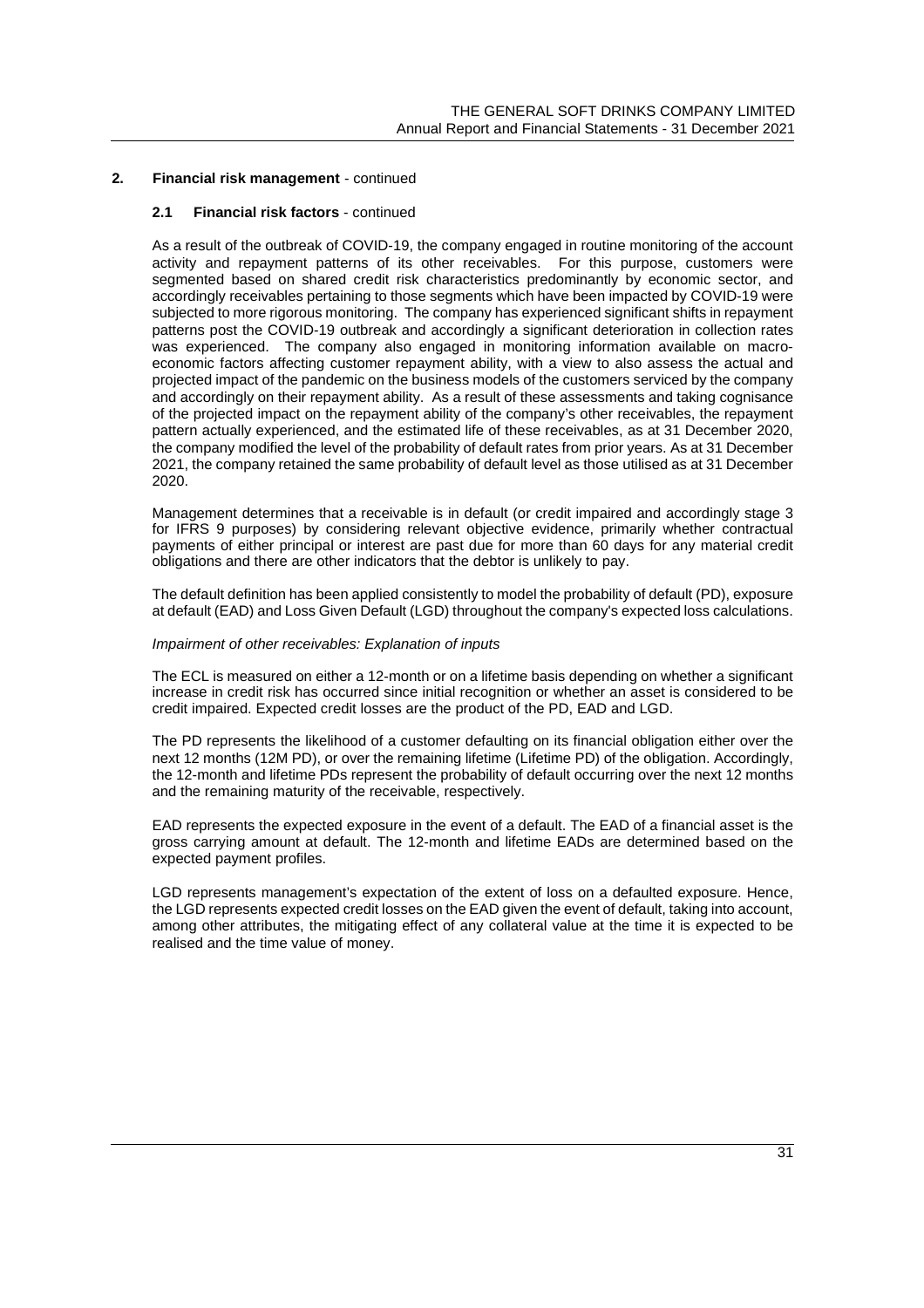#### **2.1 Financial risk factors** - continued

The loss allowance for other receivables from customers in relation to contractual arrangements as at 31 December 2021 and 2020 was determined as follows:

| As at 31 December 2021                                  | Stage 1      | Stage 2     | Stage 3      | Total     |
|---------------------------------------------------------|--------------|-------------|--------------|-----------|
| Probability of default (PD)<br>Loss given default (LGD) | 7.5%<br>100% | 20%<br>100% | 100%<br>100% |           |
| Gross carrying amount (EAD) - €                         | 3,042,970    | 2,197,228   | 1,530,785    | 6,770,983 |
| Loss allowance $(\epsilon)$                             | 228,685      | 439.446     | 1,530,785    | 2,198,916 |
|                                                         |              |             |              |           |
| As at 31 December 2020                                  | Stage 1      | Stage 2     | Stage 3      | Total     |
| Probability of default (PD)                             | 7.5%         | 20%         | 100%         |           |
| Loss given default (LGD)                                | 100%         | 100%        | 100%         |           |
| Gross carrying amount (EAD) - $\epsilon$                | 3,323,693    | 3,505,145   | 1,794,118    | 8,622,956 |
| Loss allowance $(\epsilon)$                             | 249.277      | 701.029     | 1,794,118    | 2.744.424 |

The loss allowance for other receivables from customers in relation to contractual arrangements is recognised in full by the company.

Credit loss allowances include specific provisions against credit impaired individual exposures with the amount of the provisions being equivalent to the balances attributable to credit impaired receivables.

The company established an allowance for impairment that represented its estimate of expected credit losses in respect of other receivables. The individually credit impaired receivables mainly relate to a number of independent debtors which are in unexpectedly difficult economic situations and which are accordingly not meeting repayment obligations. Reversals of provisions for impairment of credit impaired receivables arise in those situations where customers recover from unfavourable circumstances and accordingly start meeting repayment obligations. The company does not hold any significant collateral as security in respect of the credit impaired assets.

Receivables are written off when there is no reasonable expectation of recovery. Indicators that there is no reasonable expectation of recovery include, amongst others, the failure of a debtor to engage in a repayment plan with the company, and a failure to make contractual payments for a period of greater than a year past due. Credit losses are presented as net expected credit losses and other impairment charges within operating profit. Subsequent recoveries of amounts written off are credited against the same line item.

As at 31 December 2021 other receivables from customers in relation to contractual arrangements of €1,970,231 (2020: €2,495,147) were past due but not credit impaired. These mainly relate to a number of independent customers for whom there is no recent history of default. Categorisation of other receivables as past due is determined by the company on the basis of the nature of the credit terms in place and credit arrangements actually utilised in managing exposures with customers.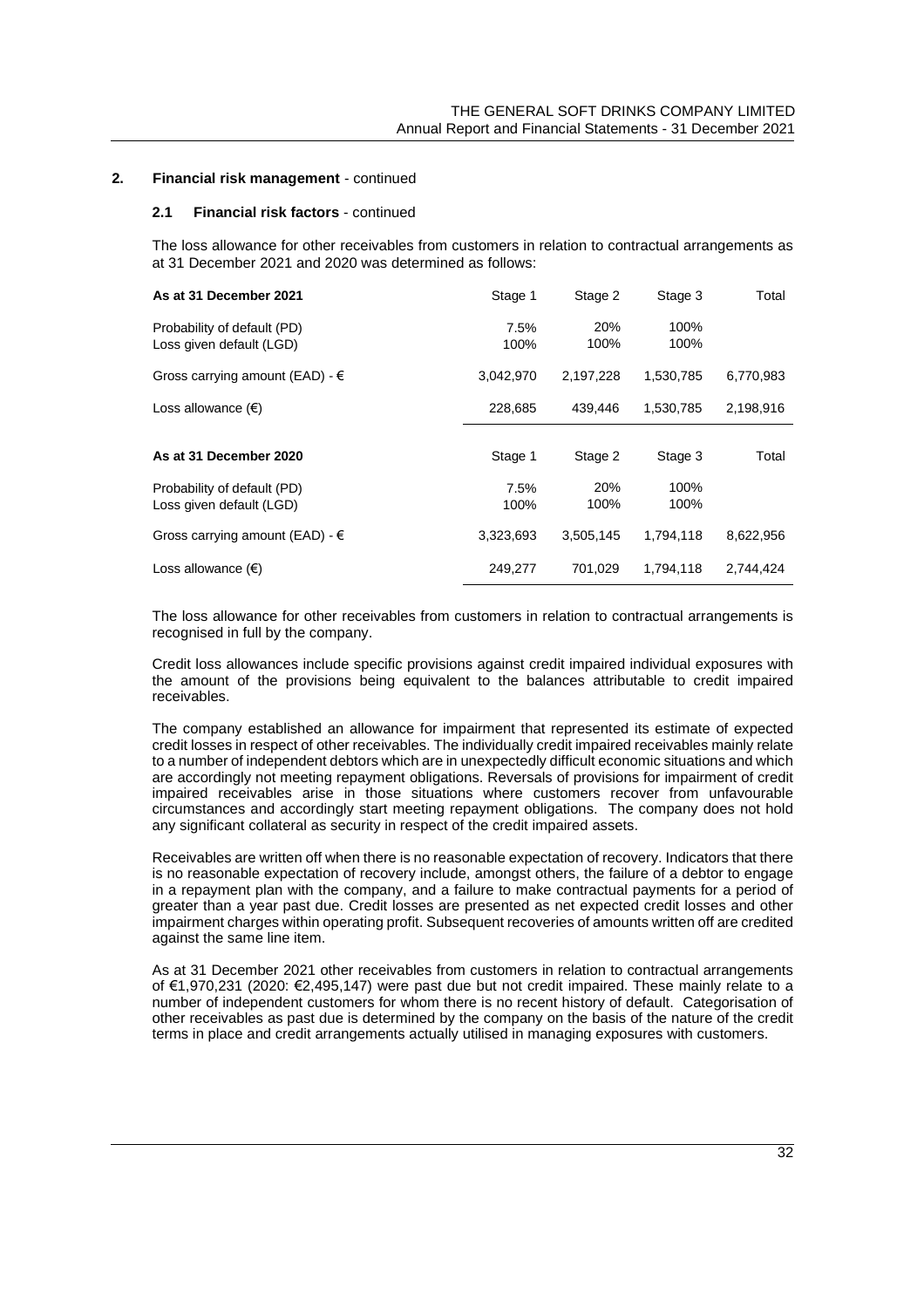### **2.1 Financial risk factors** - continued

#### Amounts owed by related parties

As noted earlier, the company's entire sales of products are invoiced to a related party forming part of Mizzi Organisation, with the objective that the related party acts as the sole customer facing entity for the Organisation's beverage activities from that date. Accordingly, the company's debtors include significant amounts due from this related party (see Note 6). The Organisation's treasury monitors intra-group credit exposures at individual entity level on a regular basis and ensures timely performance of these assets in the context of overall group liquidity management. The company assesses the credit quality of related parties taking into account financial position, performance and other factors. The company takes cognisance of the related party relationship with these entities and management does not expect any losses from non-performance or default. Other than the sales arrangement with the related party referred to previously, all other balances owed by related parties are repayable on demand. Accordingly, expected credit losses are based on the assumption that repayment of the balance is demanded at the reporting date. Accordingly, the expected credit loss allowance attributable to such balances is insignificant.

### *(c) Liquidity risk*

The company is exposed to liquidity risk in relation to meeting future obligations associated with its financial liabilities, which comprise lease liabilities (Note 11), borrowings (Note 14) and trade and other payables (Note 12). Prudent liquidity risk management includes maintaining sufficient cash and committed credit lines to ensure the availability of an adequate amount of funding to meet the company's obligations.

Management monitors liquidity risk by reviewing expected cash flows, and ensures that no additional financing facilities are expected to be required over the coming year. This is also performed at a central treasury function which controls the overall liquidity requirements of the Mizzi Organisation within certain parameters. The company's liquidity risk is actively managed taking cognisance of the matching of cash inflows and outflows arising from expected maturities of financial instruments, together with the company's committed bank borrowing facilities and other intra-Organisation financing that it can access to meet liquidity needs. In this respect management does not consider liquidity risk to the company as significant taking into account the liquidity management process referred to above.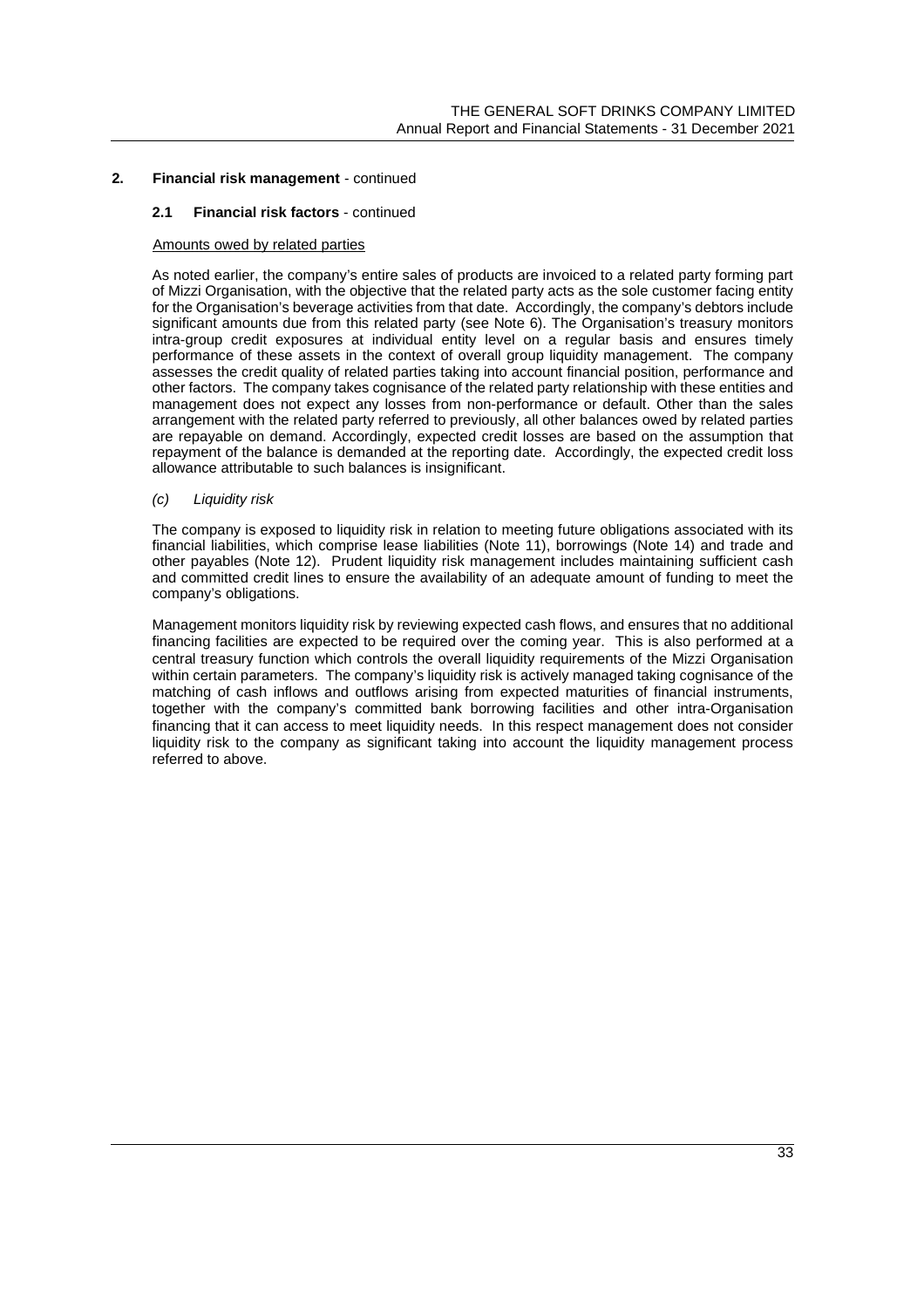### **2.1 Financial risk factors** - continued

The company's trade and other payables are predominantly repayable within one year from the end of the reporting period. The table below analyses the company's principal financial liabilities into relevant maturity groupings based on the remaining term at the end of the reporting period to the contractual maturity date. The amounts disclosed in the table are the contractual undiscounted cash flows. Balances due within twelve months equal their carrying balances, as the impact of discounting is not significant.

|                                                                                          | Less than<br>1 year<br>€ | <b>Between 1</b><br>and 2 years<br>€ | <b>Between 2</b><br>and 5 years<br>€ | Over<br>5 vears<br>€ | Total<br>€             |
|------------------------------------------------------------------------------------------|--------------------------|--------------------------------------|--------------------------------------|----------------------|------------------------|
| At 31 December 2021<br>Lease liabilities                                                 | 126.486                  | 77,784                               | 233,352                              | 3,383,604            | 3,821,226              |
| Bank borrowings<br>Loan from related party<br>forming part of Mizzi                      | 856,416                  | 856,416                              | 1,601,473                            |                      | 3,314,305              |
| Organisation<br>Trade and other payables                                                 | 1,813,412<br>5,084,807   | 1,813,412                            | 3,999,189                            | 586,357              | 8,212,370<br>5,084,807 |
|                                                                                          |                          |                                      |                                      |                      |                        |
| At 31 December 2020                                                                      |                          |                                      |                                      |                      |                        |
| Lease liabilities<br>Bank borrowings<br>Loan from related party<br>forming part of Mizzi | 204,498<br>415,583       | 126,486                              | 233,352                              | 3,461,388            | 4,025,724<br>415,583   |
| Organisation<br>Trade and other payables                                                 | 1,756,773<br>5,730,155   | 1,813,412                            | 4,860,758                            | 1,331,440            | 9,762,383<br>5,730,155 |

### **2.2 Capital risk management**

The company's capital is managed at the level of Mizzi Organisation by reference to the aggregate level of equity and borrowings or debt as disclosed in the respective consolidated financial statements of Consolidated Holdings Limited and Mizzi Organisation Limited, together with the financial statements of the The General Soft Drinks Company Limited and GSD Marketing Limited. The capital of the entities forming part of the Mizzi Organisation, which have been mentioned above, is managed on an aggregate basis by the Organisation as if they were organised as one entity. The Organisation's objectives when managing capital are to safeguard the company's ability to continue as a going concern in order to provide returns for shareholders and benefits for other stakeholders, and to maintain an optimal capital structure to reduce the cost of capital. In order to maintain or adjust the capital structure, the company may issue new shares or adjust the amount of dividends paid to shareholders.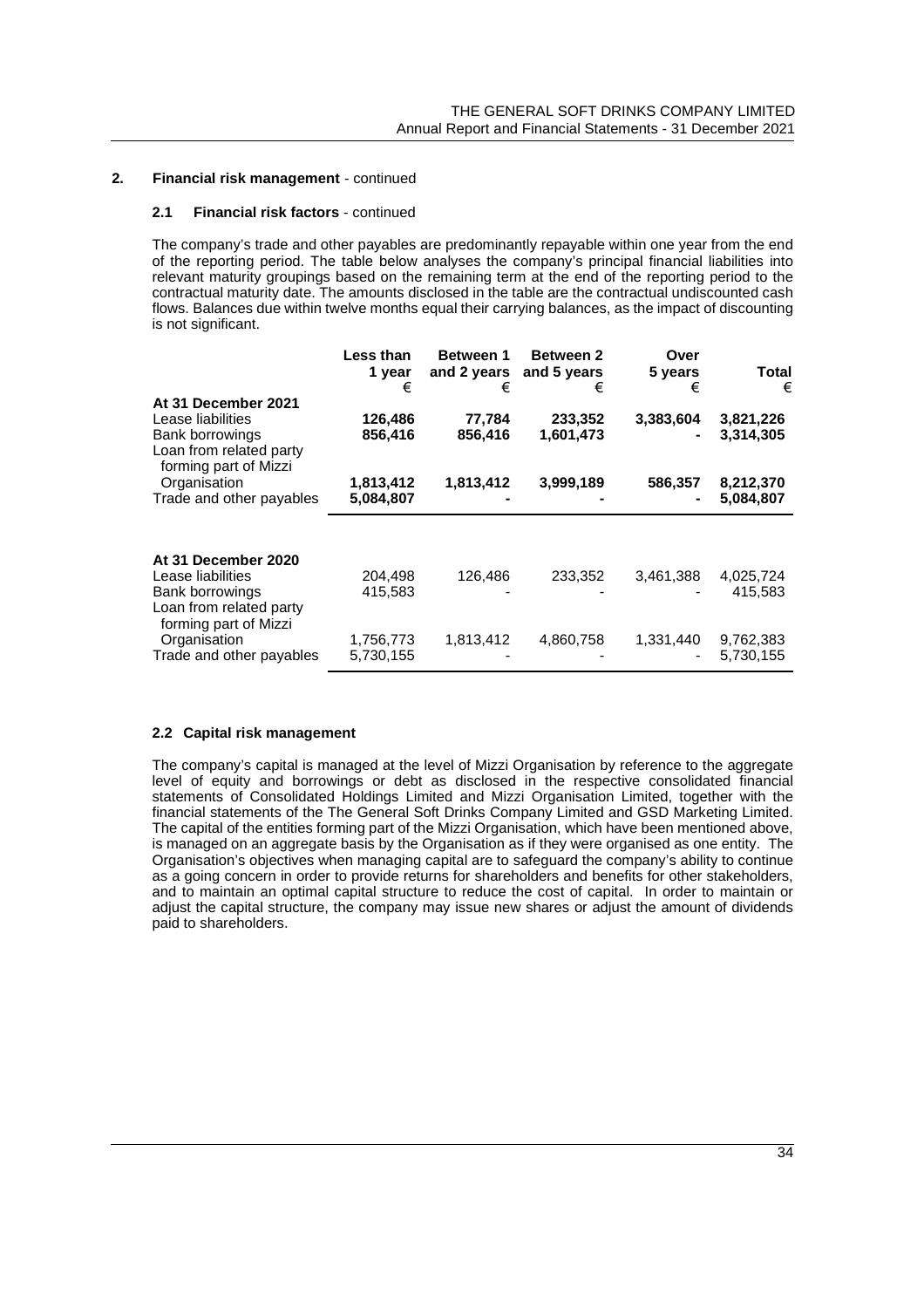## **2.2 Capital risk management** - continued

The Organisation monitors the level of capital on the basis of the ratio of aggregated net debt to total capital. Net debt is calculated as total borrowings (as shown in the respective statement of financial position) less cash and cash equivalents. Total capital is calculated as equity, as shown in the respective statement of financial position, plus net debt. The aggregated figures in respect of the Organisation's equity and borrowings are reflected below:

|                                                     | 2021<br>€                   | 2020<br>€                 |
|-----------------------------------------------------|-----------------------------|---------------------------|
| Total borrowings<br>Less: Cash and cash equivalents | 108,947,257<br>(28.574.456) | 99,754,334<br>(9,702,799) |
| Net debt<br>Total equity                            | 80,372,801<br>162,886,016   | 90,051,535<br>156,839,203 |
| Total capital                                       | 243,258,817                 | 246,890,738               |
| Net debt/total capital                              | 33%                         | 36%                       |

The Organisation manages the relationship between equity injections and borrowings, being the constituent elements of capital as reflected above, with a view to managing the cost of capital. The level of capital of The General Soft Drinks Company Limited, as reflected in the statement of financial position, is maintained by reference to its respective financial obligations and commitments arising from operational requirements. In view of the nature of the company's activities and the extent of borrowings or debt, the capital level at the end of the reporting period determined by reference to the financial statements is deemed adequate by the directors.

### **2.3 Fair values of financial instruments**

At 31 December 2021 and 2020 the carrying amounts of cash at bank, receivables, payables, accrued expenses and short-term borrowings reflected in the financial statements are reasonable estimates of fair value in view of the nature of these instruments or the relatively short period of time between the origination of the instruments and their expected realisation.

The fair value of non-current financial liabilities for disclosure purposes is estimated by discounting the future contractual cash flows at the current market interest rate that is available to the company for similar financial instruments. The fair value of the company's non-current floating interest rate bank borrowings and loan from related party forming part of Mizzi Organisation at the end of the reporting period is not significantly different from the carrying amount. The carrying amounts of the other financial liabilities as at 31 December 2021, comprising lease liabilities, are reasonable estimates of their fair value. The current market interest rates utilised for discounting purposes, which were almost equivalent to the respective instruments' contractual interest rates, are deemed observable and accordingly these fair value estimates have been categorised as level 2 within the fair value measurement hierarchy required by IFRS 7, *'Financial Instruments: Disclosure'*.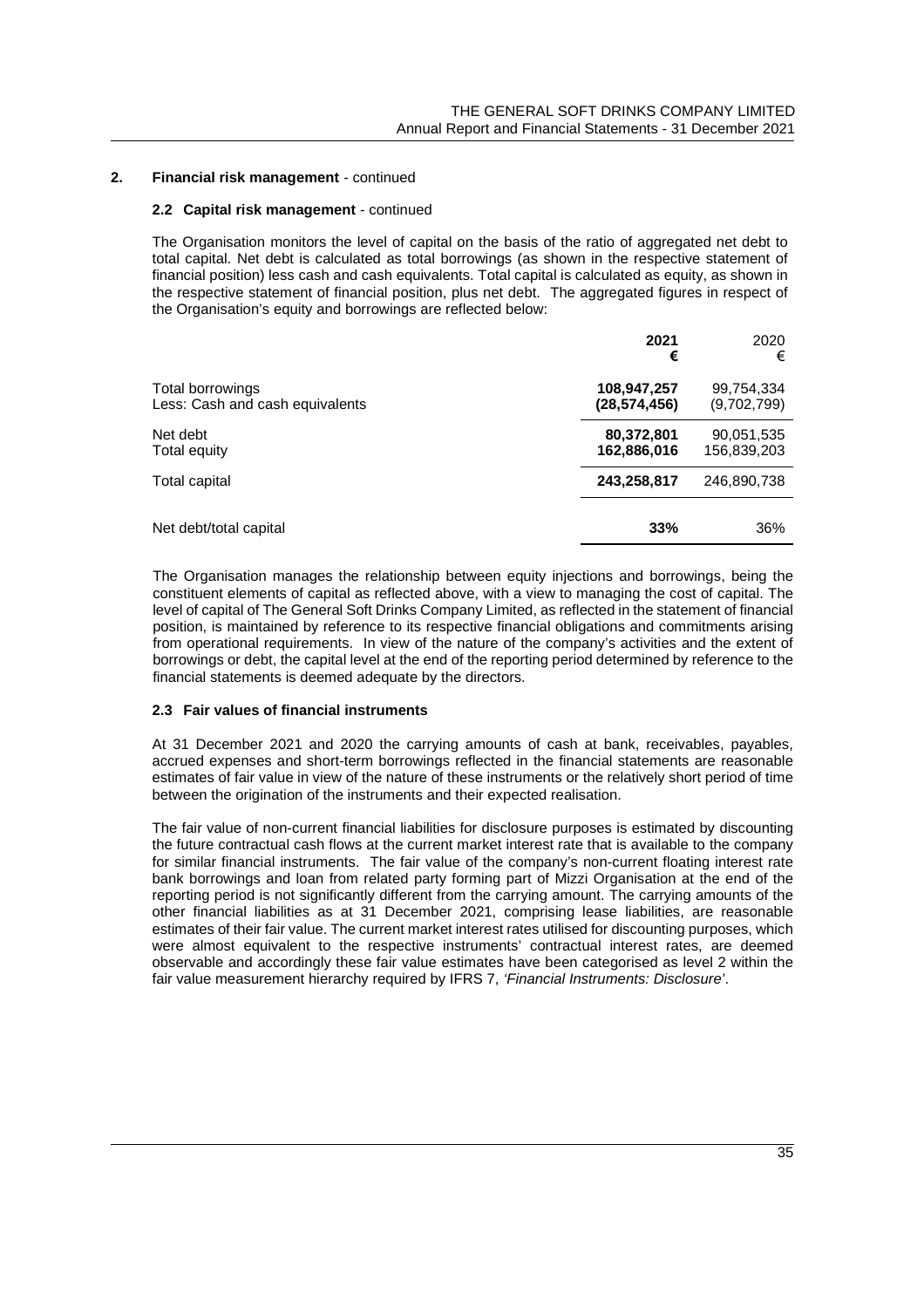## **3. Critical accounting estimates and judgements**

Estimates and judgements are continually evaluated and based on historical experience and other factors including expectations of future events that are believed to be reasonable under the circumstances.

In the opinion of the directors, the accounting estimates and judgements made in the course of preparing these financial statements are not difficult, subjective or complex to a degree which would warrant their description as critical in terms of the requirements of IAS 1.

## **4. Property, plant and equipment**

|                                       | <b>Buildings</b><br>and<br>integral<br>assets<br>€ | Plant and<br>machinery<br>€                      | Office<br>furniture<br>and<br>equipment<br>€ | Motor<br>vehicles<br>€ | Assets in<br>course of<br>construction<br>and<br>payments<br>on account<br>€ | Total<br>€     |
|---------------------------------------|----------------------------------------------------|--------------------------------------------------|----------------------------------------------|------------------------|------------------------------------------------------------------------------|----------------|
| At 1 January 2020                     |                                                    |                                                  |                                              |                        |                                                                              |                |
| Cost                                  | 19,217,131                                         | 24,255,461                                       | 6,205,253                                    | 3,702,375              | 1,495,979                                                                    | 54,876,199     |
| Accumulated depreciation              |                                                    | $(7, 141, 099)$ $(21, 244, 322)$ $(5, 133, 751)$ |                                              | (2,737,326)            |                                                                              | (36, 256, 498) |
| Net book amount                       | 12,076,032                                         | 3,011,139                                        | 1,071,502                                    | 965,049                | 1,495,979                                                                    | 18,619,701     |
| Year ended 31 December<br>2020        |                                                    |                                                  |                                              |                        |                                                                              |                |
| Opening net book amount               | 12,076,032                                         | 3,011,139                                        | 1,071,502                                    | 965,049                | 1,495,979                                                                    | 18,619,701     |
| Additions                             | 196,697                                            | 829,830                                          | 265,221                                      | 21,186                 | 4,476,319                                                                    | 5,789,253      |
| Reclassifications                     | 5,922,331                                          | 49,967                                           |                                              |                        | (5,972,298)                                                                  |                |
| Disposals                             |                                                    |                                                  |                                              | (49, 576)              |                                                                              | (49, 576)      |
| Depreciation charge                   | (825, 292)                                         | (680, 490)                                       | (688, 406)                                   | (171, 849)             |                                                                              | (2,366,037)    |
| Depreciation released<br>on disposals |                                                    |                                                  |                                              | 43,009                 |                                                                              | 43,009         |
| Closing net book amount               | 17,369,768                                         | 3,210,446                                        | 648,317                                      | 807,819                |                                                                              | 22,036,350     |
| At 31 December 2020                   |                                                    |                                                  |                                              |                        |                                                                              |                |
| Cost                                  | 25,336,159                                         | 25,135,258                                       | 6,470,474                                    | 3,673,985              |                                                                              | 60,615,876     |
| Accumulated depreciation              |                                                    | $(7,966,391)$ $(21,924,812)$ $(5,822,157)$       |                                              | (2,866,166)            |                                                                              | (38, 579, 526) |
| Net book amount                       | 17,369,768                                         | 3,210,446                                        | 648,317                                      | 807,819                |                                                                              | 22,036,350     |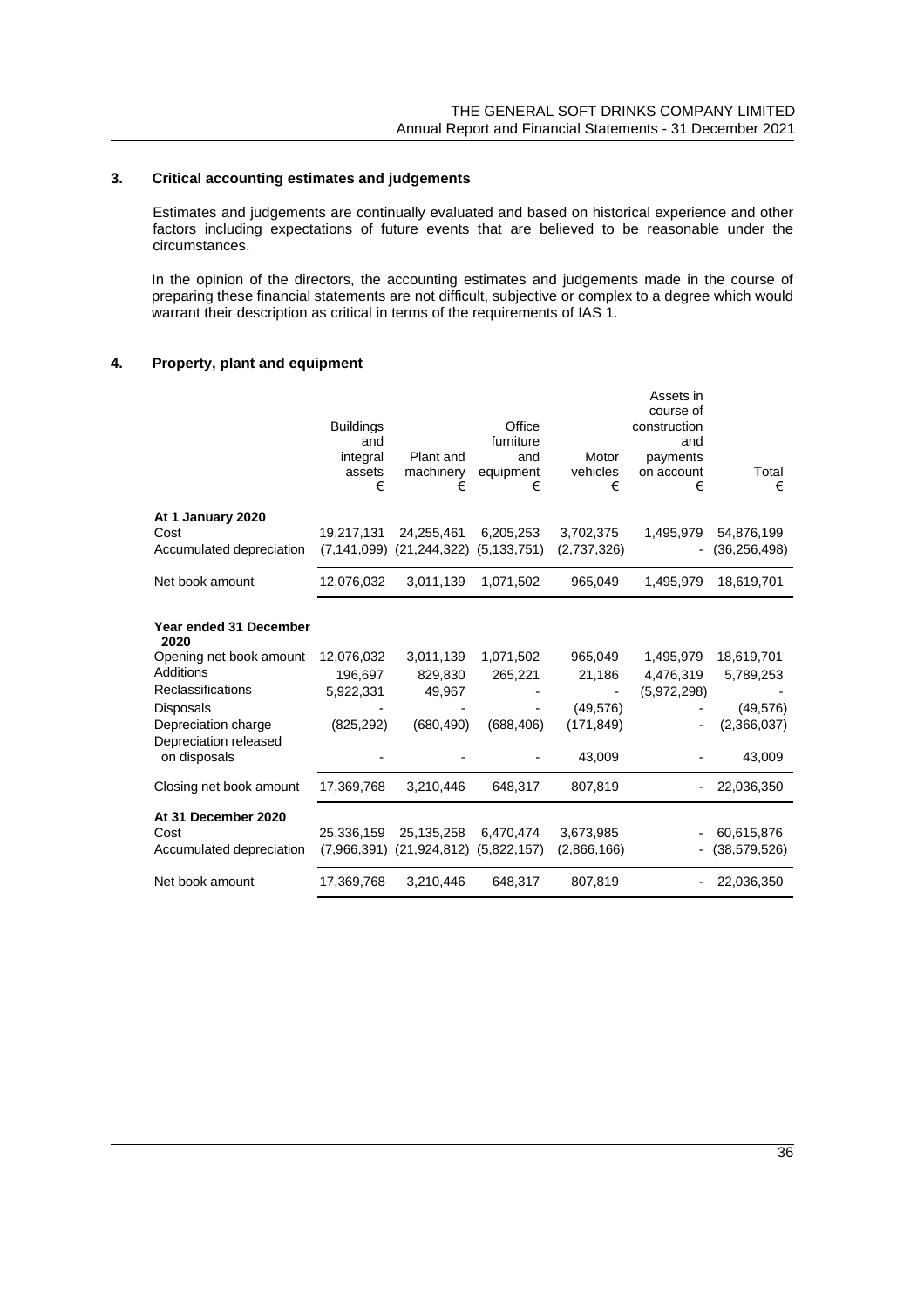## **4. Property, plant and equipment** - continued

| Net book amount                                           | 16,824,717       | 2,785,959                                                | 502,790        | 736,083             |                 | 20,849,549     |
|-----------------------------------------------------------|------------------|----------------------------------------------------------|----------------|---------------------|-----------------|----------------|
| Accumulated depreciation                                  |                  | $(8,805,983)$ $(22,567,728)$ $(6,172,794)$ $(2,983,204)$ |                |                     |                 | (40, 529, 709) |
| At 31 December 2021<br>Cost                               | 25,630,700       | 25,353,687                                               |                | 6,675,584 3,719,287 |                 | 61,379,258     |
| Closing net book amount                                   | 16,824,717       | 2,785,959                                                | 502,790        | 736,083             |                 | 20,849,549     |
| Depreciation released<br>on disposals                     |                  |                                                          |                | 46,929              |                 | 46,929         |
| Depreciation charge                                       | (839, 592)       | (642, 916)                                               | (350, 637)     | (163, 967)          |                 | (1,997,112)    |
| <b>Disposals</b>                                          |                  |                                                          |                | (46, 929)           |                 | (46, 929)      |
| <b>Additions</b>                                          | 294,541          | 218,429                                                  | 205,110        | 92,231              |                 | 810,311        |
| Year ended 31 December<br>2021<br>Opening net book amount | 17,369,768       | 3,210,446                                                | 648,317        | 807,819             |                 | 22,036,350     |
|                                                           |                  |                                                          |                |                     |                 |                |
|                                                           | assets<br>€      | machinery<br>€                                           | equipment<br>€ | vehicles<br>€       | on account<br>€ | Total<br>€     |
|                                                           | integral         | Plant and                                                | and            | Motor               | payments        |                |
|                                                           | and              |                                                          | furniture      |                     | and             |                |
|                                                           | <b>Buildings</b> |                                                          | Office         |                     | construction    |                |
|                                                           |                  |                                                          |                |                     | course of       |                |
|                                                           |                  |                                                          |                |                     | Assets in       |                |

## **5. Right-of-use assets**

#### *The company's leasing activities*

The company leases various properties and motor vehicles. Rental contracts are typically made for fixed periods but may have extension options as described below. The company mainly has a 65 year emphyteutical grant for land in Marsa entered into in 2005. Lease terms are negotiated on an individual basis and contain a wide range of different terms and conditions. The lease agreements do not impose any covenants. Leased assets may not be used as security for borrowing purposes.

Extension and termination options are included in the majority of the company's motor vehicle leases. These terms are used to maximise operational flexibility in respect of managing contracts. The majority of extension and termination options held are exercisable only by the company and not by the respective lessor. In respect of the majority of lease arrangements, the extension periods have been included in determining lease term for the respective arrangement.

The statement of financial position reflects the following assets relating to leases:

|                              | 2021<br>€                             | 2020<br>€          |
|------------------------------|---------------------------------------|--------------------|
| Properties<br>Motor vehicles | 1,960,415<br>$\overline{\phantom{a}}$ | 2,115,456<br>2,690 |
| Total right-of-use assets    | 1,960,415                             | 2,118,146          |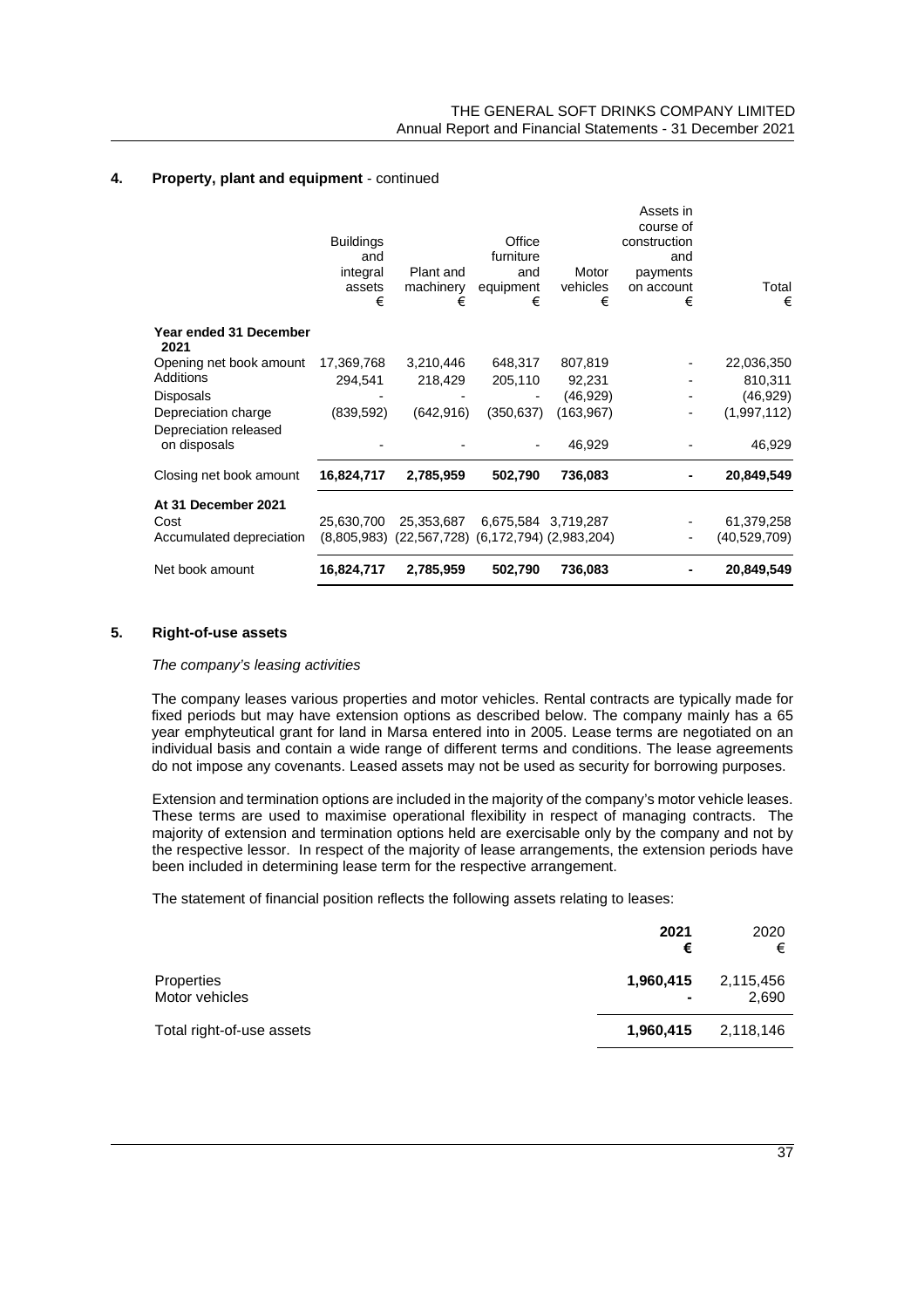## **5. Right-of-use assets** - continued

The movement in the carrying amount of these assets is analysed in the following table:

|                                                                                              | 2021<br>€  | 2020<br>€              |
|----------------------------------------------------------------------------------------------|------------|------------------------|
| As at 1 January<br>Additions<br>Impact of derecognition of leased assets upon termination of | 2,118,146  | 2,232,140<br>68,086    |
| leases<br>Depreciation                                                                       | (157, 731) | (4, 712)<br>(177, 368) |
| As at 31 December                                                                            | 1,960,415  | 2,118,146              |

The income statement reflects the following amounts relating to leases:

|                                              | 2021<br>€        | 2020<br>€        |
|----------------------------------------------|------------------|------------------|
| Depreciation charge of right-of-use assets   |                  |                  |
| Motor vehicles<br>Properties                 | 2,689<br>155,042 | 5,717<br>171,651 |
|                                              | 157,731          | 177,368          |
| Interest expense (included in finance costs) | 63,833           | 67,157           |

## **6. Trade and other receivables**

|                                         | 2021<br>€  | 2020<br>€  |
|-----------------------------------------|------------|------------|
| <b>Current</b>                          |            |            |
| Amounts owed by related parties forming |            |            |
| part of Mizzi Organisation              | 17,254,205 | 15,514,993 |
| Amounts owed by other related parties   | 9,308      | 7,180      |
| Advance payment to suppliers            | 843,682    | 272,732    |
| Other receivables                       | 2,096,437  | 868,256    |
| Prepayments                             | 277,765    | 349.815    |
|                                         | 20,481,397 | 17,012,976 |
| Non-current                             |            |            |
| Amounts owed by related party forming   |            |            |
| part of Mizzi Organisation              | 3,570,701  | 6,043,626  |
| Other receivables                       | 1,740,422  |            |
|                                         | 5,311,123  | 6.043.626  |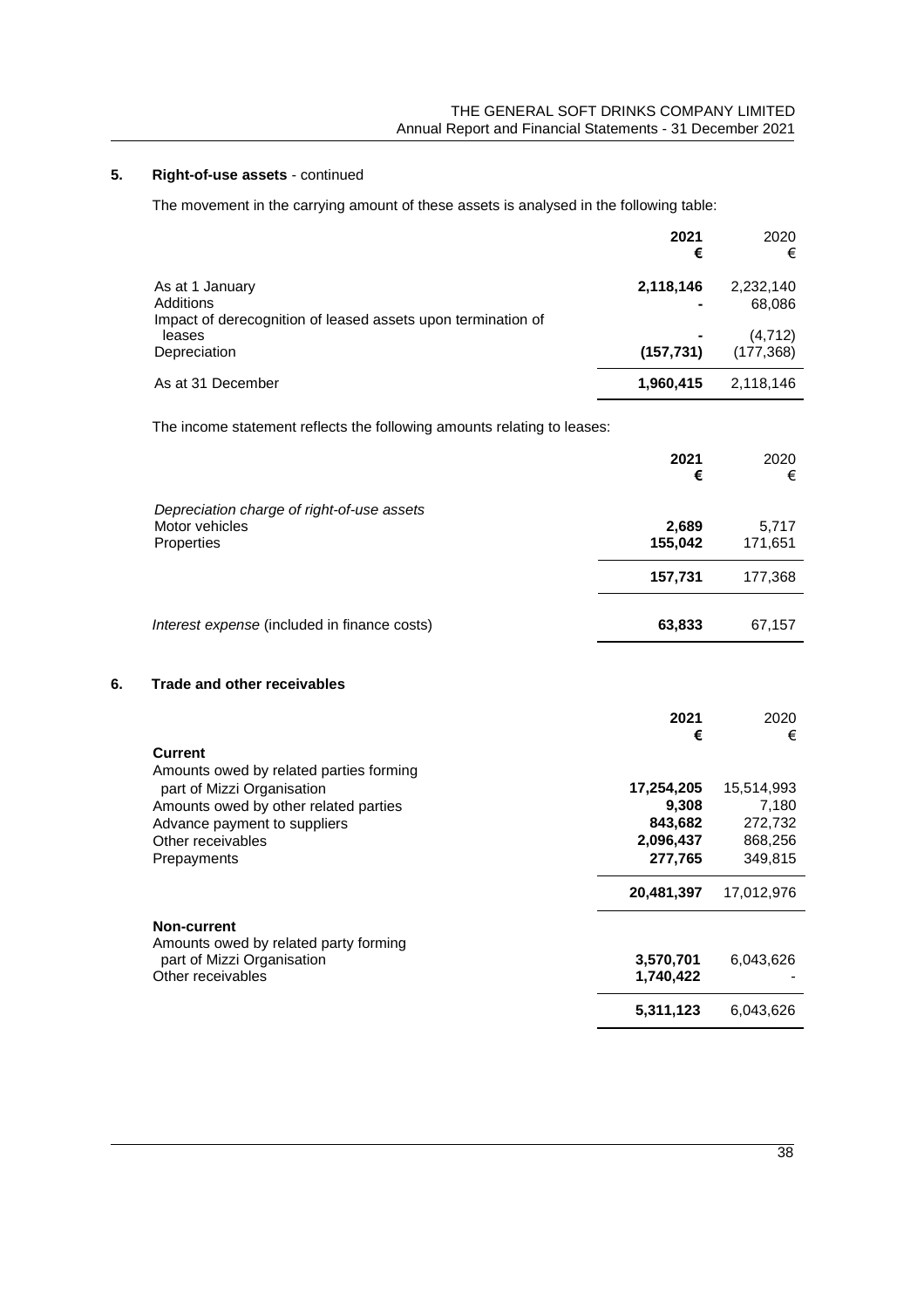## **6. Trade and other receivables** - continued

Current and non-current amounts owed from related parties forming part of Mizzi Organisation, principally represent amounts which are ultimately due from third party customers (in relation to contractual arrangements entered into with these parties), in accordance with the arrangement in place between the company and the related party as referred to previously in Note 2.

Current amounts owed by related parties forming part of Mizzi Organisation are presented net of expected credit loss allowances in respect of trade receivables of €1,693,647 (2020: €1,599,031), and in respect of other receivables of €1,729,703 (2020: €2,007,647). Non-current amounts owed by related party forming part of Mizzi Organisation are receivable within five years from the end of the reporting period and are net of credit loss allowances attributable to other receivables amounting to €469,213 (2020: €736,777).

Current other receivables include the amounts deposited in court with respect to the matters disclosed in Note 24(b) to the financial statements, together with other amounts receivable in the ordinary course of business.

Non-current other receivables represent amounts owed by a third party under the Maltese beverage container refund scheme. These amounts are unsecured, subject to interest at 2.75% per annum and repayable as follows:

|                       | 2021<br>€ | 2020<br>€ |
|-----------------------|-----------|-----------|
| Between 1 and 2 years | 156,480   | -         |
| Between 2 and 5 years | 1,312,905 | -         |
| Over 5 years          | 271,037   | -         |
|                       | 1,740,422 | -         |

## **7. Inventories**

|                                                                                                                                                       | 2021<br>€                                            | 2020<br>€                                            |
|-------------------------------------------------------------------------------------------------------------------------------------------------------|------------------------------------------------------|------------------------------------------------------|
| Raw materials<br>Raw materials and spare parts in transit<br>Finished goods<br>Containers (carried at net realisable value)<br>Spare parts and others | 1,716,224<br>708,803<br>889,702<br>274,129<br>81.512 | 1.964.093<br>719,668<br>677.044<br>336,420<br>86.561 |
|                                                                                                                                                       | 3,670,370                                            | 3,783,786                                            |

The cost of inventories recognised as expense is appropriately disclosed in Note 16 to the financial statements. During the current financial year, inventory write-downs amounted to €99,859 (2020: €209,647). These amounts have been included in 'Cost of sales' in profit or loss.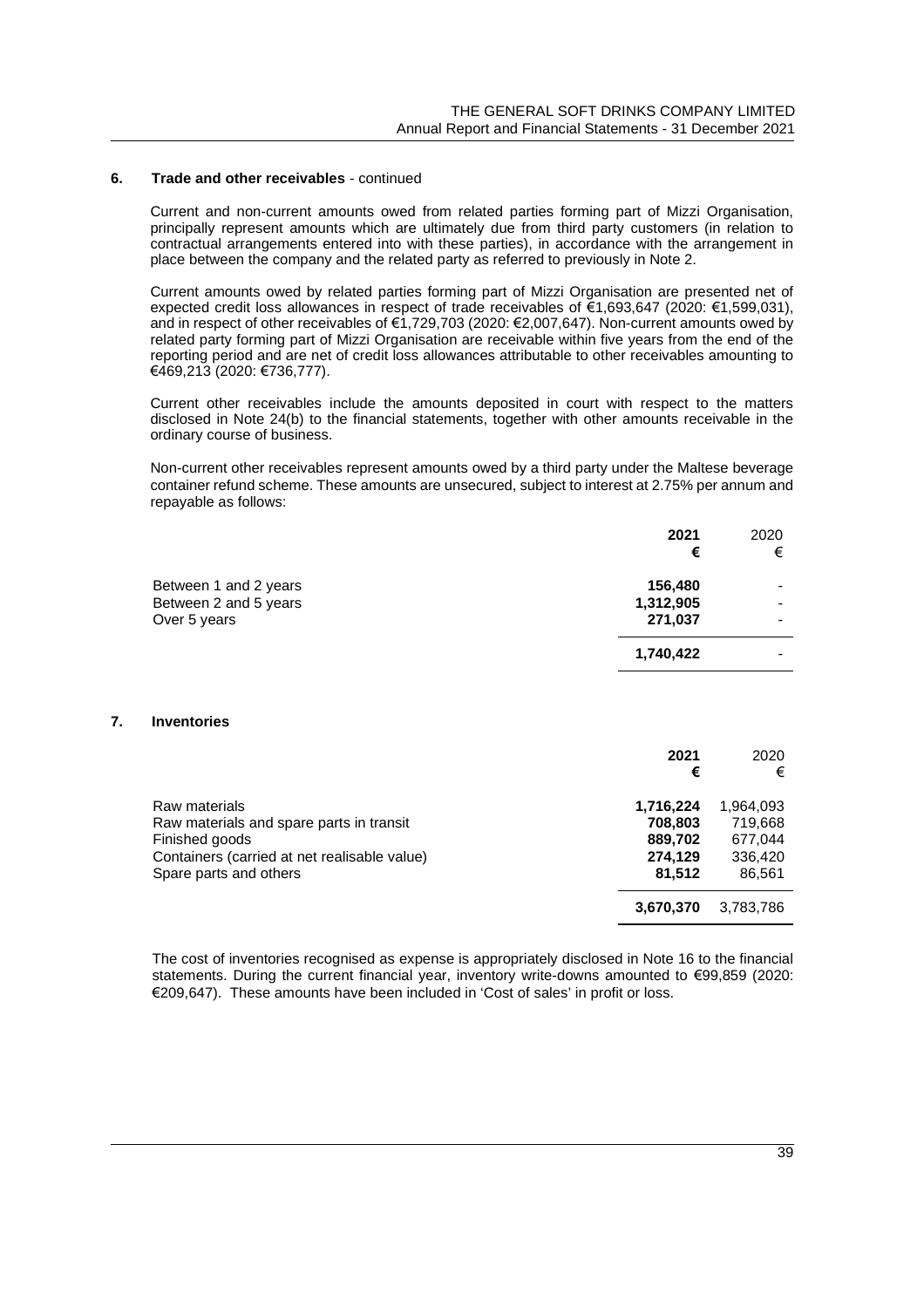## **8. Cash and cash equivalents**

For the purposes of the statements of cash flows, the year-end cash and cash equivalents comprise the following:

|                                                       |                                                                               | 2021<br>€ | 2020<br>€             |
|-------------------------------------------------------|-------------------------------------------------------------------------------|-----------|-----------------------|
| Cash at bank and in hand<br>Bank overdrafts (Note 14) |                                                                               | 3,464,857 | 128,093<br>(415, 583) |
|                                                       |                                                                               | 3,464,857 | (287, 490)            |
| 9.<br>Share capital                                   |                                                                               |           |                       |
|                                                       |                                                                               | 2021<br>€ | 2020<br>€             |
|                                                       | Authorised, issued and fully paid<br>50,000 ordinary shares of €2.329373 each | 116,469   | 116,469               |

### **10. Deferred taxation**

Deferred income taxes are calculated on all temporary differences under the liability method using a principal tax rate of 35% (2020: 35%).

The movement in the deferred tax account is as follows:

|                                                                                                                      | 2021<br>€ | 2020<br>€ |
|----------------------------------------------------------------------------------------------------------------------|-----------|-----------|
| At beginning of year                                                                                                 |           |           |
| Deferred income taxes on temporary differences arising on<br>depreciation of property, plant and equipment (Note 20) | 49.614    | (3,523)   |
| Deferred income taxes attributable to investment tax credits<br>(Note 20)                                            | (49, 614) | 3,523     |
| At end of year                                                                                                       |           |           |

All the amounts disclosed in the table above, which have been referenced to Note 20, are recognised in profit or loss.

The balance at 31 December represents:

|                                                                                                                        | 2021                 | 2020<br>€           |
|------------------------------------------------------------------------------------------------------------------------|----------------------|---------------------|
| Temporary differences arising on depreciation of<br>property, plant and equipment<br>Unutilised investment tax credits | 144.383<br>(144.383) | 94.769<br>(94, 769) |
|                                                                                                                        |                      |                     |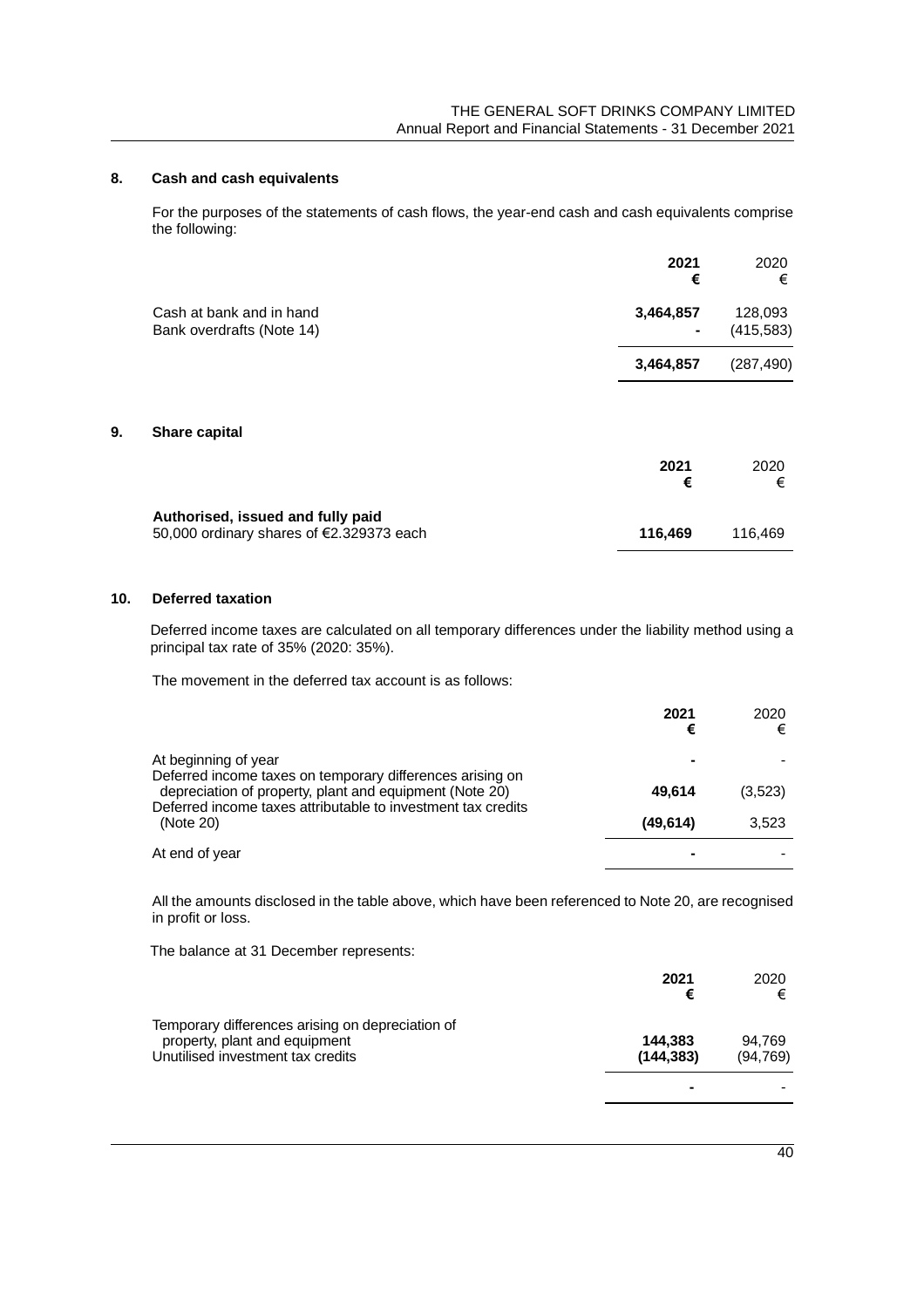### **10. Deferred taxation** - continued

The recognised deferred tax assets and liabilities are expected to be recovered or settled principally after more than twelve months.

At 31 December, the company had the following temporary differences:

|                                                                                                 | Unrecognised<br>2021<br>2020 |                | <b>Recognised</b><br>2021 |            |
|-------------------------------------------------------------------------------------------------|------------------------------|----------------|---------------------------|------------|
|                                                                                                 | €                            | €              | €                         | €          |
| Unutilised tax credits arising from<br>investment tax credits                                   | 10,662,717                   | 12.104.798     | 412,524                   | 270.769    |
| Taxable temporary differences in respect<br>of depreciation of property,<br>plant and equipment |                              | $\blacksquare$ | (412, 524)                | (270, 769) |
| Deductible temporary differences in<br>respect of:<br>Provisions in respect of contractual      |                              |                |                           |            |
| arrangements with customers                                                                     | 3,892,563                    | 4.343.455      |                           |            |

Under the Business Promotion Regulations 2001, the company is entitled to investment tax credits on "qualifying" capital expenditure, the full amount of which would be available for set-off against the company's tax liability.

The unrecognised net deferred tax assets at the end of the reporting periods have not been reflected in these financial statements due to the uncertainty of the realisation of the related tax benefits. Unutilised investment tax credits are forfeited upon cessation of the trade.

### **11. Lease liabilities**

The lease liabilities associated with the recognised right-of-use assets are analysed below:

|                                                | 2021<br>€ | 2020<br>€        |
|------------------------------------------------|-----------|------------------|
| Non-current<br>Properties                      | 1,932,052 | 2,005,427        |
| <b>Current</b><br>Properties<br>Motor vehicles | 65,791    | 152,579<br>2,798 |
|                                                | 65,791    | 155,377          |
| <b>Total lease liabilities</b>                 | 1,997,843 | 2,160,804        |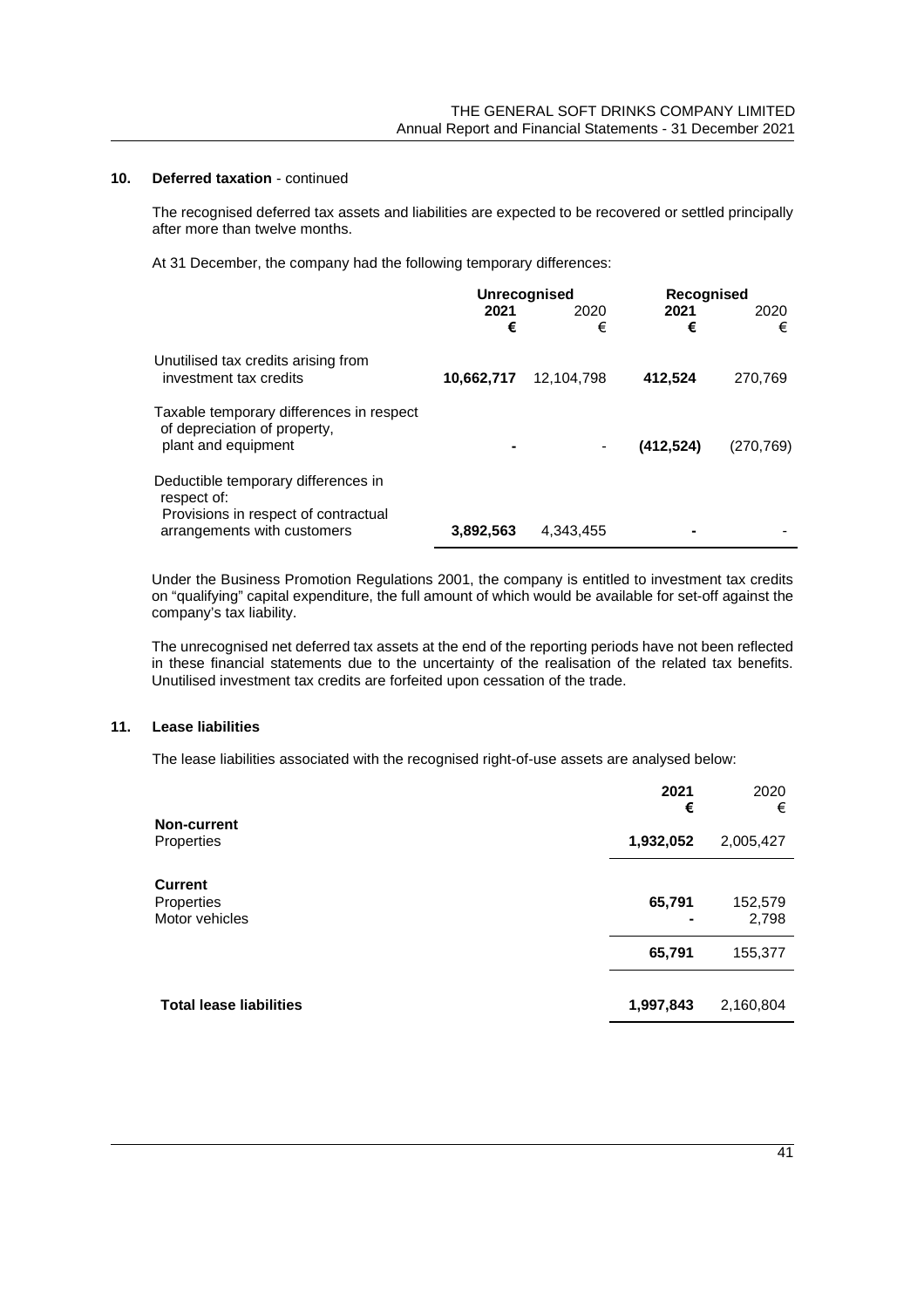## **11. Lease liabilities** - continued

The movement in the carrying amount of these liabilities is analysed in the following table:

|                                                                     | 2021<br>€  | 2020<br>€  |
|---------------------------------------------------------------------|------------|------------|
| As at 1 January                                                     | 2,160,804  | 2,225,976  |
| Additions                                                           |            | 58.331     |
| Payments                                                            | (226, 794) | (185, 826) |
| Impact of derecognition of leased assets upon termination of leases |            | (4,834)    |
| Interest charge                                                     | 63.833     | 67,157     |
| As at 31 December                                                   | 1,997,843  | 2,160,804  |

The total cash outflows for leases in 2021 was €226,794 (2020: €185,826). The contractual undiscounted cash flows attributable to lease liabilities as at 31 December are analysed in Note 2(c). The weighted overage incremental borrowing note applied to the lease liabilities by the company was 3%.

## **12. Trade and other payables**

|                                                                    | 2021<br>€  | 2020<br>€ |
|--------------------------------------------------------------------|------------|-----------|
| Current                                                            |            |           |
| Trade payables                                                     | 2,047,421  | 2,601,230 |
| Amounts payable in respect of capital expenditure                  | 740,884    | 1,296,213 |
| Amounts owed to related parties forming part of Mizzi Organisation | 199,692    | 401,486   |
| Other payables                                                     | 187,736    | 276,060   |
| Indirect taxation                                                  | 5,068,182  | 2,013,727 |
| Deferred Government grants related to assets                       | 892        | 892       |
| Accruals                                                           | 1,909,074  | 1,155,166 |
|                                                                    | 10,153,881 | 7,744,774 |
|                                                                    | 2021<br>€  | 2020<br>€ |
| <b>Non-current</b><br>Deferred Government grants related to assets | 6,250      | 7,142     |

Deferred Government grants included above represent state aid in respect of the energy grant scheme. This grant relates to assets and the amount of the liability is reflected in profit or loss on a straight-line basis over the expected lives of the related assets. The impact of these grants on the current year's results is presented within 'Other operating income' and disclosed in Note 18.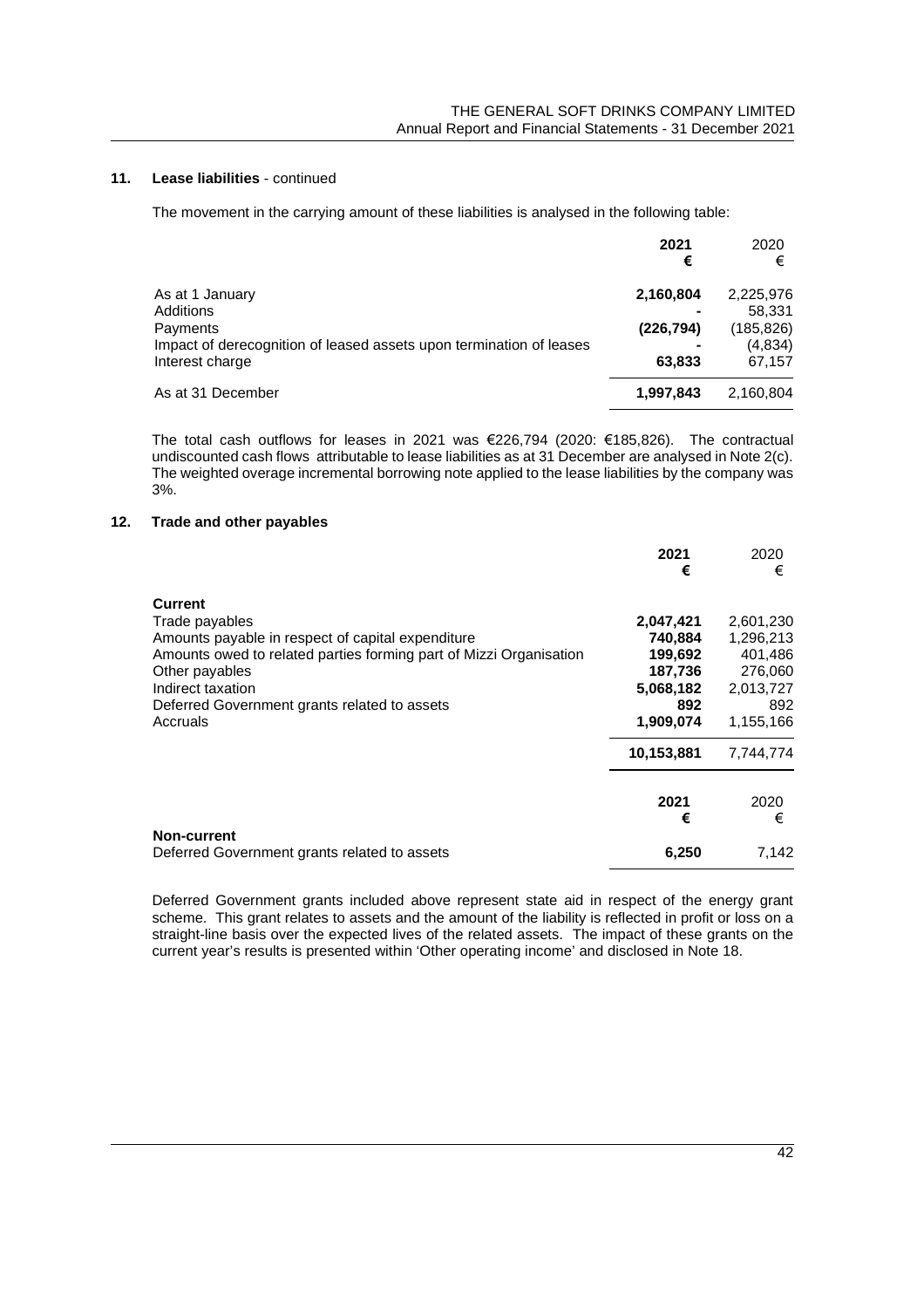## **13. Employee benefit obligations**

|                                                                             |           | <b>Post-employment benefits</b> |  |
|-----------------------------------------------------------------------------|-----------|---------------------------------|--|
|                                                                             | 2021<br>€ | 2020<br>€                       |  |
| Non-current<br>At 1 January                                                 | 700,000   |                                 |  |
| Charged to profit or loss:<br>- Current service cost<br>- Past service cost | 54,000    | 50,000<br>650,000               |  |
| At 31 December                                                              | 754,000   | 700,000                         |  |

The company has set up a post-employment scheme in the form of a defined benefit plan. The provision disclosed above represents the present value of post employment benefits for one or more employees under the category of a defined benefit plan within the scope of IAS 19, '*Employee Benefits'*. Accordingly, the company has measured such obligations using the accounting rules applicable to defined benefit plans. A defined benefit plan defines an amount of benefit that an employee will receive on retirement, which in the case of the company is dependent on an employee's final compensation upon retirement, as well as completed years of service. For the purposes of IAS 19, the preceding financial year was deemed to be the accounting period in which the introduction of the defined benefit plan occurred.

Actuarial gains and losses arising from experience adjustments and changes in actuarial assumptions during the current financial period are not deemed to be material for the purpose of disclosure.

### **14. Borrowings**

|                                                            | 2021       | 2020      |
|------------------------------------------------------------|------------|-----------|
| <b>Current</b>                                             | €          | €         |
| <b>Bank overdrafts</b>                                     |            | 415.583   |
| Bank loan                                                  | 786,490    |           |
| Loan from related party forming part of Mizzi Organisation | 1,557,177  | 1,460,010 |
|                                                            | 2,343,667  | 1.875.593 |
| Non-current                                                |            |           |
| Bank loan                                                  | 2,369,388  |           |
| Loan from related party forming part of Mizzi Organisation | 5,930,837  | 7,503,776 |
|                                                            |            |           |
| <b>Total borrowings</b>                                    | 10,643,892 | 9.379.369 |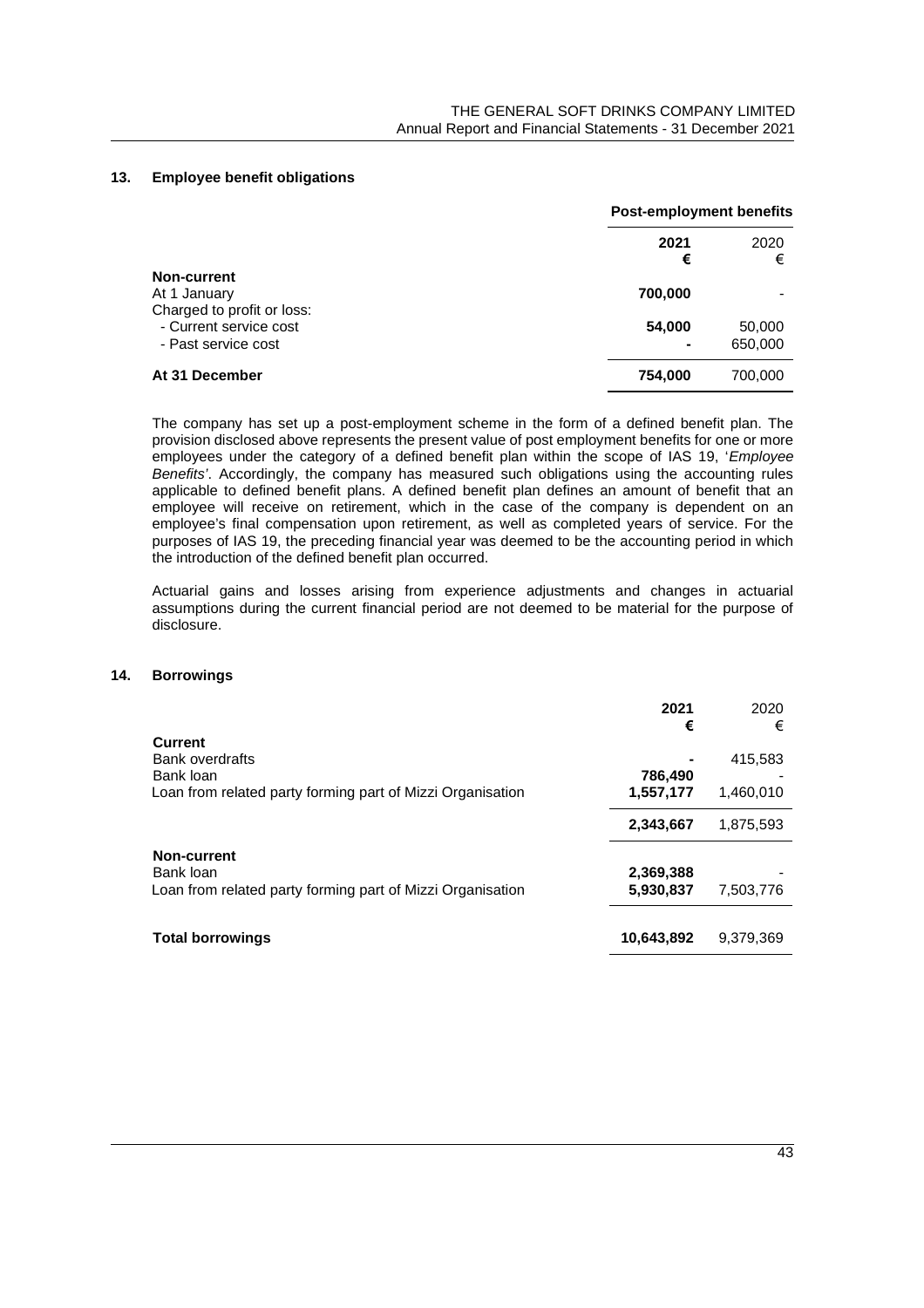### **14. Borrowings** - continued

Bank borrowings taken out by the company during the current financial year represent a new banking facility granted under the Malta Development Bank COVID-19 Guarantee Scheme for the purposes of covering the shortfall in operating cash flow arising from the COVID-19 outbreak. This loan is repayable within five years and its terms included a 6 month moratorium for capital and interest commencing from the initial drawdown. As at 31 December 2021, the loan has been fully utilised. This facility is subject to interest at prevailing market rates and is secured by a guarantee issued by the Government of Malta to the Malta Development Bank together with guarantees by related parties forming part of Mizzi Organisation.

The company's banking facilities as at 31 December 2021 amounted to €10,236,147 (2020: €6,875,230). These facilities are mainly secured by:

- (a) a general hypothec over the company's assets for  $\epsilon$ 15,278,000 (2020:  $\epsilon$ 7,110,500);
- (b) general hypothecary guarantees given by two related parties forming part of Mizzi Organisation for the amount of €1,164,700 (2020: €1,164,700) over assets, supported by special hypothecary guarantees for the amounts of €2,912,000 (2020: €2,912,000) and €1,165,000 (2020:  $\epsilon$ 1,165,000) respectively over property held; and
- (c) guarantees by related parties forming part of Mizzi Organisation for amounts ranging from €2,397,000 to €12,928,000.

The company's bank borrowings are entirely subject to variable rates of interest linked to euribor. The weighted average effective interest rates for bank borrowings at the end of the reporting period are as follows:

|                                                | 2021<br>℅            | 2020<br>% |
|------------------------------------------------|----------------------|-----------|
| <b>Bank overdrafts</b><br>Bank loan            | 3.5                  | 2.5       |
| Maturity of non-current bank borrowings:       |                      |           |
|                                                | 2021<br>€            | 2020<br>€ |
| Between 1 and 2 years<br>Between 2 and 5 years | 806,379<br>1,563,009 |           |
|                                                | 2,369,388            |           |

The company's loan from related party forming part of Mizzi Organisation is subject to a floating rate of interest and the effective interest rate at the end of the reporting period was 3.4% (2020: 3.4%). The maturity of the non-current portion of this loan is disclosed below:

|                       | 2021<br>€ | 2020<br>€ |
|-----------------------|-----------|-----------|
| Between 1 and 2 years | 1,615,298 | 1,556,592 |
| Between 2 and 5 years | 3,741,476 | 4,442,751 |
| Over 5 years          | 574,063   | 1,504,433 |
|                       | 5,930,837 | 7,503,776 |
|                       |           |           |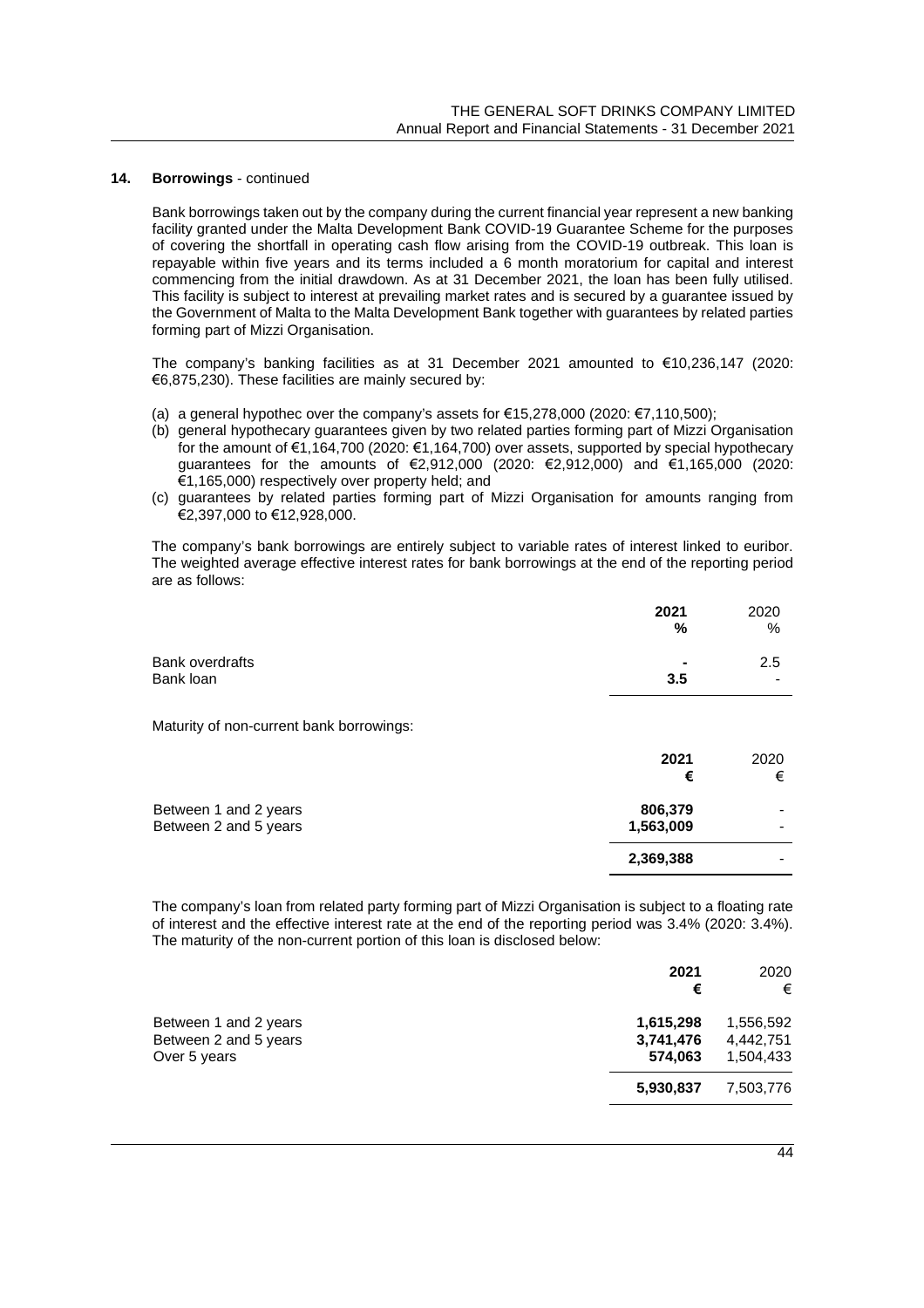## **15. Revenue**

All the company's revenue is derived from activities in the local beverage sector relating to the bottling of soft drinks, mineral water and other beverages. All revenues are attributable to sales to a related party forming part of Mizzi Organisation, which acts as the sole point of focus for all customers of the Organisation's beverage activities. The company's revenues are entirely recognised at a point in time and the company had no unfulfilled performance obligations as at 31 December 2021 and 2020.

## **16. Expenses by nature**

|                                                                                                                                                                                                                                                                                                                                                                                                                                                                                      | 2021<br>€                                                                                                     | 2020<br>€                                                                                                   |
|--------------------------------------------------------------------------------------------------------------------------------------------------------------------------------------------------------------------------------------------------------------------------------------------------------------------------------------------------------------------------------------------------------------------------------------------------------------------------------------|---------------------------------------------------------------------------------------------------------------|-------------------------------------------------------------------------------------------------------------|
| Raw materials and other consumables used<br>Changes in inventories of finished goods<br>Employee benefit expense (Note 17)<br>Depreciation of property, plant and equipment (Note 4)<br>Depreciation of right-of-use assets (Note 5)<br>Expense relating to the use of property and motor vehicles<br>Business promotion and similar service charges<br>Movement in provisions for expected credit losses in respect of<br>contractual arrangements with customers<br>Other expenses | 12,385,994<br>(212, 446)<br>5,765,337<br>1,997,112<br>157,731<br>1,735<br>1,443,346<br>(250,892)<br>4,831,451 | 10,922,302<br>378,846<br>6,727,750<br>2,366,037<br>177,368<br>15,701<br>1,919,943<br>1,079,240<br>3,850,758 |
| Total cost of sales; distribution and selling costs; and<br>administrative expenses                                                                                                                                                                                                                                                                                                                                                                                                  | 26,119,368                                                                                                    | 27,437,945                                                                                                  |
| Operating profit is stated after (crediting)/charging the following:                                                                                                                                                                                                                                                                                                                                                                                                                 |                                                                                                               |                                                                                                             |
|                                                                                                                                                                                                                                                                                                                                                                                                                                                                                      | 2021<br>€                                                                                                     | 2020<br>€                                                                                                   |
| Government grants recognised<br>(included in 'Other operating income')<br>Exchange differences                                                                                                                                                                                                                                                                                                                                                                                       | (892)<br>109                                                                                                  | (892)<br>(2,527)                                                                                            |

## Auditor's fees

Fees charged by the auditor for services rendered during the financial periods ended 31 December 2021 and 2020 relate to the following:

|                                                                                            | 2021<br>€            | 2020<br>€                |
|--------------------------------------------------------------------------------------------|----------------------|--------------------------|
| Annual statutory audit<br>Tax advisory and compliance services<br>Other non-audit services | 36,000<br>740<br>470 | 36,000<br>1,565<br>1,350 |
|                                                                                            | 37,210               | 38.915                   |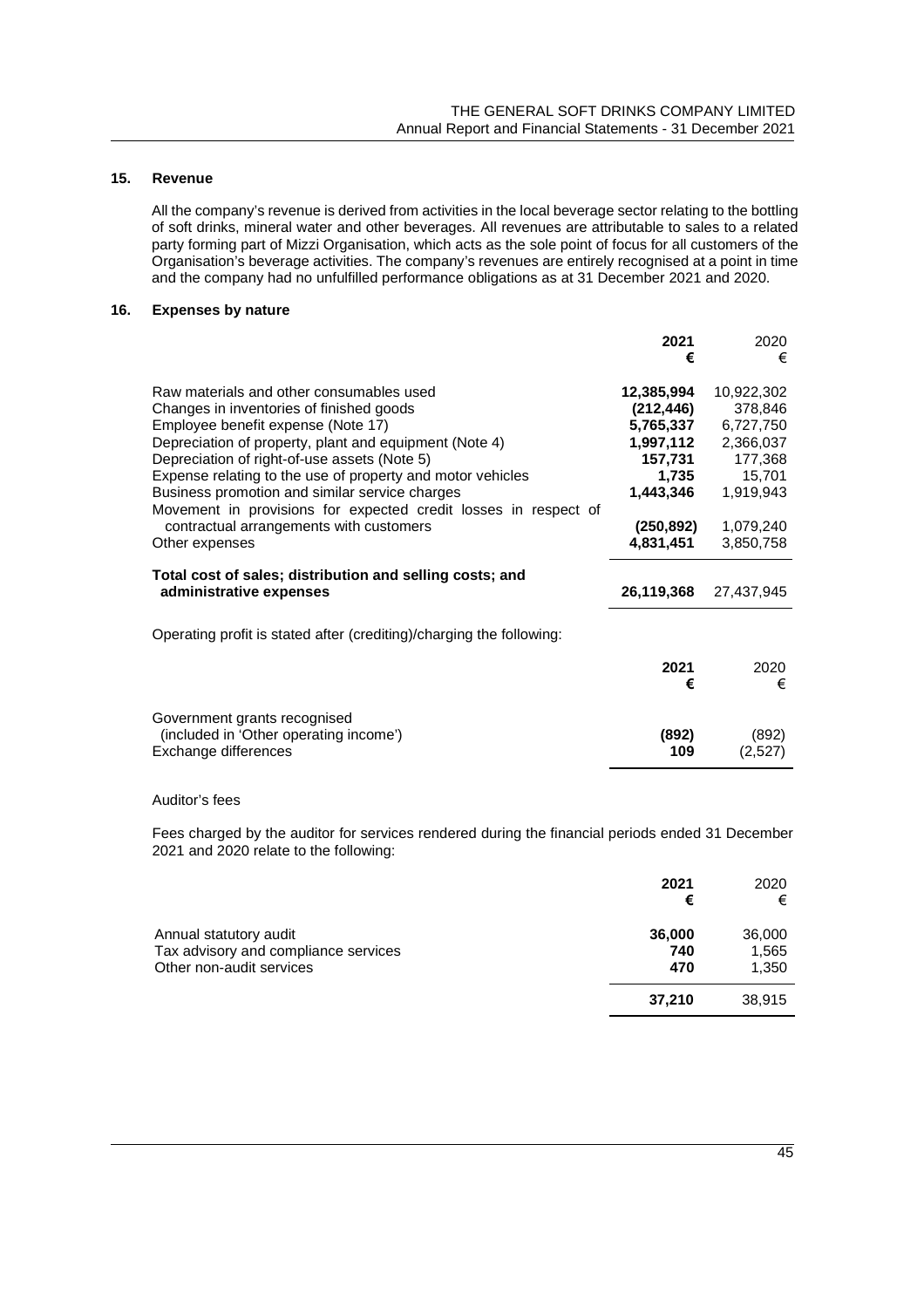## **17. Employee benefit expense**

|                                             | 2021<br>€            | 2020<br>€            |
|---------------------------------------------|----------------------|----------------------|
| Wages and salaries<br>Social security costs | 5,324,969<br>386,368 | 5,649,060<br>378,690 |
|                                             | 5,711,337            | 6,027,750            |
| Post-employment benefits (Note 13)          | 54,000               | 700,000              |
|                                             | 5,765,337            | 6,727,750            |

Wages and salaries are presented net of a payroll grant receivable from Government, under the COVID-19 wage supplement scheme, amounting to €680,346 (2020: €281,282) in view of the COVID-19 pandemic. Grants related to income are presented as a deduction in reporting the related expense.

Average number of persons employed during the year:

|                          | 218       | 217       |
|--------------------------|-----------|-----------|
| Direct<br>Administration | 135<br>83 | 127<br>90 |
|                          | 2021      | 2020      |

## **18. Other operating income**

Other operating income comprises income that is ancillary to the company's operating activities and also includes any gains on disposal of specific assets, including assets which were surplus to the company's requirements.

## **19. Finance costs**

|                                                          | 2021<br>€ | 2020<br>€ |
|----------------------------------------------------------|-----------|-----------|
| Interest payable loan from related party forming part of |           |           |
| Mizzi Organisation                                       | 309,820   | 286.149   |
| Bank interest and charges                                | 6.845     | 42.566    |
| Interest charges on lease liabilities                    | 63.833    | 67,157    |
|                                                          | 380.498   | 395.872   |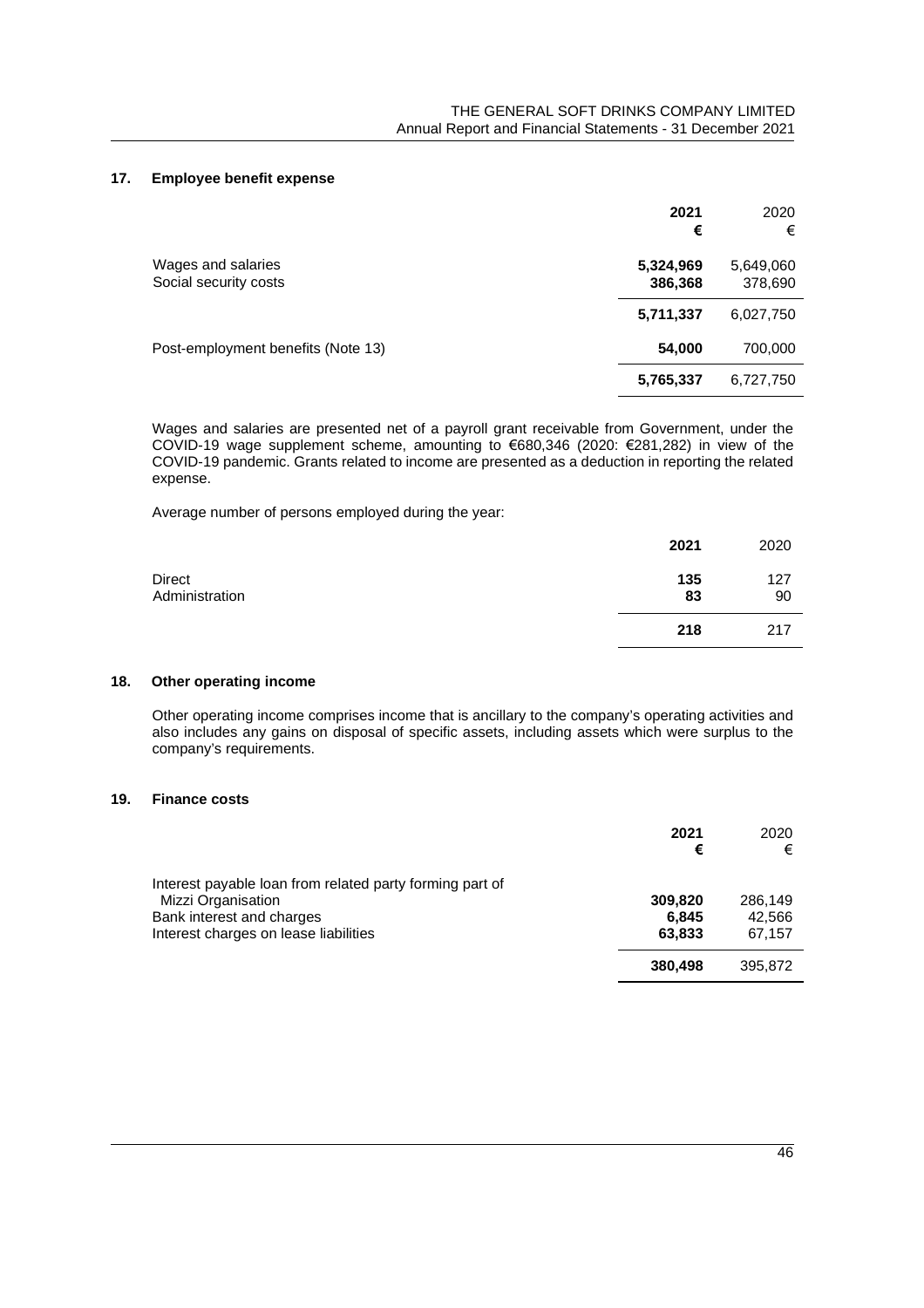## **20. Tax (income)/expense**

|                    | 2021<br>€ | 2020<br>€                |
|--------------------|-----------|--------------------------|
| Current tax income | (357,500) | $\overline{\phantom{0}}$ |

The tax on the profit before tax differs from the theoretical amount that would arise using the applicable tax rate as follows:

|                                                                                                                                                                                               | 2021<br>€                                     | 2020<br>€                      |
|-----------------------------------------------------------------------------------------------------------------------------------------------------------------------------------------------|-----------------------------------------------|--------------------------------|
| Profit before tax                                                                                                                                                                             | 2,693,456                                     | 204,753                        |
| Tax on profit at 35%                                                                                                                                                                          | 942,710                                       | 71,664                         |
| Tax effect of:<br>Movement in temporary differences arising<br>on property, plant and equipment,<br>credit loss allowances in respect of trade and<br>other receivables and other provisions  | (109, 788)                                    | 317,021                        |
| Tax incentives in respect of investment<br>tax credits (refer to Note below)<br>Conversion of investment tax credits<br>Income not subject to tax<br>Expenses not deductible for tax purposes | (860, 601)<br>(357, 500)<br>(3,777)<br>31,456 | (440,745)<br>(7,785)<br>59,845 |
| Tax credit in the accounts                                                                                                                                                                    | (357,500)                                     |                                |

The company is eligible to qualify for tax incentives under the Business Promotion Regulations 2001. Accordingly, the company is entitled to investment tax credits on "qualifying" capital expenditure, the full amount of which would be available for set-off against the respective company's tax liability (also refer to Note 10). During the current financial year, the company has benefitted from a conversion into cash of unutilised investment tax credits that were granted to the company in prior years through the provisions of the Business Promotion Regulations 2001.

### **21. Director's emoluments**

|                               | 2021    | 2020<br>€ |
|-------------------------------|---------|-----------|
| Salaries and other emoluments | 107.223 | 107,223   |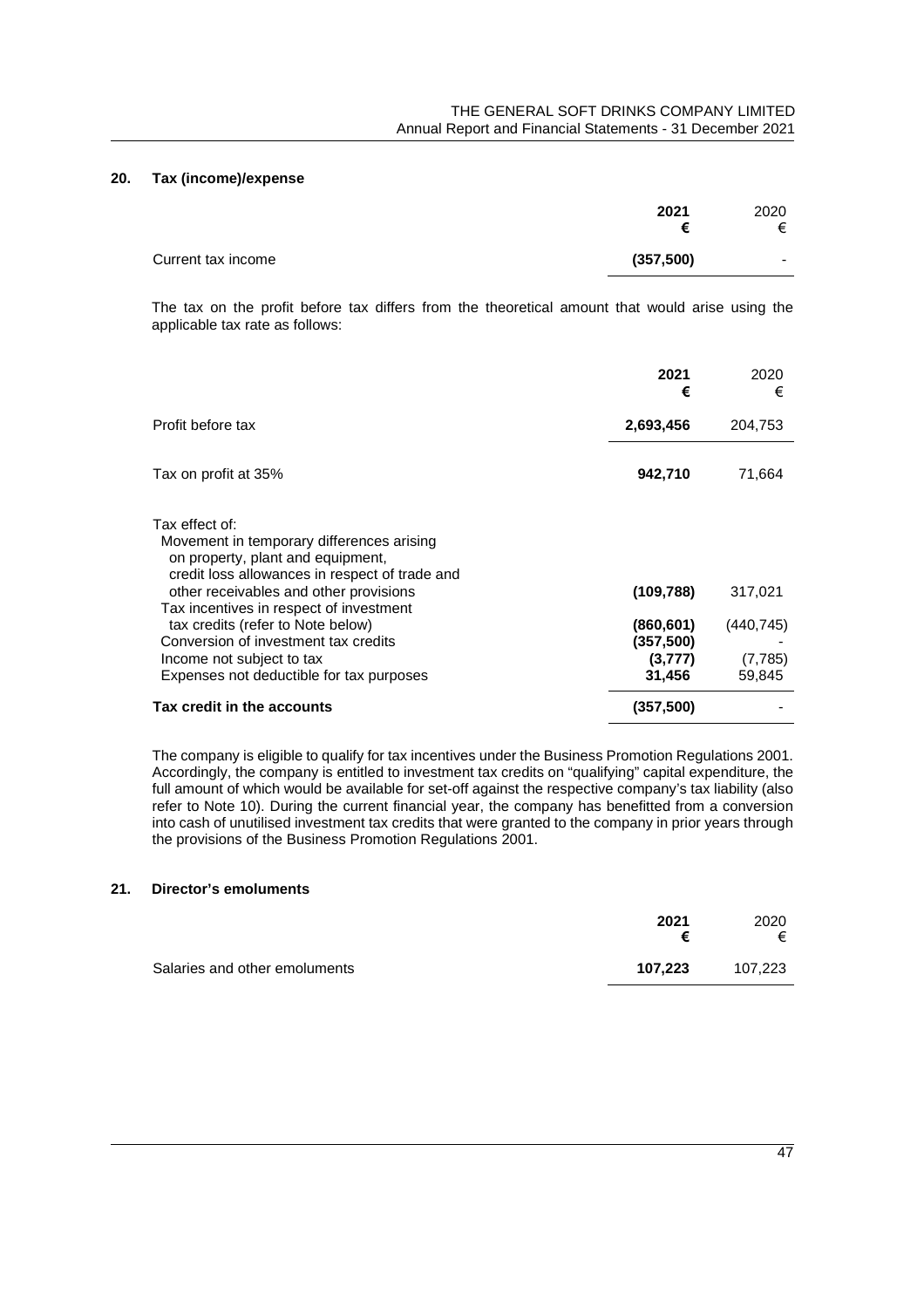## **22. Dividends**

|                                                                     | 2021<br>€ | 2020<br>€ |
|---------------------------------------------------------------------|-----------|-----------|
| Final dividends paid on ordinary shares:<br>Gross and net dividends | 1,800,000 |           |
| Dividends per share                                                 | 36.00     |           |

## **23. Cash generated from operations**

Reconciliation of operating profit to cash generated from operations:

|                                                                                                                                                                                                                                                                                                                                                            | 2021<br>€                                               | 2020<br>€                                               |
|------------------------------------------------------------------------------------------------------------------------------------------------------------------------------------------------------------------------------------------------------------------------------------------------------------------------------------------------------------|---------------------------------------------------------|---------------------------------------------------------|
| Operating profit                                                                                                                                                                                                                                                                                                                                           | 2,873,954                                               | 600,624                                                 |
| Adjustments for:<br>Depreciation of property, plant and equipment (Note 4)<br>Depreciation of right-of-use assets (Note 5)<br>Profit on disposal of property, plant and equipment<br>Movement in provisions for expected credit allowances in respect of<br>contractual arrangements with customers<br>Movement in provisions for post-employment benefits | 1,997,112<br>157,731<br>(3,400)<br>(250, 892)<br>54,000 | 2,366,037<br>177,368<br>(1,634)<br>1,079,241<br>700,000 |
| Changes in working capital:<br>Inventories<br>Trade and other receivables<br>Trade and other payables<br>Cash generated from operations                                                                                                                                                                                                                    | 113,416<br>(2, 127, 525)<br>2.963.544<br>5,777,940      | 469,033<br>2,870,277<br>(747, 809)<br>7,513,137         |

*Net debt reconciliation*

The principal movements in the company's net debt relate to cash inflows and outflows presented as part of financing activities within the statement of cash flows.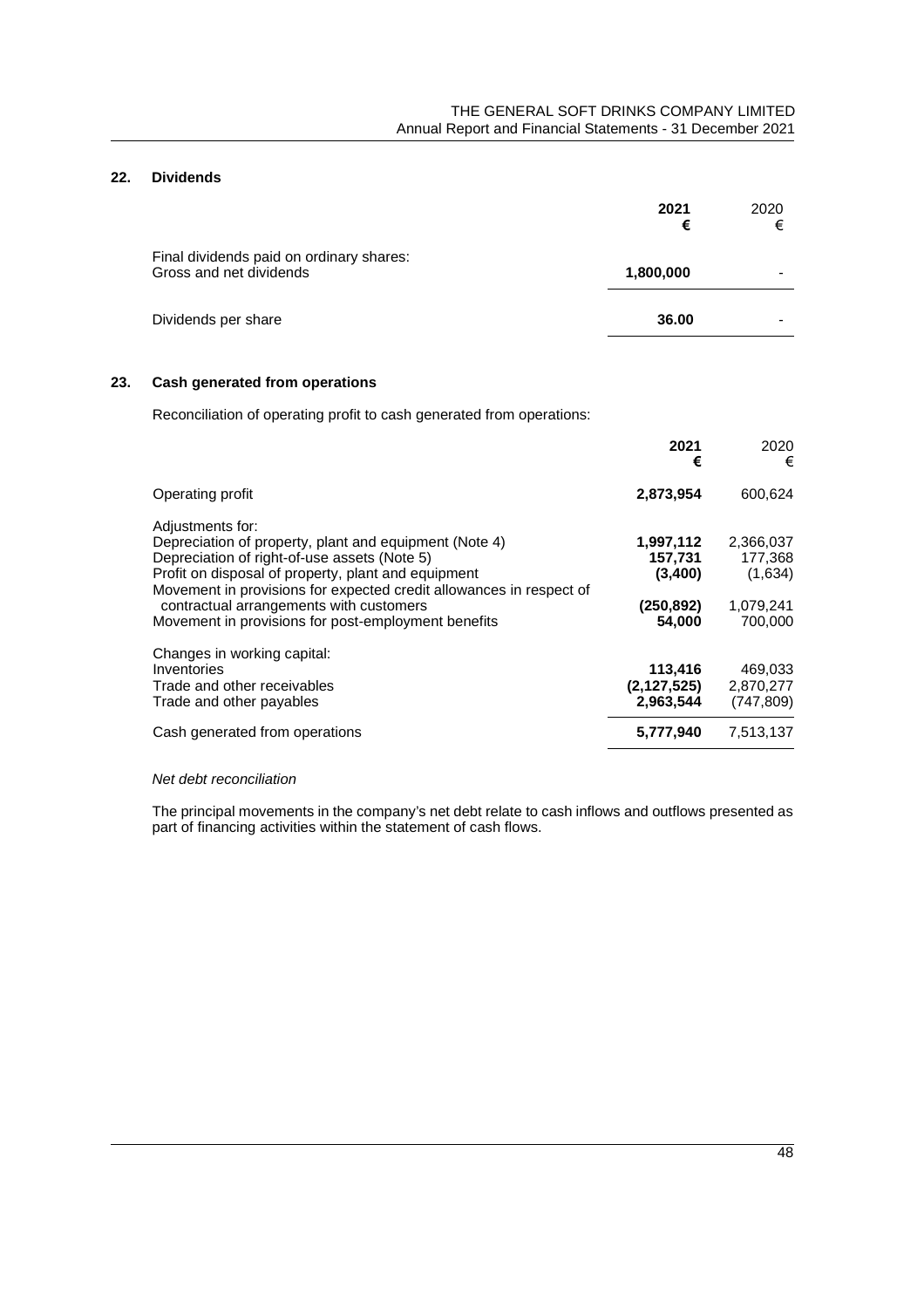## **24. Contingent liabilities**

- (a) The company, together with other related parties forming part of Mizzi Organisation, is jointly and severally liable in respect of guarantees given to secure the banking facilities of related parties forming part of Mizzi Organisation up to a limit of €87,504,000 (2020: €82,504,000) respectively, together with interest and charges thereon. These guarantees are supported by general hypothecary guarantees on the company's assets for the amount of €24,482,000 (2020: €24,482,000).
- (b) During the current financial year, a garnishee order was issued against the company for an amount of €1 million on a dispute with a third party, relating to importation rights of certain products. Until the date of authorisation for issue of these financial statements, the matter is still in its early stages. The company, after having sought legal advice, vigorously believes that there is no valid claim and has accordingly filed its defence reply in court, in this respect. Hence, a material outflow is not deemed probable and no provision has been recognised. Certain information about the claim is not being disclosed on the grounds that such disclosure would seriously prejudice the outcome of the litigation, in line with the guidance within IAS 37 in this respect.

## **25. Related party transactions**

The General Soft Drinks Company Limited forms part of the Mizzi Organisation. The Mizzi Organisation is not a legal entity and does not constitute a group of companies within the meaning of the Maltese Companies Act (Cap. 386) of the laws of Malta. The Organisation is a conglomerate of companies principally comprising Consolidated Holdings Limited and Mizzi Organisation Limited, together with all their respective subsidiaries, Mizzi EV Limited, The General Soft Drinks Company Limited and GSD Marketing Limited.

The entities constituting the Mizzi Organisation are ultimately fully owned by Daragon Limited, Demoncada Holdings Limited, Demoncada Limited, Investors Limited and Maurice Mizzi. Members of the Mizzi family in turn ultimately own and control the above mentioned companies.

Accordingly, the members of the Mizzi family, the shareholder companies mentioned above, all entities owned or controlled by the members of the Mizzi family and the shareholder companies, the associates of entities comprising the Organisation and the Organisation entities' key management personnel are the principal related parties of the entities forming part of the Mizzi Organisation.

Trading transactions with these related parties would typically include interest charges, management fees, service charges and other such items which are normally encountered in a group context.

Taking cognisance of the arrangement referred to in Note 15 to the financial statements, in the ordinary course of its operations, the company invoices all its revenue in respect of sales of goods and services to another company forming part of the Organisation. The Organisation's objective is to earmark the latter company as the sole customer facing entity for the beverage activities of the Organisation. The company also purchases goods and services from related parties for trading purposes.

In the opinion of the directors, disclosure of related party transactions, which are generally carried out on commercial terms and conditions, is only necessary when the transactions effected have a material impact on the operating results and financial position of the company. The aggregate invoiced amounts in respect of a considerable number of transaction types carried out with related parties are not considered material and accordingly they do not have a significant effect on these financial statements.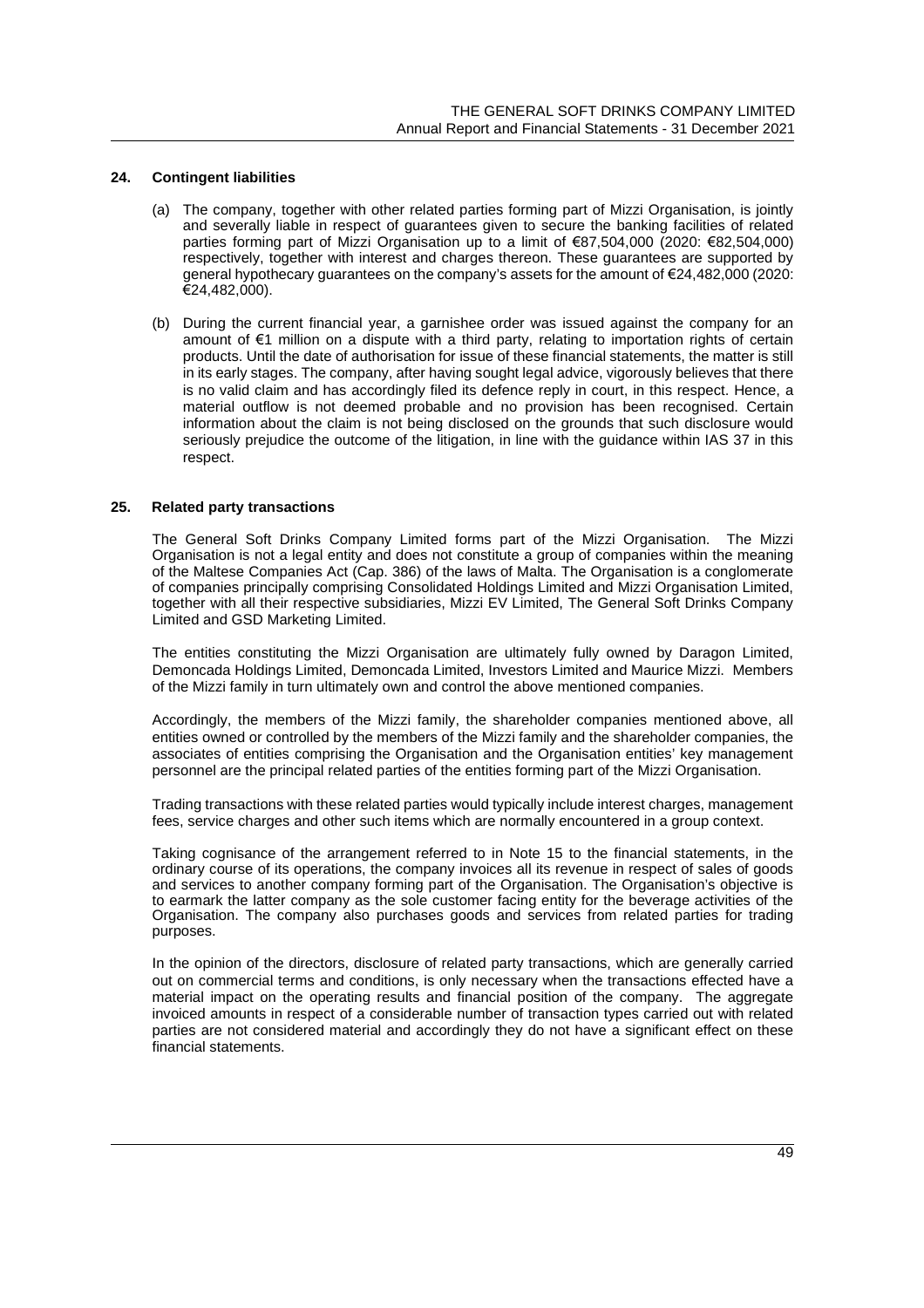## **25. Related party transactions** - continued

Except for transactions disclosed or referred to previously, the following significant operating transactions, which were carried out principally with related parties forming part of Mizzi Organisation, have a material effect on the operating results and financial position of the company:

|                                             | 2021<br>€  | 2020<br>€  |
|---------------------------------------------|------------|------------|
| Sales of goods and services                 |            |            |
| Sales of goods held for resale              | 30,470,178 | 27,916,287 |
| Purchases of goods and services             |            |            |
| Purchases of property, plant and equipment  | 118,528    | 631,503    |
| Servicing, advertising and similar charges  | 799,407    | 698,931    |
| Management fees payable and similar charges | 166,703    | 166,703    |
|                                             | 1,084,638  | 1,497,137  |

The transactions disclosed above were carried out on commercial terms. Year-end balances with related parties, arising principally from the transactions referred to previously, are disclosed in Notes 6 and 12 to these financial statements. Other balances with related parties are disclosed in Note 14. These balances are unsecured, interest free and repayable on demand, unless otherwise stated in these financial statements.

Expenditure amounting to €1,794,437 (2020: €1,872,520) has been recharged by the company to related parties forming part of Mizzi Organisation. The company's expenditure reflected in profit or loss comprises amounts recharged from a related party forming part of Mizzi Organisation of €140,728 (2020: €85,616).

Key management personnel comprise the directors of the company and of other related parties forming part of Mizzi Organisation. Key management personnel compensation in addition to director's remuneration as disclosed in Note 22, amounted to €60,145 (2020: €60,145). All amounts have been recharged to the company by a related party forming part of Mizzi Organisation.

## **26. Statutory information**

The General Soft Drinks Company Limited is a limited liability company and is incorporated in Malta.